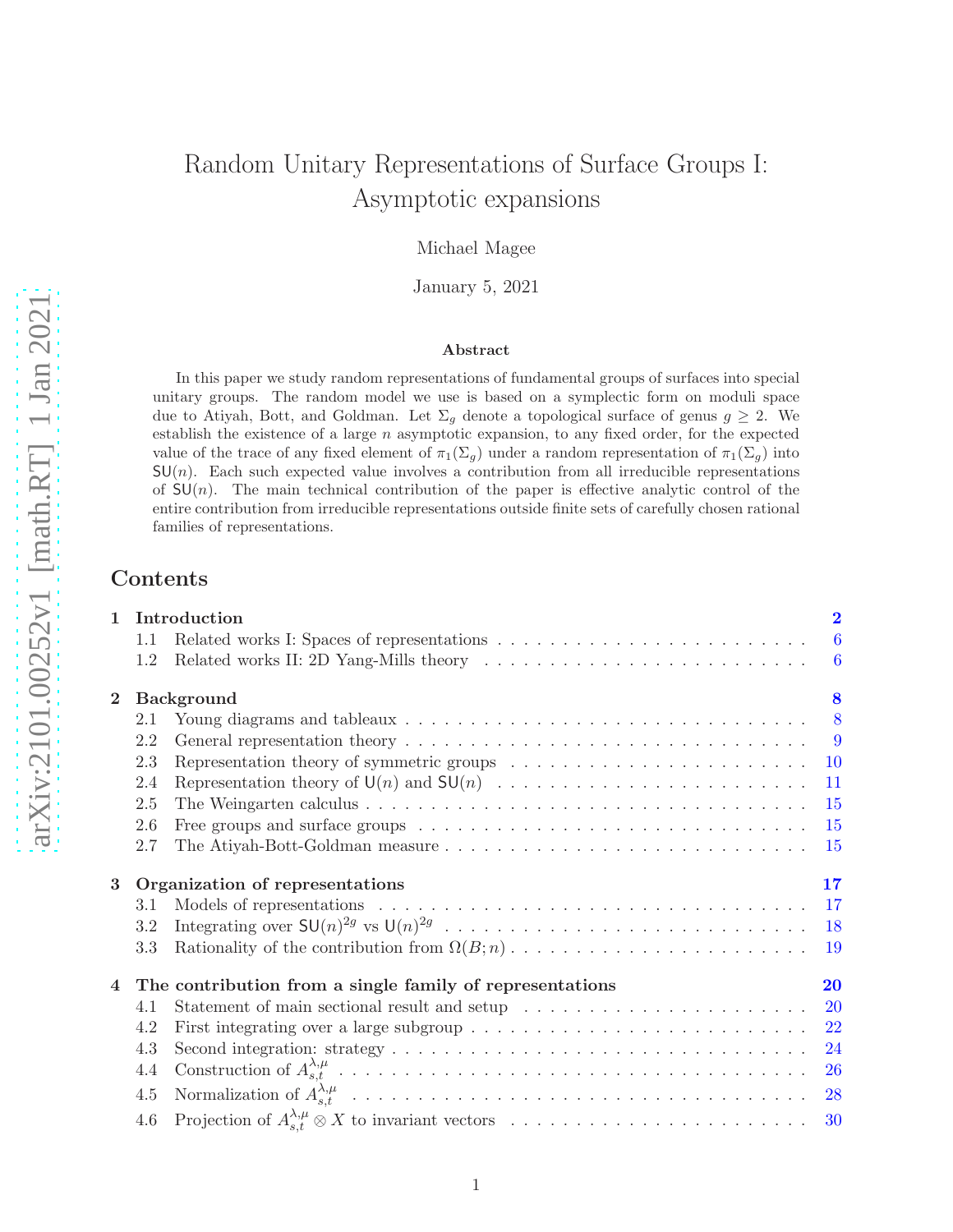<span id="page-1-2"></span>

|  | 5 The total contribution from large dimensional families | - 37 |
|--|----------------------------------------------------------|------|
|  |                                                          |      |
|  |                                                          |      |
|  |                                                          |      |

# <span id="page-1-0"></span>1 Introduction

Let  $g \in \mathbb{N}$  with  $g \geq 2$  and let  $\Sigma_g$  denote a closed topological surface of genus g. If  $x_0$  is a point in  $\Sigma_q$  then we have

$$
\pi_1(\Sigma_g, x_0) \cong \Gamma_g \stackrel{\text{def}}{=} \langle a_1, b_1, \dots, a_g, b_g \mid [a_1, b_1] \cdots [a_g, b_g] \rangle.
$$

The group  $\Gamma_g$  is called the *surface group* of genus g. For  $n \in \mathbb{N}$  the group  $\mathsf{U}(n)$  is the group of  $n \times n$  complex unitary matrices with respect to the standard Hermitian inner product on  $\mathbb{C}^n$ . Then  $SU(n)$  is the subgroup of  $U(n)$  consisting of matrices with unit determinant.

The space of homomorphisms  $Hom(\Gamma_q, SU(n))$  is given the topology coming from the embedding

<span id="page-1-1"></span>
$$
\text{Hom}(\Gamma_g, \text{SU}(n)) \hookrightarrow \text{SU}(n)^{2g}, \quad \phi \mapsto (\phi(a_1), \phi(b_1), \dots, \phi(a_g), \phi(b_g)). \tag{1.1}
$$

This embedding shows that  $Hom(\Gamma_q, SU(n))$  is an algebraic variety, but it is a variety with singu-larities [\[Gol84,](#page-43-0) pg. 204 Prop.]. We let  $Hom(\Gamma_g, SU(n))^{irr}$  denote the collection of homomorphisms φ such that φ is irreducible as a linear representation of  $\Gamma_q$ . The space Hom( $\Gamma_q$ , SU(n))<sup>irr</sup> then inherits the structure of a smooth non-complete manifold from  $(1.1)$   $(ibid.).$ 

There is an action of  $SU(n)$  on  $Hom(\Gamma_q, SU(n))$  by postcomposition with inner automorphisms; from the point of view of  $(1.1)$  this is just the diagonal action of  $SU(n)$  by conjugation. This action factors through an action of  $PSU(n)$ , that is,  $SU(n)$  modulo its finite center. The quotient by this action is denoted by  $\text{Hom}(\Gamma_g, \text{SU}(n))/\text{PSU}(n)$ . It is shown by Goldman in *(ibid.)* that the action of  $PSU(n)$  on  $Hom(\Gamma_q, SU(n))$ <sup>irr</sup> is free and the *moduli space* 

$$
\mathcal{M}_{g,n} \stackrel{\text{def}}{=} \text{Hom}(\Gamma_g, \mathsf{SU}(n))^{\text{irr}}/\mathsf{PSU}(n)
$$

is a smooth real manifold. This moduli space is the underlying set of random representations of  $\Gamma_q$ discussed in this paper. By a theorem of Narasimhan and Seshadri [\[NS65\]](#page-44-0), if a complex structure on  $\Sigma_g$  is fixed,  $\mathcal{M}_{g,n}$  corresponds via a natural map to a moduli space of stable holomorphic rank-n vector bundles on  $\Sigma_a$ .

To describe the law of the random representation we need to recall some further results of Goldman. In *(ibid.)*, Goldman shows that there is a natural symplectic form  $\omega_{q,n}$  on  $\mathcal{M}_{q,n}$ , defined up to a scalar normalization that we fix in  $\S$ [2.7.](#page-14-2) This symplectic form arose previously in the work of Atiyah and Bott [\[AB83\]](#page-42-0). It is analogous to the Weil-Petersson form on the Teichmüller space of complex structures on  $\Sigma_g$  and is defined precisely in §§[2.7](#page-14-2) of this paper. The symplectic form  $\omega_{g,n}$ yields a volume form

$$
d\text{Vol}_{\mathcal{M}_{g,n}} \stackrel{\text{def}}{=} \frac{\wedge^{\frac{1}{2}\dim \mathcal{M}_{g,n}}(\omega_{g,n}^{\text{ABG}})}{(\dim \mathcal{M}_{g,n})!}.
$$

The random representations in this paper are sampled according to this volume form, normalized to be a probability measure. We call the normalized measure the Atiyah-Bott-Goldman measure.

The statistics of random representations we are interested in come from functions on  $Hom(\Gamma_q, SU(n))$  that are invariant under conjugation by  $SU(n)$ . The natural functions to integrate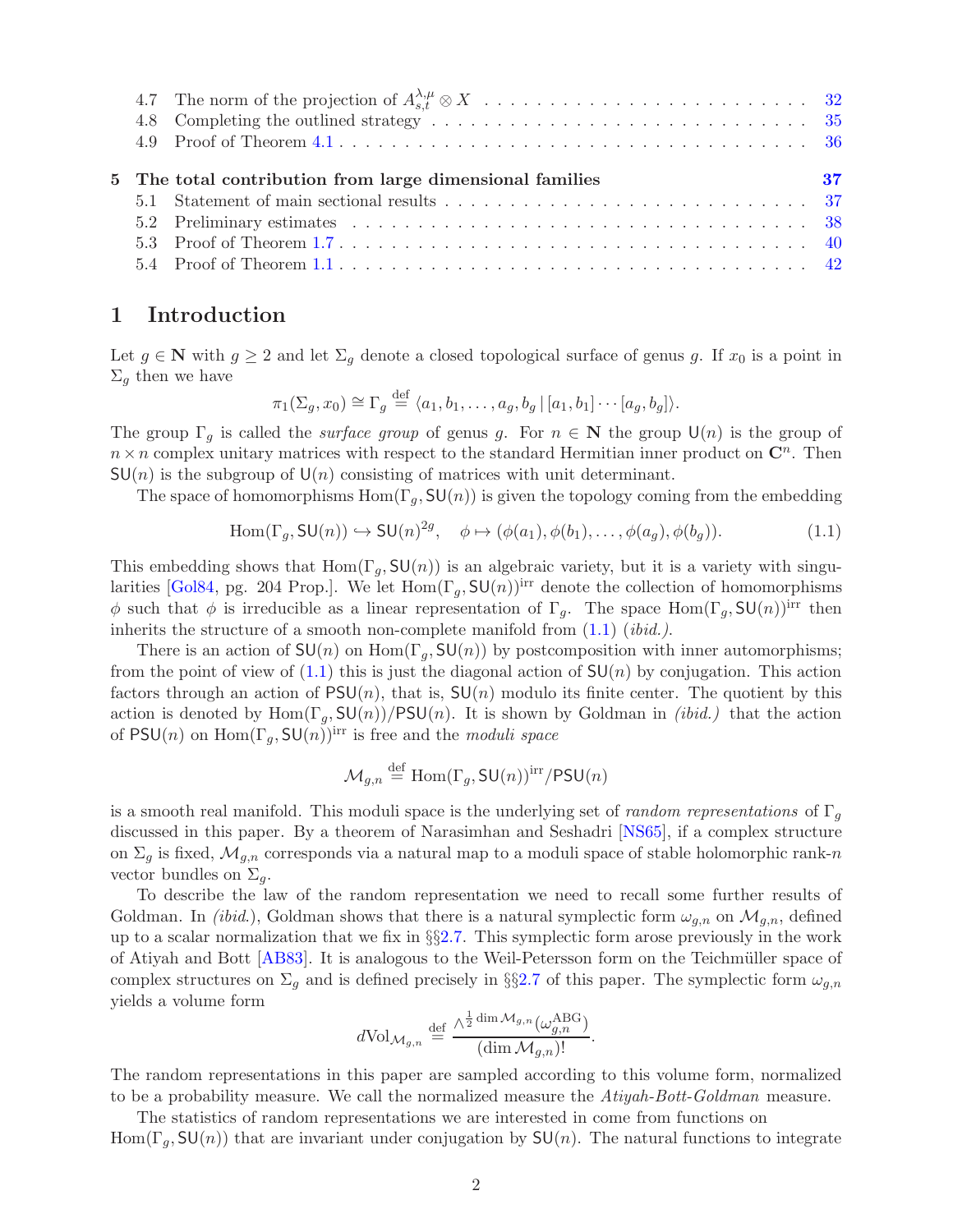<span id="page-2-4"></span>on moduli spaces like  $\mathcal{M}_{q,n}$  are *geometric functions* (as studied e.g. by Mirzakhani [\[Mir07\]](#page-43-1) in the Weil-Petersson context). These functions are also called *Wilson loops* in the theoretical physics literature.

We now fix a concrete instance of a family of geometric functions. For  $g \in U(n)$  let  $tr(g)$  denote the trace of g as an  $n \times n$  matrix. Given any element  $\gamma \in \Gamma_q$ , we obtain a continuous function

$$
\mathrm{tr}_{\gamma} : \mathrm{Hom}(\Gamma_g, \mathsf{SU}(n)) \to \mathbf{C}, \quad \mathrm{tr}_{\gamma}(\phi) \stackrel{\mathrm{def}}{=} \mathrm{tr}(\phi(\gamma)).
$$

Clearly tr<sub> $\gamma$ </sub> is invariant under conjugation by  $SU(n)$ , and hence yields a continuous bounded function that we give the same name

$$
\mathrm{tr}_{\gamma}: \mathcal{M}_{g,n} \to \mathbf{C}.
$$

In this paper we instigate a study of the expected value of  $tr_{\gamma}$ , that is,

<span id="page-2-2"></span>
$$
\mathbb{E}_{g,n}[\text{tr}_{\gamma}] \stackrel{\text{def}}{=} \frac{\int_{\mathcal{M}_{g,n}} \text{tr}_{\gamma} d\text{Vol}_{\mathcal{M}_{g,n}}}{\int_{\mathcal{M}_{g,n}} d\text{Vol}_{\mathcal{M}_{g,n}}}. \tag{1.2}
$$

For fixed  $\gamma$ , we are interested in the large n behavior of this expected value. One has the simple bound

$$
|\mathbb{E}_{g,n}[\text{tr}_\gamma]|\leq n
$$

and this bound is attained if  $\gamma = id_{\Gamma_g}$ . On the other hand, if  $\gamma \in \Gamma_g$  is not the identity, then a basic prediction is

<span id="page-2-1"></span>
$$
\lim_{n \to \infty} \frac{|\mathbb{E}_{g,n}[\text{tr}_{\gamma}]|}{n} = 0.
$$
\n(1.3)

The significance of this prediction is that it extends a celebrated result of Voiculescu [\[Voi91,](#page-44-1) Theorem 3.8] on the asymptotic ∗-freeness of Haar unitary matrices, suitably interpreted, from free groups to surface groups. The current paper lays the groundwork for the proof of [\(1.3\)](#page-2-1) in the next paper in the series [\[Mag21\]](#page-43-2).

Not only that, but here we will expose a separate phenomenon for the values  $\mathbb{E}_{q,n}[\text{tr}_{\gamma}]$ : they can be approximated to any order  $O(n^{-M})$  as  $n \to \infty$  by a Laurent polynomial in n depending on  $\gamma$ . The formal theorem is the following:

<span id="page-2-0"></span>**Theorem 1.1.** For any  $g \geq 2$  and  $\gamma \in \Gamma_g$  there is an infinite sequence of rational numbers

 $a_{-1}(\gamma), a_0(\gamma), a_1(\gamma), a_2(\gamma), \ldots$ 

such that for any  $M \in \mathbb{N}$ , as  $n \to \infty$ 

<span id="page-2-3"></span>
$$
\mathbb{E}_{g,n}[\text{tr}_{\gamma}] = a_{-1}(\gamma)n + a_0(\gamma) + \frac{a_1(\gamma)}{n} + \dots + \frac{a_{M-1}(\gamma)}{n^{M-1}} + O(n^{-M}).
$$
\n(1.4)

Theorem [1.1](#page-2-0) has the following direct corollary.

Corollary 1.2. For any  $\gamma \in \Gamma_g$  the limit

$$
\lim_{n \to \infty} \frac{\mathbb{E}_{g,n}[\text{tr}_\gamma]}{n}
$$

exists.

The main technical result we prove in order to establish Theorem [1.1](#page-2-0) is interesting in its own right so we discuss this now. The quantity in the denominator of  $(1.2)$ , i.e., the symplectic volume of  $\mathcal{M}_{q,n}$ , was calculated non-rigorously by Witten in [\[Wit91\]](#page-44-2). Witten's result is in terms of Witten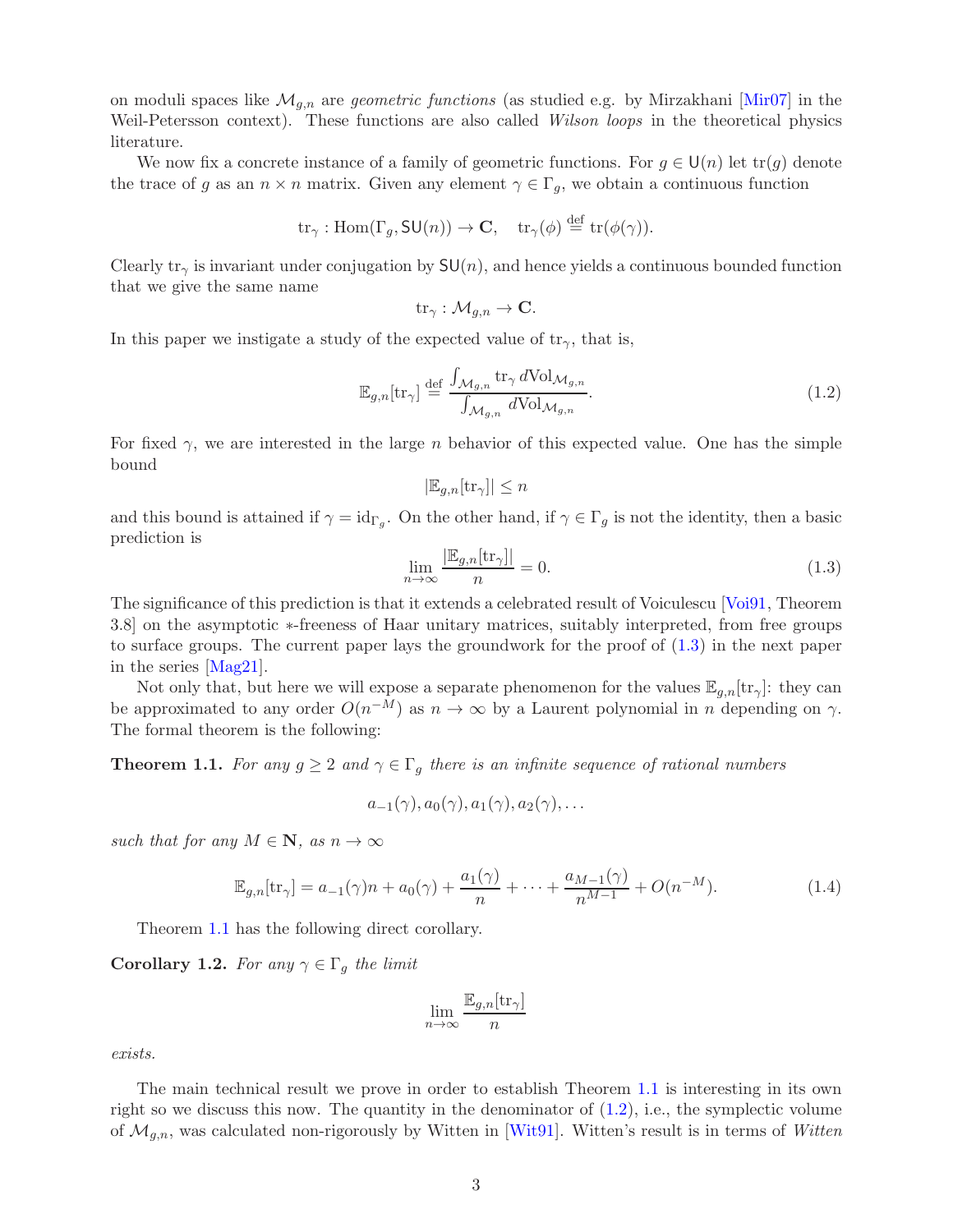<span id="page-3-7"></span>zeta functions, so named by Zagier in  $\text{Zag94}$ . The Witten zeta function of  $SU(n)$  is defined by the series

<span id="page-3-0"></span>
$$
\zeta(2g-2;n) \stackrel{\text{def}}{=} \sum_{(\rho,W)\in \widehat{\mathsf{SU}(n)}} \frac{1}{(\dim W)^s}.
$$
\n(1.5)

Here  $SU(n)$  is the set of equivalence class of irreducible representations of  $SU(n)$ . The sum in [\(1.5\)](#page-3-0) converges absolutely for  $\text{Re}(s) > \frac{2}{n}$  $\frac{2}{n}$  by a result of Larsen and Lubotzky [\[LL08,](#page-43-3) Thm. 5.1] (see also [\[HS19,](#page-43-4) §2] for an alternative proof of this fact). The following formula that Witten obtained was rigorously established to hold by Sengupta in [\[Sen03\]](#page-44-4).

<span id="page-3-6"></span>**Theorem 1.3** (Witten's formula). With the normalization of  $Vol_{\mathcal{M}_{g,n}}$  fixed as in §§[2](#page-14-2).7, we have

$$
\int_{\mathcal{M}_{g,n}} d\mathrm{Vol}_{\mathcal{M}_{g,n}} = n\zeta(2g-2;n).
$$

In fact Sengupta also provided a method to compute the integral of any continuous function on  $\mathcal{M}_{g,n}$  with respect to  $Vol_{\mathcal{M}_{g,n}}$  and this is the starting point of our work. We let  $\mathbf{F}_{2g} \stackrel{\text{def}}{=}$  $\langle a_1, b_1, \ldots, a_g, b_g \rangle$  be the free group on the generators  $a_1, b_1, \ldots, a_g, b_g$ . Let  $R_g \stackrel{\text{def}}{=} [a_1, b_1] \cdots [a_g, b_g] \in$  $\mathbf{F}_{2g}$ . Therefore we have a surjective homomorphism  $\mathbf{F}_{2g} \xrightarrow{q_g} \Gamma_g$  obtained from quotient by the normal subgroup generated by  $R_g$ . We say that  $w \in \mathbf{F}_{2g}$  represents the conjugacy class of  $\gamma \in \Gamma_g$  if  $q_g(w)$  is conjugate to  $\gamma$  in  $\Gamma_g$ . For any  $w \in \mathbf{F}_{2g}$  there is a *word map*  $w : \mathsf{SU}(n)^{2g} \to \mathsf{SU}(n)$  obtained by substituting elements of  $SU(n)$  into the letters of w. We write  $d\mu_{SU(n)^{2g}}^{\text{Haar}}(x)$  for the probability Haar measure on  $SU(n)^{2g}$ , this is the product of the probability Haar measures on the 2g factors.

One has the following corollary of Sengupta's main result [\[Sen03,](#page-44-4) Thm.1].

<span id="page-3-2"></span>**Corollary 1.4.** Let  $g \geq 2$  and  $\gamma \in \Gamma_g$ . Suppose that  $w \in \mathbf{F}_{2g}$  is an element representing the conjugacy class of  $\gamma$ . Then

<span id="page-3-1"></span>
$$
\mathbb{E}_{g,n}[\text{tr}_{\gamma}] = \zeta(2g-2;n)^{-1} \sum_{(\rho,W)\in \widehat{\text{SU}(n)}} (\dim W) \mathcal{I}(w,\rho), \tag{1.6}
$$

where

<span id="page-3-4"></span>
$$
\mathcal{I}(w,\rho) \stackrel{\text{def}}{=} \int \text{tr}(w(x)) \overline{\text{tr}(\rho(R_g(x)))} d\mu_{\text{SU}(n)^{2g}}^{\text{Haar}}(x) \tag{1.7}
$$

if the sum on the right hand side of  $(1.6)$  is absolutely convergent.

We explain how to obtain Corollary [1.4](#page-3-2) from [\[Sen03,](#page-44-4) Thm.1] in §§[2.7](#page-14-2) using ideas already pre-sented in [\[Sen03\]](#page-44-4). Let  $[\Gamma_q, \Gamma_q]$  denote the commutator subgroup of  $\Gamma_q$ . Using Corollary [1.4](#page-3-2) it is not hard to show:

<span id="page-3-3"></span>**Proposition 1.5.** If  $\gamma \notin [\Gamma_g, \Gamma_g]$  then there exists  $n_0 = n_0(\gamma)$  such that for  $n \geq n_0$ 

$$
\mathbb{E}_{g,n}[\text{tr}_{\gamma}] = 0.
$$

Proposition [1.5](#page-3-3) is proved in §§[3.2.](#page-17-0) This proves Theorem [1.1](#page-2-0) in the case that  $\gamma \notin [\Gamma_q, \Gamma_q]$ .

We now explain how we prove Theorem [1.1](#page-2-0) in general by using Corollary [1.4.](#page-3-2) We first discuss the zeta function factor in [\(1.6\)](#page-3-1). One has the following theorem due to Guralnick, Larsen and Manack.

<span id="page-3-5"></span>**Theorem 1.6** ([\[GLM12,](#page-43-5) Thm. 2]). For any  $s > 0$ ,  $\lim_{n \to \infty} \zeta(s; n) = 1$ .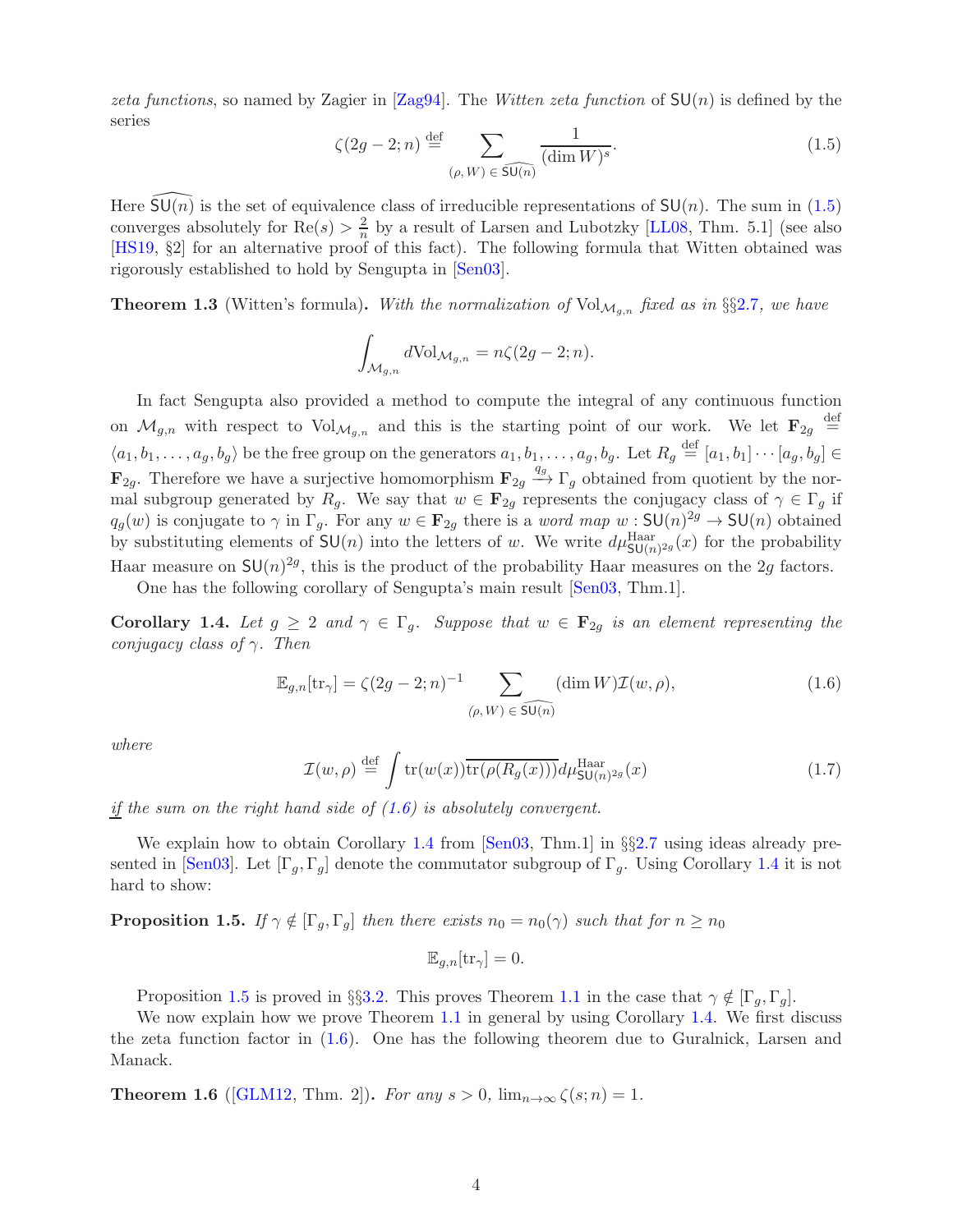<span id="page-4-4"></span>The limiting value arises from the trivial representation in  $(1.5)$ ; it is possible to boost the methods of [\[GLM12\]](#page-43-5) to show that  $\zeta(2g-2;n)$  can be approximated to any order  $O(n^{-M})$  by a Laurent polynomial in  $n$ . In fact, the results of this paper can be viewed as a far generalization of this result and accordingly, the just-mentioned result is established as a byproduct of our proofs in  $\S 5.4.$  $\S 5.4.$ 

Thus the proof of Theorem [1.1](#page-2-0) amounts to showing that

<span id="page-4-1"></span>
$$
\sum_{(\rho, W) \in \widehat{\mathsf{SU}(n)}} (\dim W) \mathcal{I}(w, \rho) \tag{1.8}
$$

is absolutely convergent and can be approximated to any order by some Laurent polynomial. The obvious bad feature of the sum  $(1.8)$  is that it runs over infinitely many representations of  $SU(n)$ and moreover, there are more and more of these as n increases. We aim to approximate  $(1.8)$  by finitely many of its terms and this requires an ordering of the representations of  $SU(n)$ .

The correct way to do this is as follows. For every  $k, \ell \in \mathbb{N}$  and pair of Young diagrams  $\mu \vdash k$ ,  $\nu \vdash \ell$ , with number of rows given by  $\ell(\mu)$ ,  $\ell(\nu)$ , for every  $n \geq \ell(\mu) + \ell(\nu)$  there is a rational family of irreducible representations denoted by  $(\rho_n^{[\mu,\nu]}, W_n^{[\mu,\nu]}) \in \widehat{\mathfrak{SU}(n)}$  defined in §§[2.4.](#page-10-0) If we define for  $B \in \mathbf{N}$ 

<span id="page-4-3"></span>
$$
\Omega(B;n) \stackrel{\text{def}}{=} \{ (\rho_n^{[\mu,\nu]}, W_n^{[\mu,\nu]}): \ell(\mu), \ell(\nu) \le B, \mu_1, \nu_1 \le B^2 \}
$$
(1.9)

then  $\Omega(B; n)$  is in one-to-one correspondence with the  $(\mu, \nu)$  such that  $\ell(\mu), \ell(\nu) \leq B, \mu_1, \nu_1 \leq B^2$ when n is sufficiently large. This specific choice of  $\Omega(B; n)$  is for technical convenience, becoming useful in §§[5.4.](#page-41-0)

We prove bounds on the  $\mathcal{I}(w,\rho)$  in Theorem [4.1.](#page-19-2) The main challenges are that not only that estimates for  $\mathcal{I}(w,\rho)$  must overcome the weights dim W in [\(1.8\)](#page-4-1) but also that these bounds must remain effective for dim W much larger than n. It is quite well understood that matrix integrals such as  $\mathcal{I}(w, \rho)$  are challenging in this regime as the main method of performing such integrals, known as the Weingarten calculus, often fail to produce understandable answers there. This is because the Weingarten function  $Wg_{n,k}$  defined in [\(2.12\)](#page-14-3) becomes increasingly complicated for  $k \gg n$ , drawing on more and more different representations of large symmetric groups. We overcome this inherent difficulty as follows.

Firstly there is a minor observation that in all cases of interest,  $SU(n)$  can be replaced by  $U(n)$ in [\(1.7\)](#page-3-4) (Proposition [3.1\)](#page-17-1). The main idea is then that after some splitting up, parts of  $\mathcal{I}(w,\rho)$ can be evaluated by integrating first  $tr(\rho(R_q(x)))$  over all double cosets for a very large subgroup  $U(n - \mathfrak{D}) \leq U(n)$  where  $\mathfrak D$  is bounded depending only on w, which is fixed. During this first integration, the structure of the word  $R<sub>q</sub>$  can be exploited to produce a lot of cancellation.

After this initial integral, we then apply the Weingarten calculus through a novel strategy (cf. §§[4.3\)](#page-23-0) making heavy use of representation theory of both symmetric groups and  $U(n)$ . What we achieve is the following technical result.

<span id="page-4-0"></span>**Theorem 1.7.** Suppose that  $g \geq 2$ ,  $w \in \mathbf{F}_{2g}$  and  $B \in \mathbf{N}$ .

- 1. For  $n \ge n_0(w, g)$ , the sum in [\(1.6\)](#page-3-1) is absolutely convergent.
- 2. As  $n \to \infty$  $\sum$  $(\rho, W) \in \widehat{\mathsf{SU}(n)}\backslash \Omega(B;n)$  $(\dim W) \mathcal{I}(w, \rho) \ll_{B,w,g} n^{|w|} n^{-2 \log B}$  (1.10)

<span id="page-4-2"></span>where  $|w|$  denotes the length of w as a reduced word.

The point of [\(1.10\)](#page-4-2) is not the exact form of the right hand side, but rather, that it gives effective control of the tail. Theorem [1.7](#page-4-0) shows that by taking  $B$  sufficiently large and fixed depending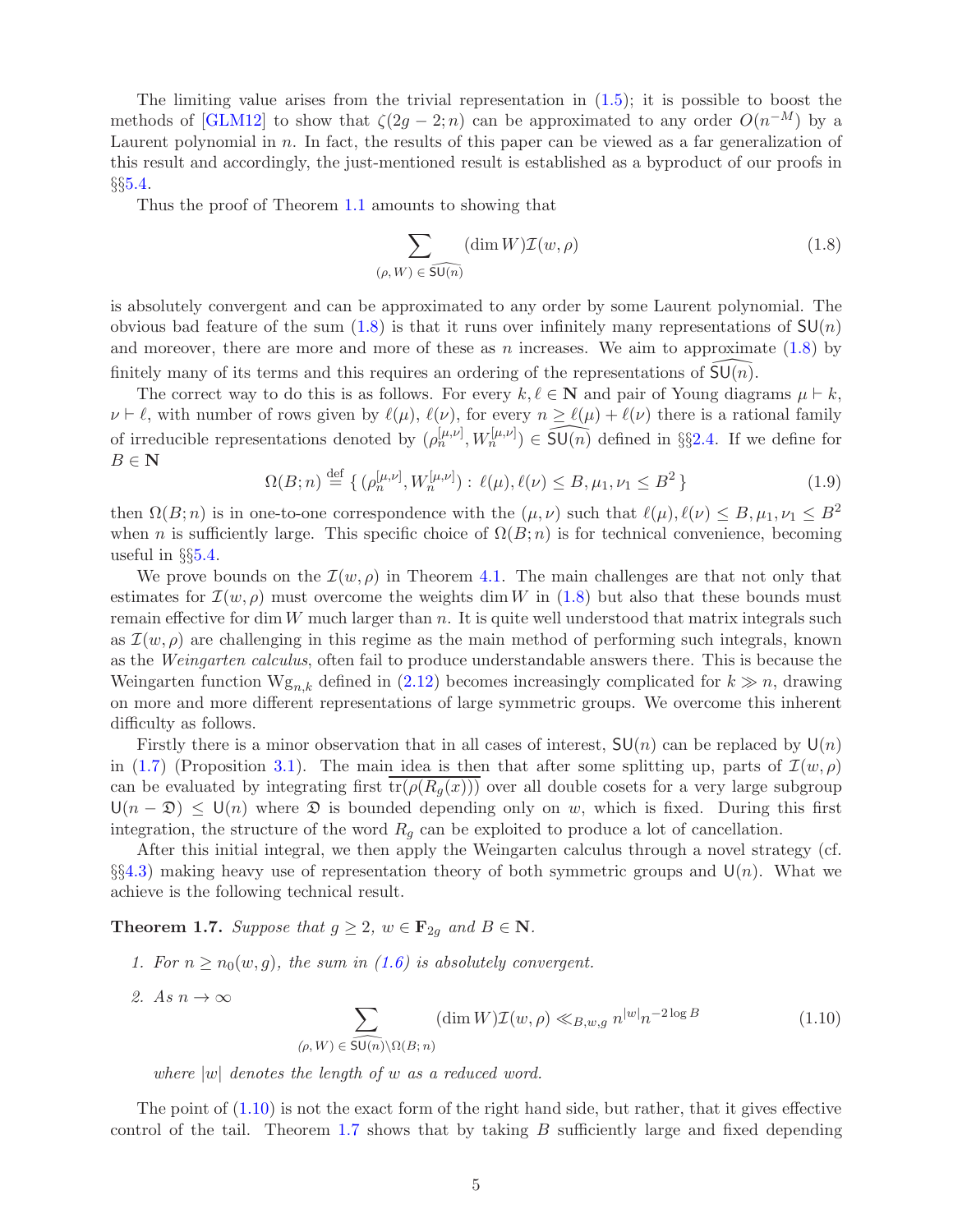<span id="page-5-3"></span>on w, the contribution to  $\mathbb{E}_{q,n}[\text{tr}_{\gamma}]$  from  $(\rho, W) \in \overline{\text{SU}(n)}\setminus\Omega(B; n)$  can be made to decay as fast as any  $n^{-M}$ , for  $M \in \mathbb{N}$ . We have the following direct corollary of Theorem [1.7,](#page-4-0) Theorem [1.6,](#page-3-5) and Corollary [1.4.](#page-3-2)

**Corollary 1.8.** Suppose that  $g \geq 2$ ,  $\gamma \in \Gamma_g$ , and  $w \in \mathbf{F}_{2g}$  represents the conjugacy class of  $\gamma$ . For any  $B \in \mathbb{N}$  we have as  $n \to \infty$ 

$$
\mathbb{E}_{g,n}[\text{tr}_{\gamma}] = \zeta(2g-2;n)^{-1} \sum_{(\rho,W)\in\Omega(B;n)} (\dim W) \mathcal{I}(w,\rho) + O_{B,w,g}\left(n^{|w|} n^{-2\log B}\right).
$$

#### <span id="page-5-0"></span>1.1 Related works I: Spaces of representations

The existence of an asymptotic expansion of  $\mathbb{E}_{g,n}[\text{tr}_{\gamma}]$  as in Theorem [1.1](#page-2-0) follows a long line of related results. The most closely related of these is the analog of Theorem [1.1](#page-2-0) when  $SU(n)$  is replaced by the family of symmetric groups  $S_n$ . For  $\pi \in S_n$  let fix $(\rho)$  denote the number of fixed points of  $\pi$ , and for  $\gamma \in \Gamma_g$  let  $fix_\gamma : Hom(\Gamma_g, S_n) \to \mathbf{N}$  be the function  $fix_\gamma(\phi) \stackrel{\text{def}}{=} fix(\phi(\gamma))$ . The representation space Hom( $\Gamma_g$ ,  $S_n$ ) is finite and we let  $\mathbb{E}_{g,S_n}$  [fix<sub>γ</sub>] denote the expected value of fix<sub>γ</sub> with respect to the uniform probability measure on  $\text{Hom}(\Gamma_q, S_n)$ . An exactly analogous result to Theorem [1.1](#page-2-0) for  $\mathbb{E}_{g,S_n}[\text{fix}_{\gamma}]$  was established by the author and Puder in [\[MP20,](#page-43-6) Thm. 1.1].

Similarly, if instead of using a surface group  $\Gamma_q$ , we consider a free group  $\mathbf{F}_r$  with  $r \geq 2$ , for any compact Lie group G the representation space  $\text{Hom}(\mathbf{F}_r, G)$  can be identified with  $G^r$  and hence can be given the corresponding probability Haar measure. If  $G$  is finite, this is simply the uniform probability measure. For any character  $\chi$  of G and  $w \in \mathbf{F}_r$  we obtain a function

$$
\chi_w
$$
: Hom( $\mathbf{F}_r$ , G)  $\to \mathbf{C}$ ,  $\chi_w(\phi) \stackrel{\text{def}}{=} \chi(\phi(w))$ .

Then we can define  $\mathbb{E}_{\mathbf{F}_r,G}[\chi_w]$  to be the expected value of  $\chi_w$  with respect to the Haar probability measure. Not only is the analog of Theorem [1.1](#page-2-0) true for many natural families of  $(G(n), \chi(n))$ , but actually, in the case of free groups,  $\mathbb{E}_{\mathbf{F}_r,G(n)}[\chi(n)_\gamma]$  is a *rational* function of n for n sufficiently large. Indeed, for fixed  $w \in \mathbf{F}_r$ ,  $\mathbb{E}_{\mathbf{F}_r,G(n)}[\chi(n)_\gamma]$  agrees with a rational function of n for  $n \gg_w 1$  when

- $G(n) = S_n$  and  $\chi(n) = f$ ix [\[Nic94,](#page-44-5) [LP10\]](#page-43-7)
- $G(n)$  is a family of generalized symmetric groups, e.g. hyperoctahedral groups, and  $\chi(n)$  is the trace in a natural defining representation [\[MP19c\]](#page-43-8)
- $G(n) = U(n)$  and  $\chi(n) = \text{tr} [\text{MP19a}]$
- $G(n) = O(n)$  or  $Sp(n)$  and  $\chi(n) = \text{tr}$  [\[MP19b\]](#page-43-10).

### <span id="page-5-1"></span>1.2 Related works II: 2D Yang-Mills theory

The expected values  $\mathbb{E}_{q,n}[\text{tr}_\gamma]$  are very closely connected with the expected value of Wilson loops in 2D Yang-Mills theory. We briefly explain these connections and some prior work done by theoretical physicists in the area. It is explained by Sengupta in [\[Sen03,](#page-44-4) Appendix A] that if  $\Sigma_g$  is endowed with a Riemannian metric with associated area  $A = A(\Sigma_g)$  then

<span id="page-5-2"></span>
$$
\sum_{(\rho, W) \in \widehat{\mathsf{SU}(n)}} e^{-\frac{C(\rho)tA}{2n}} (\dim W) \mathcal{I}(w, \rho) \tag{1.11}
$$

is, in the context of a quantum  $SU(n)$  Yang-Mills theory on  $\Sigma_g$ , a heuristic definition of the expected value of the Wilson loop measuring the trace of the holonomy around the loop in  $\Sigma_g$  that  $w \in \mathbf{F}_{2g}$ represents. Here  $C(\rho)$  is the Casimir eigenvalue of the representation  $(\rho, W)$  and t is a coupling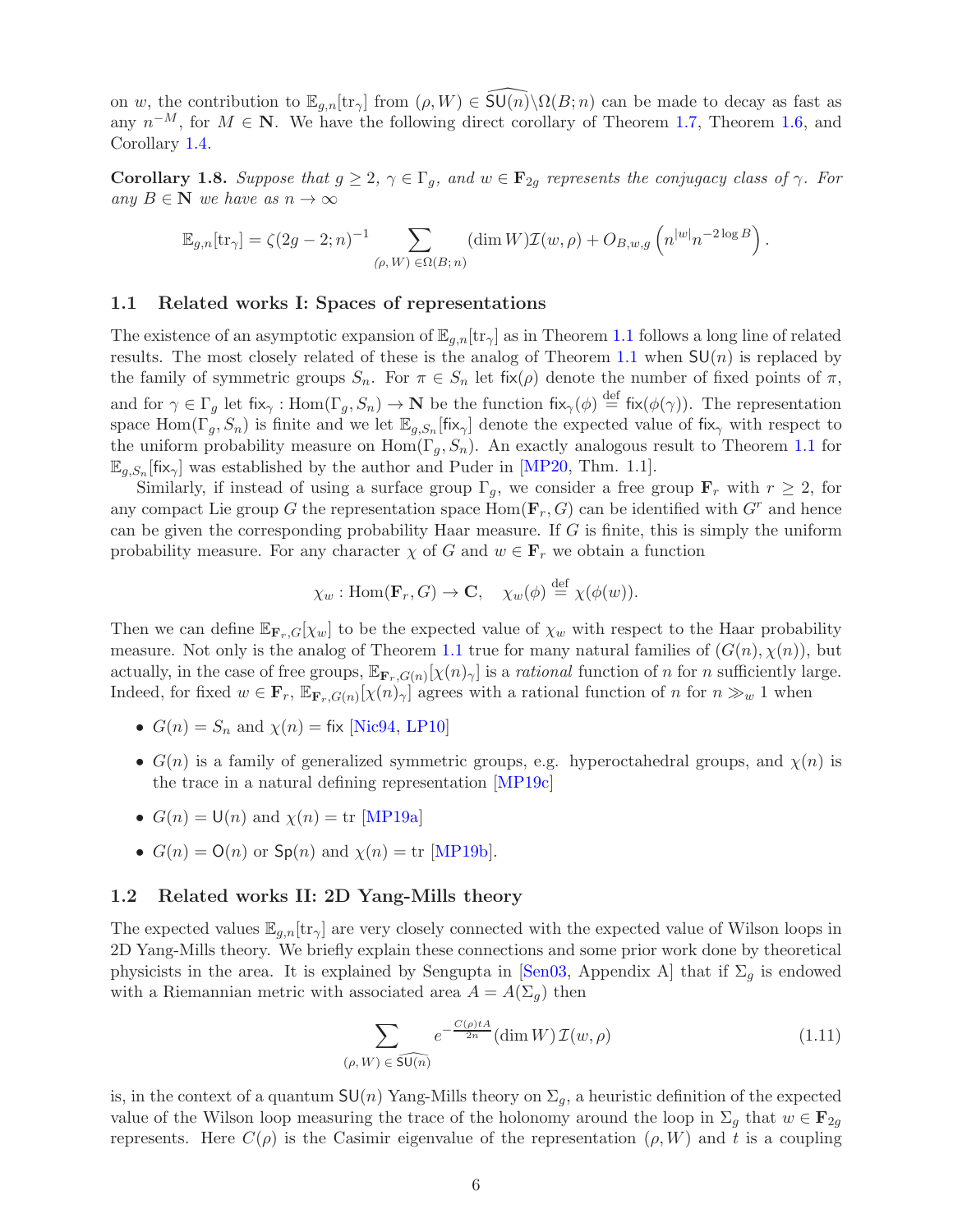<span id="page-6-0"></span>constant. (We have inserted the factor  $\frac{1}{n}$  in the exponent above so that it matches with e.g. [\[GT93\]](#page-43-11).) It is worth pointing out that the methods of the current paper should also allow one to effectively and rigorously approximate [\(1.11\)](#page-5-2) although this is not pursued here.

The emphasis in the physics literature is not on the rigorous analytic approximation of integrals such as  $(1.11)$ , but rather, on the interpretation of  $(1.11)$  as a formal power series and then reordering the terms and truncating in a formal way. These manipulations are not intended as having rigorous mathematical consequences. For example, as we understand, none of the  $\frac{1}{n}$ -expansions' of  $(1.11)$ obtained before in any sense rigorously approximate [\(1.11\)](#page-5-2); nonetheless, they are significant to physicists. Since the values  $\mathbb{E}_{q,n}[\text{tr}_{\gamma}]$  that we focus on here correspond to the  $t = 0$  case of [\(1.11\)](#page-5-2) via Corollary [1.4,](#page-3-2) we briefly survey what is known to physicists for general  $t$ , with the disclaimer that the author is by no means an expert in the concepts of theoretical physics.

In physics literature, the *chiral* expansion means that the  $(\rho, W)$  are parameterized by  $(\rho_n^{\lambda}, W_n^{\lambda})$ where  $\lambda$  runs over Young diagrams. For this parameterization to work (cf. §§2.[4\)](#page-10-0) one should restrict to Young diagrams with less than n rows. This is referred to as the  $finite-n$  expansion. However, in some cases this restriction is lifted and  $(1.11)$  is interpreted as a sum over all Young diagrams. This is called the *large-n* expansion. In the chiral expansion, the Young diagrams are ordered by the number of boxes that they contain.

The *partition function* of the quantum Yang-Mills theory corresponds to  $(1.11)$  in the case  $w = id$ , up to a factor  $\frac{1}{n}$ , and is given by [\[GT93,](#page-43-11) 2.4]

$$
Z(G, tA, n) \stackrel{\text{def}}{=} \sum_{(\rho, W) \in \widehat{\mathsf{SU}(n)}} e^{-\frac{C(\rho) tA}{2n}} \frac{1}{(\dim W)^{2g-2}}.
$$

A large-n chiral expansion of the partition function was obtained by Gross and Taylor in [\[GT93\]](#page-43-11). The coefficients of this expansion are interpreted in terms of branched covers of surfaces and from this Gross and Taylor deduce their titular statement that 'Two dimensional QCD is a String Theory'. A finite-n chiral expansion of the partition function in terms of branched covers with some extra data was obtained by Baez and Taylor in [\[BT94\]](#page-42-1). In [\[Ram96\]](#page-44-6), Ramgoolam gives a large-n chiral expansion of [\(1.11\)](#page-5-2) in terms of branched covers of surfaces.

In the language of these papers, the expansion we obtain in Theorem [1.1](#page-2-0) is a finite-n, fully non-chiral expansion of the expected value of a Wilson loop, when the coupling constant is set to zero. The main point is that this asymptotic expansion is established rigorously through Theorem [1.7.](#page-4-0)

### Notation

We write N for the natural numbers,  $N_0 \stackrel{\text{def}}{=} N \cup \{0\}$ , and Q denotes the rationals. We write  $[n] \stackrel{\text{def}}{=} \{1,\ldots,n\}$  for  $n \in \mathbb{N}$  and  $[k,\ell] \stackrel{\text{def}}{=} \{k,k+1,\ldots,\ell\}$  for  $k,\ell \in \mathbb{N}$ ,  $k \leq \ell$ . If A and B are sets  $A \setminus B$  is the set of elements of A that are not in B. We write

$$
(n)_{\ell} \stackrel{\text{def}}{=} n(n-1)\cdots(n-\ell).
$$

We let  $e(\theta) \stackrel{\text{def}}{=} \exp(2\pi i \theta)$  for  $\theta \in \mathbf{R}$ . If G is a group, and  $g_1, g_2 \in G$ , we let  $[g_1, g_2] \stackrel{\text{def}}{=} g_1 g_2 g_1^{-1} g_2^{-1}$ . We write  $[G, G]$  for the subgroup of G generated by elements of the form  $[g_1, g_2]$  for  $g_1, g_2 \in G$ . If V is a complex vector space and  $q \in \mathbb{N}$  we let

$$
V^{\otimes q} \stackrel{\text{def}}{=} \underbrace{V \otimes_{\mathbf{C}} \cdots \otimes_{\mathbf{C}} V}_{q};
$$

in general if we write a tensor product without explicit subscript it is over  $\bf{C}$ . We write  $\bf{Q}(t)$  for the ring of rational functions in an indeterminate t; i.e. ratios of polynomials.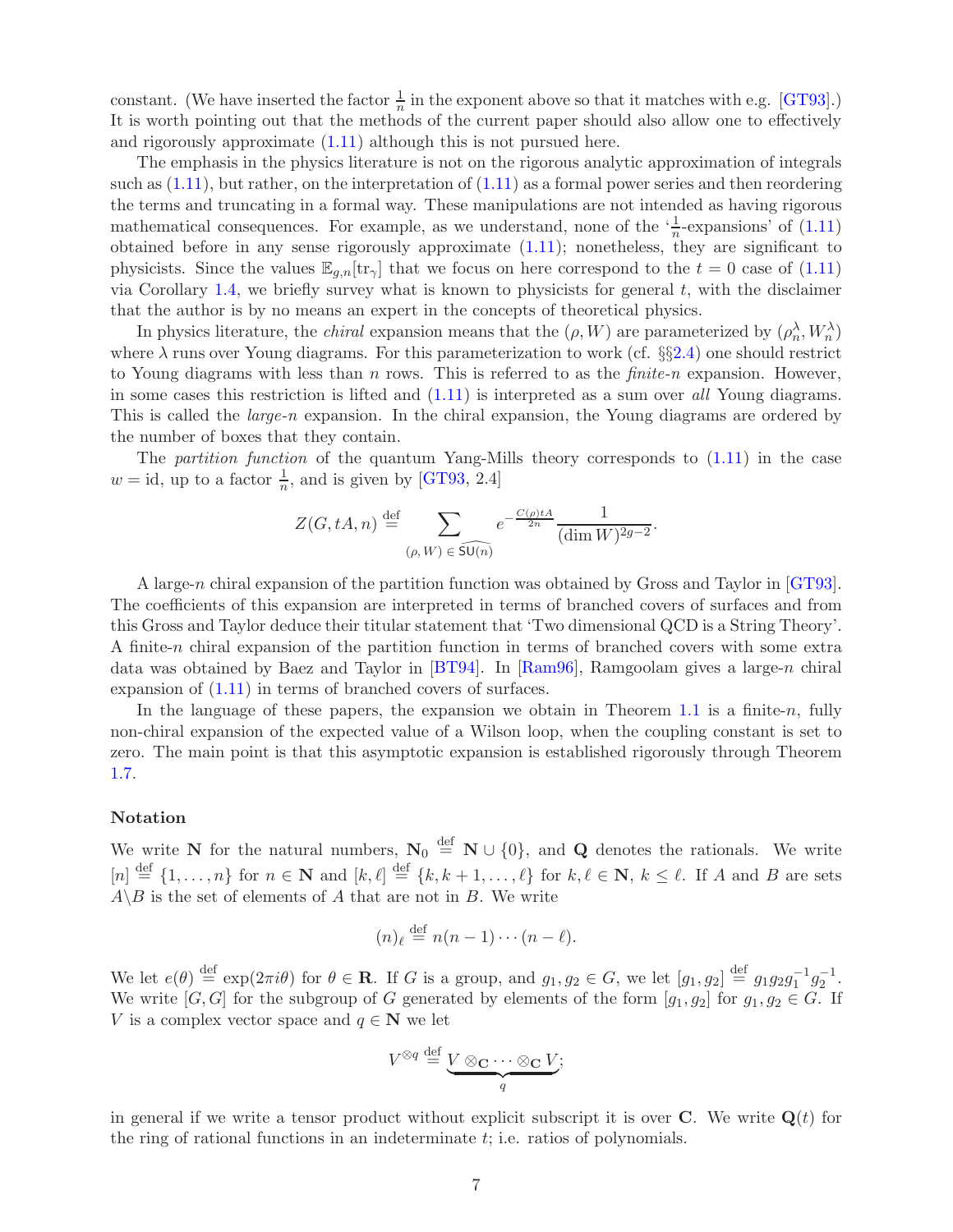We use Vinogradov notation as follows. If f and h are functions of  $n \in \mathbb{N}$ , we write  $f \ll h$ to mean that there are constants  $n_0 \geq 0$  and  $C_0 \geq 0$  such that for  $n \geq n_0$ ,  $f(n) \leq C_0h(n)$ . We write  $f = O(h)$  to mean  $f \ll |h|$ . We write  $f \asymp h$  to mean both  $f \ll h$  and  $h \ll f$ . If in any of these statements the implied constants depend on additional parameters we add these parameters as subscript to  $\ll 0$ , or  $\asymp$ . Throughout the paper we view the genus g as fixed and so any implied constant may depend on g.

### Acknowledgments

We thank Benoît Collins, Doron Puder, Sanjaye Ramgoolam, and Calum Shearer for discussions about this work. This project has received funding from the European Research Council (ERC) under the European Union's Horizon 2020 research and innovation programme (grant agreement No 949143).

## <span id="page-7-1"></span><span id="page-7-0"></span>2 Background

### 2.1 Young diagrams and tableaux

### Young diagrams

A Young diagram (YD) is a collection of left-aligned rows of identical square boxes in the plane, where the number of boxes in each row is non-increasing from top to bottom. Any YD  $\lambda$  also gives a non-increasing sequence of natural numbers  $(\lambda_1, \lambda_2, \ldots, \lambda_{\ell(\lambda)})$  where  $\lambda_i$  is the number of boxes in the i<sup>th</sup> (from top to bottom) row of  $\lambda$ , and  $\ell(\lambda)$  is the number of rows of  $\lambda$ . A finite non-increasing sequence of natural numbers is called a partition. We think of partitions and YDs interchangeably in this paper via the above correspondence. For example, the partition  $(k)$  corresponds to the Young diagram with one row consisting of k boxes. The empty YD with no boxes is denoted by  $\emptyset$ . The size of a YD  $\lambda$  is the number of boxes that it contains, or  $\sum_{i=1}^{\ell(\lambda)} \lambda_i$ . The size of  $\lambda$  is denoted by  $|\lambda|$ and the statement  $|\lambda| = k$  is sometimes written  $\lambda \vdash k$ .

Given two Young diagrams  $\lambda$  and  $\mu$ , we say  $\mu \subset \lambda$  if every box of  $\mu$  is a box of  $\lambda$ . A skew Young diagram (SYD) is a pair  $\lambda, \mu$  of Young diagram such that  $\mu \subset \lambda$ . This is usually written as  $\lambda/\mu$ and  $\lambda/\mu$  is thought of as the collection of boxes of  $\lambda$  that are not boxes of  $\mu$ . A Young diagram  $\lambda$ is identified with  $\lambda/\emptyset$  and in this way YDs are special cases of SYDs.

We will have use for the following relations between Young diagrams. We say  $\mu \subset_k \lambda$  if  $\mu \subset \lambda$ and  $\lambda/\mu$  contains k boxes. We say  $\mu \subset^1 \lambda$  if  $\mu \subset \lambda$  and no two boxes of  $\lambda/\mu$  are in the same column. We say  $\mu \subset^{r} \lambda$  if there is a sequence  $\mu_1, \ldots, \mu_{r-1}$  of YDs such that

$$
\mu \subset^{1} \mu_1 \subset^{1} \cdots \subset^{1} \mu_{r-1} \subset^{1} \lambda.
$$

Finally, we write  $\mu \subset_k^r \lambda$  if both  $\mu \subset_k \lambda$  and  $\mu \subset^r \lambda$ .

### Semistandard Young tableaux

In the rest of the paper we use the notation  $[n] \stackrel{\text{def}}{=} \{1, \ldots, n\}$  for  $n \in \mathbb{N}$  and  $[k, \ell] \stackrel{\text{def}}{=} \{k, k+1, \ldots, \ell\}$ for  $k, \ell \in \mathbb{N}$ .

Given a SYD  $\lambda/\mu$  (which may in fact be a YD) and a subset  $S \subset \mathbb{N}$ , a semistandard tableau of shape  $\lambda/\mu$  with entries in S is a filling of the boxes of  $\lambda/\mu$  with the numbers of S such that the numbers in the boxes are strictly increasing along columns from top to bottom and non-strictly increasing along rows from left to right. If  $\lambda/\mu$  is a SYD we write

$$
\mathcal{SST}_{[k,\ell]}(\lambda/\mu)
$$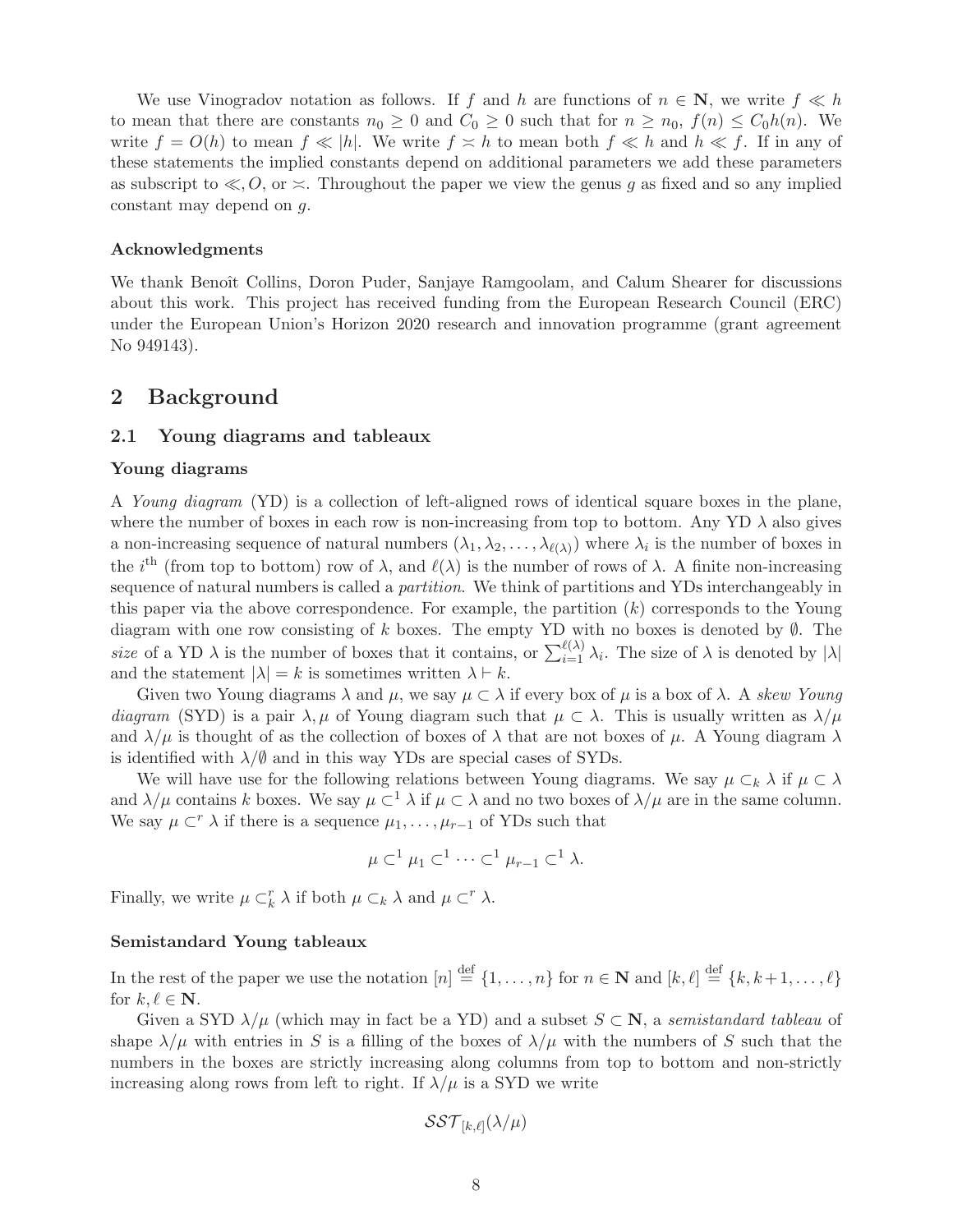for the semistandard tableaux of shape  $\lambda/\mu$  with entries in  $[k, \ell]$ . We also use all obvious variants of this notation, e.g. for YD  $\lambda$  and  $n \in \mathbb{N}$ ,  $\mathcal{SST}_{[n]}(\lambda)$  is the collection of semistandard tableaux of shape  $\lambda$  with entries in [n]. There is by convention a unique semistandard tableau (with any entry set) of shape the empty YD (or an empty SYD).

If  $\lambda/\mu$  is a SYD,  $n > m$ ,  $T_1 \in \mathcal{SST}_{[m]}(\mu)$  and  $T_2 \in \mathcal{SST}_{[m+1,n]}(\lambda/\mu)$ , we write  $T_1 \sqcup T_2$  for the semistandard tableau obtained by adjoining the numbers-in-boxes of  $T_2$  to those of  $T_1$ . It is easy to see this is always a valid semistandard tableau of shape  $\lambda$ .

Given  $T \in \mathcal{SST}_{[k,m]}(\lambda/\mu)$ , the *weight* of T is the function

$$
\omega_T : [k, m] \to \mathbf{N}_0,
$$

where  $\omega_T(j)$  is the number of occurrences of j in T.

Given  $T \in \mathcal{SST}_{[n]}(\lambda)$ ,  $\lambda$  a YD, and  $m \in \mathbb{N}_0$  with  $m \leq n$ , we write  $T|_{>m}$  for the skew semistandard tableaux formed by the numbers-in-boxes of T with numbers > m, and similarly write  $T|_{\leq m}$ for the numbers-in-boxes of T with numbers  $\leq m$ .

### <span id="page-8-0"></span>2.2 General representation theory

Here we clarify the language of representation theory that will appear throughout the paper.

A unitary representation of a compact Lie group<sup>[1](#page-8-1)</sup> G consists of a Hilbert space<sup>[2](#page-8-2)</sup> H and a homomorphism  $\rho_1, G \to U(H)$  where  $U(H)$  is the group of unitary operators on H. Any compact Lie group has a trivial unitary representation (triv<sub>G</sub>, C) with inner product on C given by  $\langle z_1, z_2 \rangle = z_1 \overline{z_2}$ and triv $_G(q) = 1$  for all  $q \in G$ .

If  $(\rho_1, \mathcal{H}_1)$  and  $(\rho_2, \mathcal{H}_2)$  are two finite-dimensional representations of a compact Lie group G, an *intertwiner* between  $(\rho_1, \mathcal{H}_1)$  and  $(\rho_2, \mathcal{H}_2)$  is a <u>linear</u> map  $I : \mathcal{H}_1 \to \mathcal{H}_2$  such that for all  $g \in G$ ,  $I\rho_1(g) = \rho_2(g)I$ . If there is an invertible intertwiner between  $(\rho_1, \mathcal{H}_1)$  and  $(\rho_2, \mathcal{H}_2)$  we say  $(\rho_1, \mathcal{H}_1)$ and  $(\rho_2, \mathcal{H}_2)$  are linearly isomorphic. If there is an invertible isometric intertwiner between the two we say they are unitarily equivalent or isomorphic as unitary representations.

In many cases, the maps  $\rho_1$  and  $\rho_2$  will be tacitly inferred from the group G and the spaces  $\mathcal{H}_1$ and  $\mathcal{H}_2$ . When this is the case, we write

$$
\mathrm{Hom}_G(\mathcal{H}_1,\mathcal{H}_2)
$$

for the vector space of linear intertwiners between  $(\rho_1, \mathcal{H}_1)$  and  $(\rho_2, \mathcal{H}_2)$ .

For  $(\rho, W)$  a unitary representation of a compact Lie group G, and  $H \leq G$  a compact Lie subgroup with unitary representation  $(\pi, V)$ , we define the  $(\pi, V)$ -isotypic subspace of W for the subgroup H to be the subspace spanned by the images of all elements of

$$
\operatorname{Hom}_H(V,W) \stackrel{\text{def}}{=} \operatorname{Hom}_H(V, \operatorname{Res}_H^G W)
$$

where  $\text{Res}_{H}^{G}W$  is the *restriction* of  $\rho$  to H. Any such isotypic space is itself a unitary subrepresentation of Res<sup>G</sup><sub>H</sub>W (for the group H). If V is an irreducible representation of H, the dimension of  $\text{Hom}_H(V, W)$  is the *multiplicity* with which V appears in  $\text{Res}_H^G W$ .

Let  $(\pi, W)$ ,  $(\pi_1, W_1)$  and  $(\pi_2, W_2)$  be finite-dimensional unitary representations of a compact Lie group. We explain some basic constructions.

There is a dual unitary representation on the space of complex linear functionals on W with inner product induced by that on W; this representation is also irreducible if  $(\pi, W)$  is. The action of g on a linear functional  $\varphi$  on W is by  $g[\varphi](w) = \varphi(g^{-1}w)$ . If  $w \in W$  we write  $\check{w} \in \check{W}$  for the linear functional

$$
\check{w}:v\mapsto \langle v,w\rangle.
$$

<sup>&</sup>lt;sup>1</sup>Note that compact Lie groups include all finite groups.

<span id="page-8-2"></span><span id="page-8-1"></span><sup>&</sup>lt;sup>2</sup>In this paper, all Hilbert spaces appearing are finite dimensional.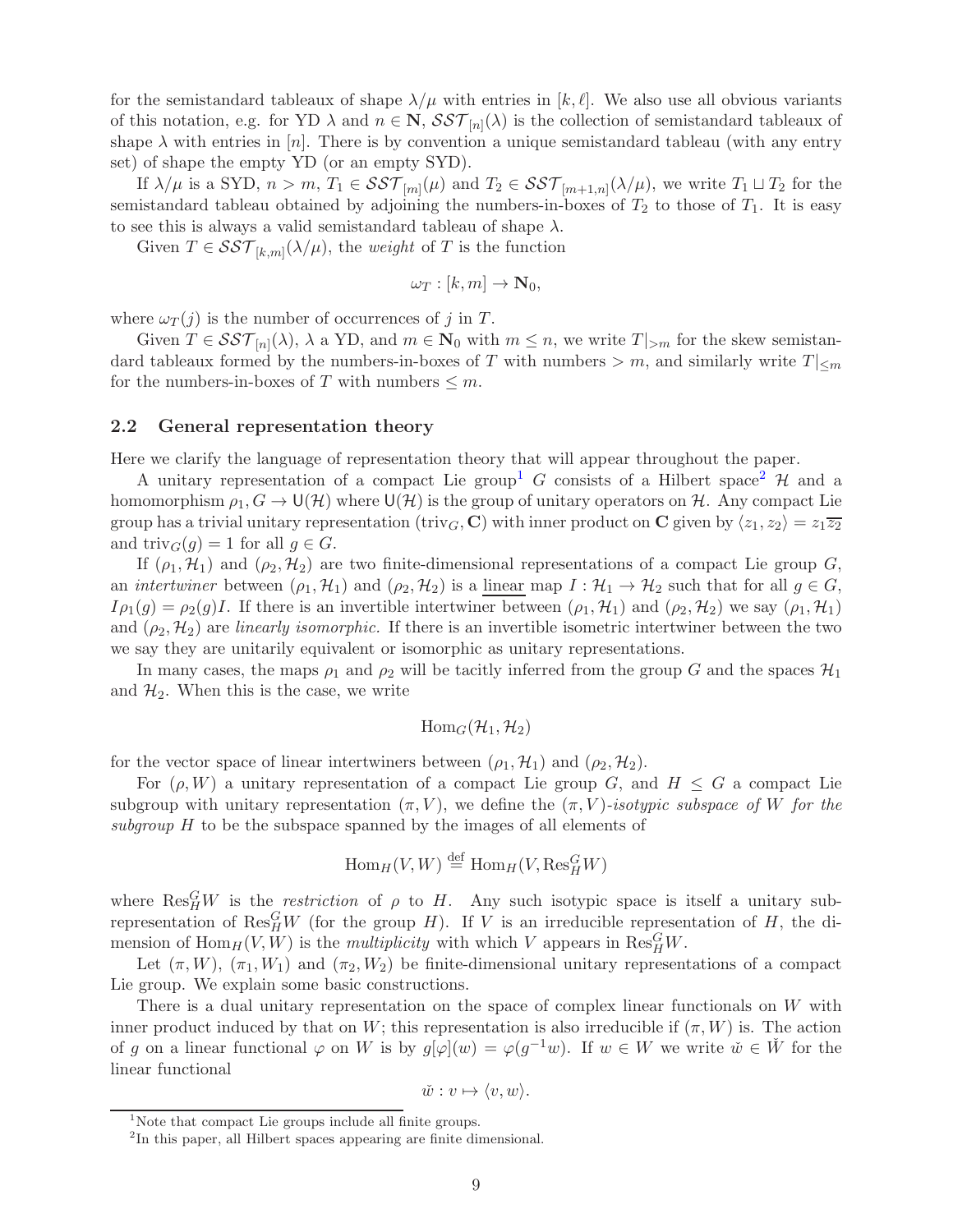<span id="page-9-3"></span>We denote the dual representation by  $(\pi, \tilde{W})$  or simply W. Given two finite dimensional unitary representations  $(\pi_1, W_1)$  and  $(\pi_2, W_2)$  of a compact Lie group G, the tensor product  $W_1 \otimes W_2 \stackrel{\text{def}}{=}$  $W_1 \otimes_{\mathbb{C}} W_2$  has an action of G that is 'diagonal' by  $\pi_1$  on the first factor and  $\pi_2$  on the second factor. The tensor product inherits a Hermitian inner product from that on  $W_1$  and  $W_2$  where  $\langle w_1 \otimes w_2, w'_1 \otimes w'_2 \rangle \stackrel{\text{def}}{=} \langle w_1, w'_1 \rangle \langle w_2, w'_2 \rangle$  that makes  $W_1 \otimes W_2$  a unitary representation of G under the diagonal action. This extends to tensor powers of W; any  $W^{\otimes k}$  for  $k \in \mathbb{N}$  is in this way a unitary representation of G under the diagonal action.

There is a canonical isomorphism

<span id="page-9-1"></span>
$$
W_1 \otimes \check{W}_2 \cong \text{Hom}(W_2, W_1) \tag{2.1}
$$

of linear representations, where the right hand side is linear maps from  $W_2$  to  $W_1$ , where G acts 'diagonally' on the left hand side, and by conjugation  $(g: A \mapsto \pi_1(g)A\pi_2(g)^{-1})$  on the right hand side. If  $W'_1, W'_2$  are subrepresentations of  $W_1, W_2$  then we view  $\text{Hom}(W'_2, W'_1)$  as a subrepresentation of  $Hom(W_2, W_1)$  via  $(2.1)$ . This corresponds to extending linear maps by 0 on the orthogonal complement of  $W'_2$  in  $W_2$ .

In the case  $W_1 = W_2 = W(2.1)$  $W_1 = W_2 = W(2.1)$  is moreover an isomorphism of unitary representations  $W \otimes W \cong$ End(W) if End(W) is given the Hilbert-Schmidt inner product  $\langle A, B \rangle \stackrel{\text{def}}{=} \text{tr}(AB^*), B^*$  standing for the Hermitian transpose of B.

### <span id="page-9-0"></span>2.3 Representation theory of symmetric groups

Although the problems of this paper are not initially posed in a way that involves symmetric groups, the representation theory of unitary groups is intimately connected via Schur-Weyl duality (see §[2.4\)](#page-10-0) to the representation theory of symmetric groups, so it plays a large part in this paper.

We write  $S_k$  for the symmetric group of permutations of the set [k], and  $\mathbf{C}[S_k]$  for the group algebra of  $S_k$ . As a technicality, the group  $S_0$  is the group with one element.

The equivalence classes of irreducible representations of  $S_k$  are in one-to-one correspondence with YDs  $\lambda \vdash k$  [\[FH91,](#page-43-12) §4.2]. The irreducible unitary representation of  $S_k$  corresponding to  $\lambda \vdash k$ will be denoted by  $(\pi_{\lambda}, V^{\lambda})$  and simply referred to as  $V^{\lambda}$ . We write  $\chi_{\lambda}$  for the character of  $V^{\lambda}$ , i.e.

$$
\chi_{\lambda}(\sigma) \stackrel{\text{def}}{=} \operatorname{tr}(\pi_{\lambda}(\sigma)), \quad \sigma \in S_k.
$$

All characters of irreducible representations of symmetric groups are real-valued (e.g. by [\[FH91,](#page-43-12) Frobenius Formula 4.10]).

The dimension of  $V^{\lambda}$  is given by the Frame-Robinson-Thrall hook-length formula as follows. The hook of a box  $\Box$  in  $\lambda \vdash k$  is the collection of boxes either to the right of, or below,  $\lambda$ , including the box itself. We write  $h_\lambda(\Box)$  for the number of boxes in the hook of  $\Box$ . The hook-length formula [\[FRT54\]](#page-43-13) states

<span id="page-9-2"></span>
$$
d_{\lambda} \stackrel{\text{def}}{=} \dim V^{\lambda} = \frac{k!}{\prod_{\square \in \lambda} h_{\lambda}(\square)}.
$$
 (2.2)

Before proceeding we fix some notation. If we refer to  $S_{\ell} \leq S_k$  with  $\ell \leq k$  we always view  $S_{\ell}$ as the subgroup of permutations that fix every element of  $[\ell + 1, k]$ . As a consequence we obtain fixed inclusions  $\mathbf{C}[S_\ell] \subset \mathbf{C}[S_k]$  for  $\ell$  and  $k$  as above. When we write  $S_\ell \times S_{k-\ell} \leq S_k$ , the first factor is  $S_{\ell}$  as defined above and the second factor is  $S'_{k-\ell}$  which is our notation for the subgroup of permutations that fix every element of  $[\ell]$ .

Given  $\lambda \vdash \ell$ , the element

$$
\mathfrak{p}_{\lambda} \stackrel{\text{def}}{=} \frac{d_{\lambda}}{\ell!} \sum_{\sigma \in S_{\ell}} \chi_{\lambda}(\sigma) \sigma \in \mathbf{C}[S_{\ell}]
$$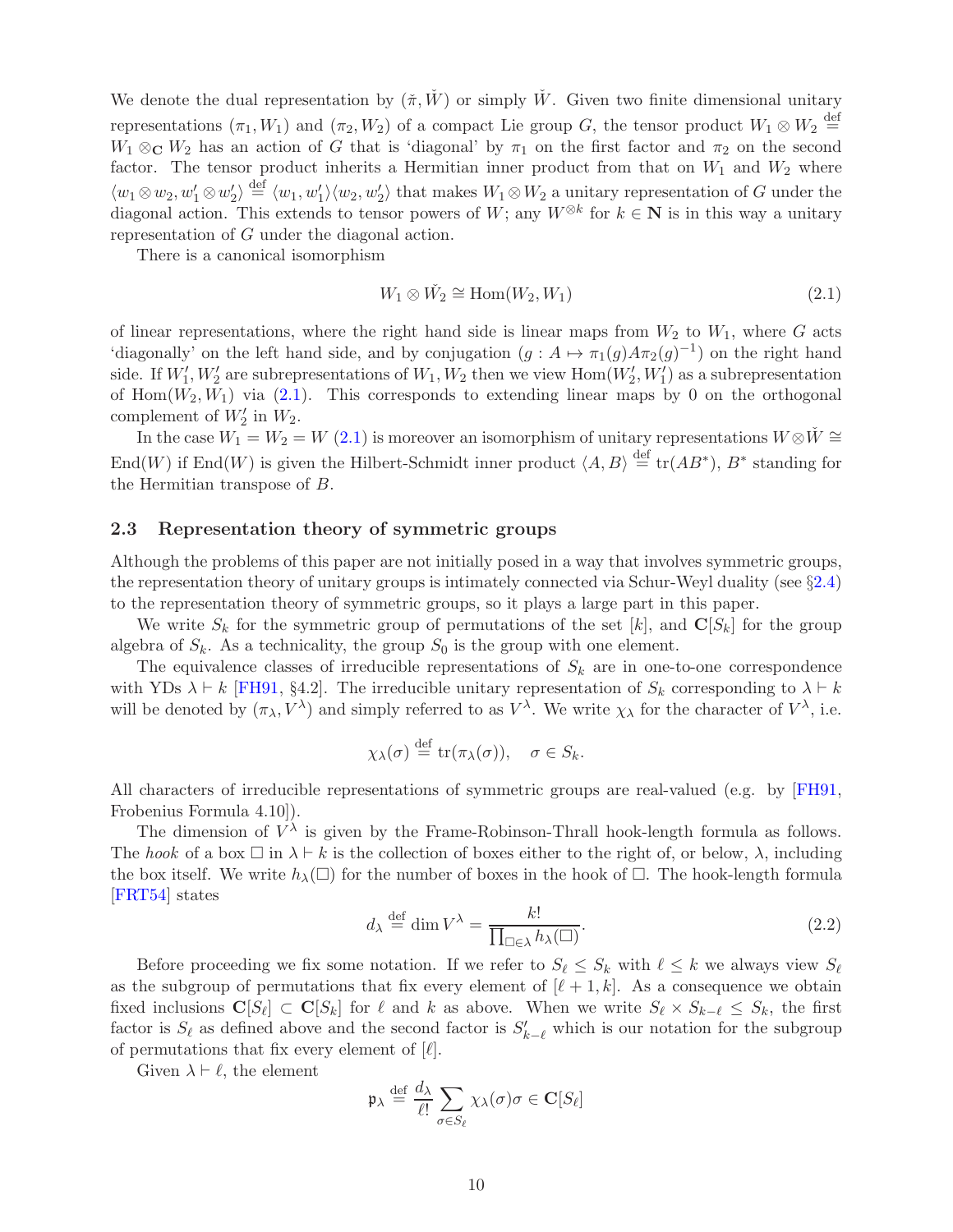<span id="page-10-3"></span>is a central idempotent in  $\mathbf{C}[S_\ell]$  with the following important property. If  $(\pi, V)$  is any unitary irreducible representation of  $S_k$  with  $k \geq \ell$ , then by linear extension  $\pi : \mathbf{C}[S_k] \to \text{End}(V)$ . Under the fixed inclusion  $\mathbf{C}[S_\ell] \subset \mathbf{C}[S_k]$ ,  $\pi(\mathfrak{p}_\lambda)$  is the orthogonal projection onto the  $V^\lambda$ -isotypic subspace of V for the subgroup  $S_k$ .

Suppose that  $\ell \leq k, \ell, k \in \mathbb{N}_0$ , with  $\lambda \vdash k$  and  $\mu \vdash \ell$ . We write

$$
d_{\lambda/\mu} \stackrel{\text{def}}{=} \dim \text{Hom}_{S_{\ell}}(V^{\mu}, V^{\lambda}).
$$

The branching rules for  $S_k$  imply that  $d_{\lambda/\mu} = 0$  unless  $\mu \subset \lambda$ . Applying Frobenius reciprocity to the pair  $(V^{\mu}, V^{\lambda})$  then taking the dimension of the induced representation  $\text{Ind}_{S_{\lambda}}^{S_{k}}$  $\frac{S_k}{S_\ell} V^{\mu}$  gives the formula, for  $\mu \vdash \ell$  fixed and  $b \in \mathbf{N}_0$ ,

<span id="page-10-2"></span>
$$
\sum_{\mu \subset_b \lambda} d_{\lambda/\mu} d_{\lambda} = \frac{(\ell+b)!}{\ell!} d_{\mu}.
$$
\n(2.3)

Suppose that  $\ell_1, \ell_2 \in \mathbb{N}_0$  and  $\ell_1 + \ell_2 = k$ . The irreducible representations of  $S_{\ell_1} \times S_{\ell_2}$  are of the form  $V^{\mu_1} \otimes V^{\mu_2}$  with  $\mu_i \vdash \ell_i$  for  $i = 1, 2$ ;  $S_{\ell_1}$  acts on the first factor and  $S'_{\ell_2}$  acts on the second factor. The numbers

$$
\mathsf{LR}^\lambda_{\mu_1,\mu_2}\stackrel{\mathrm{def}}{=} \dim\mathrm{Hom}_{S_{\ell_1}\times S_{\ell_2}}(V^{\mu_1}\otimes V^{\mu_2},V^\lambda)\in\mathbf{N}_0
$$

are called *Littlewood-Richardson coefficients*. They are notoriously difficult to work with, but thankfully, in this paper the most detail we need about them is the following:

<span id="page-10-1"></span>**Lemma 2.1** (Recast of Pieri's formula). Suppose that  $\ell_1, \ell_2 \in \mathbb{N}_0$  and  $\ell_1 + \ell_2 = k$ . Let  $\mu \vdash \ell_1$  and  $\lambda \vdash k$  with  $\mu \subset^1 \lambda$ . We have

$$
\mathsf{LR}^\lambda_{\mu,(\ell_2)} = \dim \mathrm{Hom}_{S_{\ell_1} \times S_{\ell_2}}(V^\mu \otimes \mathrm{triv}_{S_{\ell_2}}, V^\lambda) = 1.
$$

Proof. This is a standard fact but normally presented slightly differently. To obtain this version, one needs to know that  $\mathsf{LR}^\lambda_{\mu,(\ell_2)}$  is also the coefficient of the Schur polynomial  $s_\mu$  in the expansion of  $s_{\lambda}s_{(\ell_2)}$  in Schur polynomials (see [\[FH91,](#page-43-12) eq. (A.8), Ex. 4.43] for the equivalence of these definitions of Littlewood-Richardson coefficients). Then the lemma follows from the version of Pieri's formula for  $s_{\lambda}s_{(\ell_2)}$  given in [\[FH91,](#page-43-12) eq. (A.7)]. □

### <span id="page-10-0"></span>2.4 Representation theory of  $U(n)$  and  $SU(n)$

Here we give a brief account of the representation theory of  $U(n)$  and  $SU(n)$ . The details as well as more background can be found in [\[FH91\]](#page-43-12).

The equivalence classes of irreducible representations of  $U(n)$  are in one-to-one correspondence with their highest weights by the theorem of the highest weight. These highest weights are given by linear combinations

$$
\lambda_1\hat{\omega}_1+\cdots+\lambda_n\hat{\omega_n}
$$

where  $(\lambda_1,\ldots,\lambda_n)\in \mathbf{Z}^n$  is a non-increasing sequence of integers and  $\hat{\omega}_1,\ldots,\hat{\omega}_n$  is a system of fundamental weights for  $\mathsf{U}(n)$ . The sequence  $(\lambda_1, \ldots, \lambda_n)$  is called the *signature* of the representation. If all  $\lambda_i \in \mathbb{Z}_{\geq 0}$  then the signature corresponds to a Young diagram  $\lambda$  with  $\ell(\lambda) \leq n$ , and conversely, any YD  $\lambda$  with  $\ell(\lambda) \leq n$  gives rise to an equivalence class of irreducible representation of  $\mathsf{U}(n)$ denoted by  $(\tilde{\rho}_n^{\lambda}, W_n^{\lambda})$ .

Every irreducible representation of  $\mathsf{U}(n)$  restricts to an irreducible representation of  $\mathsf{SU}(n)$ , and every irreducible representation of  $SU(n)$  arises by restriction from  $U(n)$ . Two irreducible representations of  $U(n)$  restrict to equivalent representations of  $SU(n)$  if and only if their signatures differ by an integer multiple of  $(1, 1, \ldots, 1)$ . This immediately shows that the equivalence classes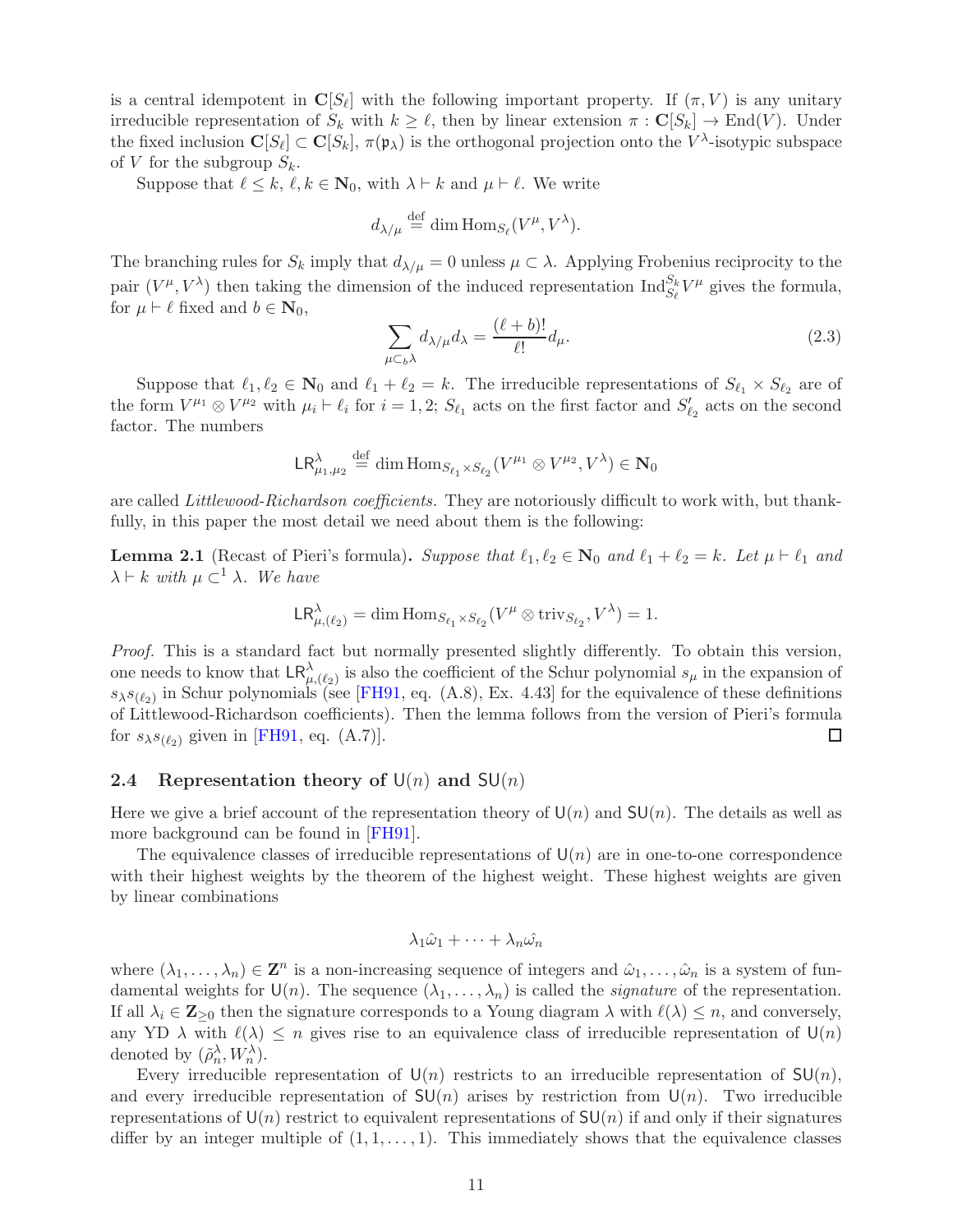<span id="page-11-2"></span>of irreducible representations of  $SU(n)$  are in one to one correspondence with YDs  $\lambda$  such that  $\ell(\lambda) \leq n-1$ , since there is a unique signature  $(\lambda_1, \ldots, \lambda_n)$  whose representation restricts to the given one of  $SU(n)$  with  $\lambda_n = 0$  and this corresponds to a YD by deleting trailing zeros. For such a  $\lambda$ , we write  $(\rho_n^{\lambda}, W_n^{\lambda})$  for the restriction of this representation of  $SU(n)$ .

To be less verbose, in the rest of the paper we will tend to refer to representations simply by the vector space whenever the module structure can be inferred.

The trace of  $g \in \mathsf{U}(n)$  on  $W_n^{\lambda}$  is given by  $s_{\lambda}(e(\theta_1), \ldots, e(\theta_n))$  where  $s_{\lambda}$  is the *Schur polynomial* associated to the YD  $\lambda$  and  $e(\theta_1), \ldots, e(\theta_n)$  are the eigenvalues of g. As such, the dimension of  $W_n^{\lambda}$ is given by the specialization of the Schur polynomial, letting  $1^n \stackrel{\text{def}}{=} (1, 1, \ldots, 1)$  $\overline{\phantom{a}n}$ )

$$
D_{\lambda}(n) \stackrel{\text{def}}{=} \dim W_n^{\lambda} = s_{\lambda}(1^n). \tag{2.4}
$$

n

There is a formula for  $s_{\lambda}(1^n)$  due to Stanley called the *hook-content* formula. Given a YD  $\lambda$ , for any box  $\Box$  of  $\lambda$ , we define the *content* of the box to be

$$
c(\square) \stackrel{\text{def}}{=} j(\square) - i(\square)
$$

where  $i(\Box)$  is the row number (starting at 1, counting from top to bottom) of the box and  $j(\Box)$  is the column number (starting at 1, counting from left to right). Recall the quantities  $h_\lambda(\Box)$  from §§[2.3.](#page-9-0) The hook-content formula [\[Sta99,](#page-44-7) Cor. 7.21.4] says

<span id="page-11-0"></span>
$$
D_{\lambda}(n) = s_{\lambda}(1^n) = \frac{\prod_{\square \in \lambda} (n + c(\square))}{\prod_{\square \in \lambda} h_{\lambda}(\square)}.
$$
\n(2.5)

By a slight abuse of notation, if g is any element of  $\mathsf{U}(n)$ , we also write  $s_{\lambda}(g)$  for  $\text{tr}_{W_n^{\lambda}}(\tilde{\rho}_{\lambda}(g))$ ; strictly speaking this is the Schur polynomial evaluated at the eigenvalues of g. The hook-content formula [\(2.5\)](#page-11-0) implies that for a fixed YD  $\lambda$ ,  $D_{\lambda}(n)$  is a polynomial function of n with coefficients in Q.

There is an important formula expressing  $s_{\lambda}(g)$  in terms of power sum symmetric functions. Given a partition  $\lambda = (\lambda_1, \ldots, \lambda_r)$ , and  $g \in \mathsf{U}(n)$ , we define

$$
p_{\lambda}(g) \stackrel{\text{def}}{=} \text{tr}(g^{\lambda_1}) \text{tr}(g^{\lambda_2}) \cdots \text{tr}(g^{\lambda_r}).
$$

Given  $\lambda \vdash k$ , the change of base formula is [\[FH91,](#page-43-12) Ex. A.29]

<span id="page-11-1"></span>
$$
s_{\lambda}(g) = \frac{1}{k!} \sum_{\pi \in S_k} \chi_{\lambda}(\pi) p_{\mu(\pi)}(g)
$$
\n(2.6)

where  $\mu(\pi) \vdash k$  is the partition given by the cycle type of  $\pi \in S_k$ .

Besides the *polynomial* families of representations of  $U(n)$ , as n varies, obtained by fixing  $\lambda$  and varying n, there are similar rational families that we explain now. Let  $\mu \vdash k$  and  $\nu \vdash \ell$  be fixed Young diagrams. Then for every  $n \geq \ell(\mu) + \ell(\nu)$ , there is an irreducible unitary representation of  $U(n)$  with signature

$$
(\mu_1, \mu_2, \ldots, \mu_{\ell(\mu)}, \underbrace{0, \ldots, 0}_{n-\ell(\mu)-\ell(\nu)}, -\nu_{\ell(\nu)-1}, \ldots, -\nu_1).
$$

We write  $W_n^{[\mu,\nu]}$  for this representation of  $\mathsf{U}(n)$ ,  $D_{[\mu,\nu]}(n)$  for its dimension, and  $s_{[\mu,\nu]}(g)$  for the character of this representation at  $g \in U(n)$ . The representations  $W_n^{[\mu,\nu]}$  directly generalize the case of  $W_n^{\lambda}$  with  $\lambda$  fixed by taking  $\mu = \lambda$  and  $\nu$  to be the empty Young diagram. The character  $s_{[\lambda,\mu]}(g)$ can be written in terms of Schur polynomials by a result of Koike.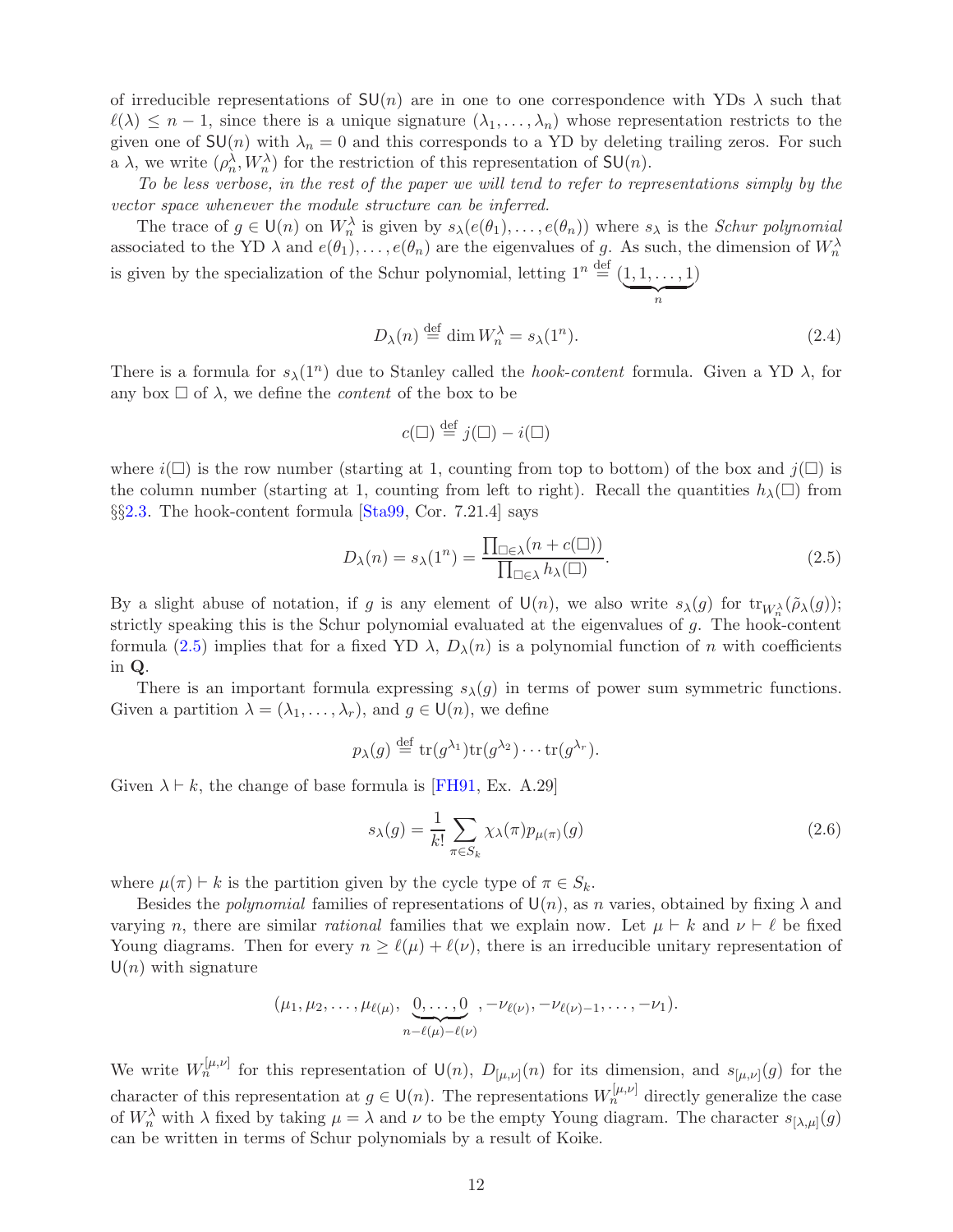<span id="page-12-4"></span><span id="page-12-0"></span>**Theorem 2.2** ([\[Koi89,](#page-43-14) eq. (0.2)]). For  $\mu \vdash k$  and  $\nu \vdash \ell$ ,  $n \geq \ell(\mu) + \ell(\nu)$ ,  $g \in U(n)$ , we have

$$
s_{[\mu,\nu]}(g)=\sum_{\substack{p_1,p_2,p_3\in \mathbb{N}_0\\ p_1+p_2=k,\quad p_1+p_3=\ell}}\sum_{\substack{\nu_1\vdash p_1,\nu_2\vdash p_2,\nu_3\vdash p_3\\ \nu_2\subset\mu,\nu_3\subset\nu}}\textnormal{LR}_{\nu_1,\nu_2}^\mu\textnormal{LR}_{\nu_1,\nu_3}^\nu s_{\nu_2}(g)s_{\nu_3}(g^{-1})
$$

where  $\check{\nu}_1$  denotes the transposed YD of  $\nu_1$  (obtained from  $\nu_1$  by switching rows and columns).

Inspection of Theorem [2.2](#page-12-0) shows that  $D_{[\mu,\nu]}(n) = s_{[\mu,\nu]}(1^n)$  is a finite linear combination, with integer coefficents, of

<span id="page-12-1"></span>
$$
s_{\nu_2}(1^n)s_{\nu_3}(1^n), \quad \nu_2 \vdash p_2 \le k, \nu_3 \vdash p_3 \le \ell. \tag{2.7}
$$

The linear combination itself does not depend on  $n$ , and by the hook-content formula  $(2.5)$ , each of the terms in [\(2.7\)](#page-12-1) is a polynomial function of n with coefficients in  $\mathbf{Q}$  for  $n \geq \ell(\mu) + \ell(\nu)$ . Moreover, the term in [\(2.7\)](#page-12-1) is  $\leq n^{p_2+p_3}$  so the contribution to  $s_{[\lambda,\mu]}(1^n)$  of maximal growth corresponds to  $p_2 = k$  and  $p_3 = \ell$  hence is a unique term with non-zero (in fact, unity) coefficient. These arguments yield the following corollary to Theorem [2.2.](#page-12-0)

<span id="page-12-2"></span>**Corollary 2.3.** Let  $\mu \vdash k$  and  $\nu \vdash \ell$ . For  $n \geq \ell(\mu) + \ell(\nu)$ ,  $D_{[\mu,\nu]}(n)$  is given by a polynomial function of n with coefficients in  $Q$  and

$$
D_{[\mu,\nu]}(n) \asymp n^{k+\ell}
$$

as  $n \to \infty$ .

Corollary [2.3](#page-12-2) shows that in any organization of the irreducible representations of  $U(n)$  or  $SU(n)$ into families of 'small' or 'large' dimensional representations, the representations  $W_n^{[\mu,\nu]}$  with  $\mu,\nu$ fixed should be considered alongside the representations  $W_n^{\lambda}$  with  $\lambda$  fixed.

### Schur-Weyl duality

We always understand that  $\mathbb{C}^n$  has the standard Hermitian inner product and  $\mathsf{U}(n)$  acts unitarily on  $\mathbb{C}^n$  in its defining representation. This representation coincides with  $(\tilde{\rho}_{\lambda}, W_n^{\lambda})$  where  $\lambda$  consists of one box in the formalism of §[2.4.](#page-10-0) We write  $\{e_1, \ldots, e_n\}$  for the standard basis of  $\mathbb{C}^n$ . The tensor power  $(\mathbf{C}^n)^{\otimes k} \stackrel{{\rm def}}{=} \underbrace{\mathbf{C}^n \otimes \cdots \otimes \mathbf{C}^n}$  $\overbrace{\phantom{a}}^{k}$ has an induced inner product that makes it into a unitary representation

of  $\mathsf{U}(n)$ , where  $\mathsf{U}(n)$  acts diagonally. The space  $(\mathbb{C}^n)^{\otimes k}$  is also a unitary representation of  $S_k$ where  $S_k$  acts by permuting indices. The actions of  $\mathsf{U}(n)$  and  $S_k$  commute and hence  $(\mathbb{C}^n)^{\otimes k}$  is a unitary representation of  $\mathsf{U}(n) \times S_k$ . We write  $\pi_n^k : \mathsf{U}(n) \to \text{End}((\mathbb{C}^n)^{\otimes k})$  for the diagonal action of  $\mathsf{U}(n)$  and  $\rho_n^k : S_k \to \text{End}((\mathbb{C}^n)^{\otimes k})$  for the action that permutes coordinates. Schur-Weyl duality gives the following full description of the decomposition of  $(\mathbb{C}^n)^{\otimes k}$  into irreducible representations of  $\mathsf{U}(n) \times S_k$ , which are a priori tensor products  $W \otimes V$  where W (resp. V) is an irreducible representation of  $\mathsf{U}(n)$  (resp.  $S_k$ ).

<span id="page-12-3"></span>**Proposition 2.4** (Schur-Weyl duality [\[Wey39,](#page-44-8) Chapt. IV]). There is an isomorphism  $\mathcal F$  of linear representations of  $\mathsf{U}(n) \times S_k$ 

$$
\mathcal{F}: (\mathbf{C}^n)^{\otimes k} \xrightarrow{\sim} \bigoplus_{\substack{\lambda \vdash k \\ \ell(\lambda) \leq n}} W_n^{\lambda} \otimes V^{\lambda}.
$$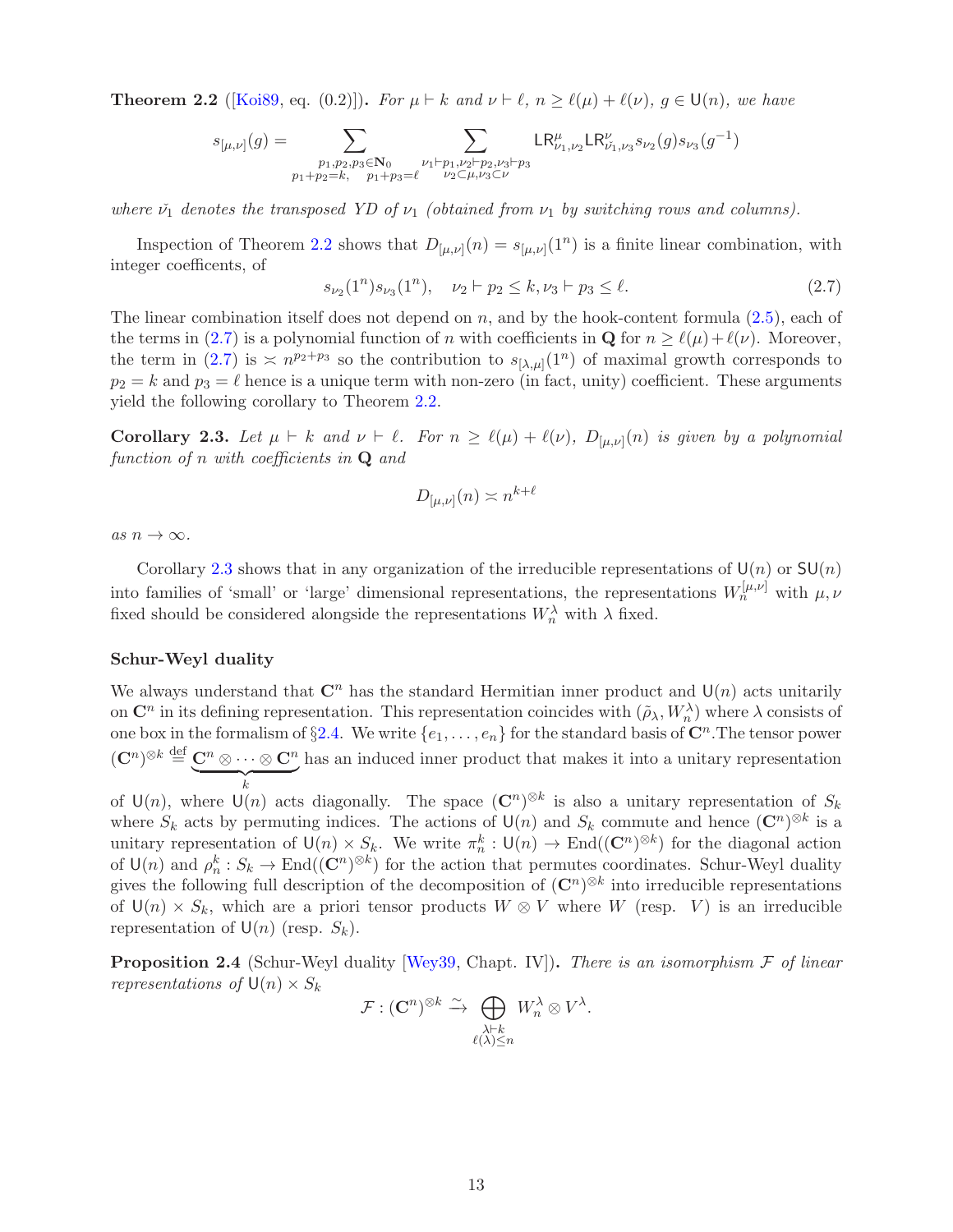### <span id="page-13-3"></span>Branching rules

For any  $r \geq 0$  we view  $\mathsf{U}(n-r)$  as the subgroup of  $\mathsf{U}(n)$  of elements that fix pointwise the standard basis elements  $e_{n-r+1}, \ldots, e_n$  of  $\mathbb{C}^n$  in the defining representation of  $\mathsf{U}(n)$ . We have [\[FH91,](#page-43-12) Ex. 6.12] for  $\ell(\lambda) \leq n$ 

<span id="page-13-0"></span>
$$
\operatorname{Res}_{\mathsf{U}(n-1)}^{\mathsf{U}(n)} W_n^{\lambda} \cong \bigoplus_{\substack{\mu:\mu \subset 1_{\lambda} \\ \ell(\mu) \leq n-1}} W_{n-1}^{\mu}.
$$
\n(2.8)

By iterating [\(2.8\)](#page-13-0), we obtain a orthogonal direct sum decomposition

$$
W_n^{\lambda} = \bigoplus_{\substack{\emptyset \subset {}^1\mu_1 \subset {}^1\ldots {}^1\mu_{n-1} \subset {}^1\lambda \\ \ell(\mu_i) \leq i}} W_{n,(\mu_1,\ldots,\mu_{n-1})}^{\lambda}
$$

where

$$
W_{n,(\mu_1,\dots,\mu_{n-1})}^{\lambda} \stackrel{\text{def}}{=} \bigcap_{i=1}^{n-1} (W_n^{\lambda})_{\mu_i}
$$

is one-dimensional and  $(W_n^{\lambda})_{\mu_i}$  denotes the  $W_i^{\mu_i}$ -isotypic subspace of  $W_n^{\lambda}$  for  $\mathsf{U}(i)$ . We make the observation that a sequence

<span id="page-13-1"></span>
$$
\emptyset \stackrel{\text{def}}{=} \mu_0 \subset^1 \mu_1 \subset^1 \ldots \subset^1 \mu_{n-1} \subset^1 \mu_n \stackrel{\text{def}}{=} \lambda \tag{2.9}
$$

gives a semistandard tableau of shape  $\lambda$  by filling in the boxes of  $\mu_{i+1}/\mu_i$  with the number i. This gives a one to one correspondence  $(\mu_1, \dots, \mu_{n-1}) \mapsto T(\mu_1, \dots, \mu_{n-1})$  between such sequences of YDs as in [\(2.9\)](#page-13-1) and  $\mathcal{SST}_{[n]}(\lambda)$ ; for  $T = T(\mu_1, \ldots, \mu_{n-1}) \in \mathcal{SST}_{[n]}(\lambda)$  we define

$$
W_{n,T}^{\lambda} \stackrel{\text{def}}{=} W_{n,(\mu_1,\ldots,\mu_{n-1})}^{\lambda}
$$

and pick a unit-norm vector  $w_T$  in each  $W_{n,T}^{\lambda}$  (this is unique up to a unit complex number). We do this now once and for all for all  $\lambda$  and  $T \in \mathcal{SST}_{[n]}(\lambda)$ . The resulting orthonormal basis

$$
\{w_T\,:\,T\in\mathcal{SST}_{[n]}(\lambda)\,\}
$$

of  $W_n^{\lambda}$  is called a *Gelfand-Tsetlin basis*.

Given  $m, n \in \mathbb{N}_0$  with  $m \leq n$ , YDs  $\lambda, \mu$  with  $\mu \subset^{n-m} \lambda$ ,  $\ell(\mu) \leq m$ ,  $\ell(\lambda) \leq n$ , and  $R_1, R_2 \in$  $\mathcal{SST}_{[m+1,n]}(\lambda/\mu)$  we define

<span id="page-13-2"></span>
$$
\mathcal{E}_{R_1,R_2}^{\lambda,\mu,m} \stackrel{\text{def}}{=} \frac{1}{\sqrt{D_\mu(m)}} \sum_{T \in \mathcal{SST}_{[m]}(\mu)} w_{T \sqcup R_1} \otimes \tilde{w}_{T \sqcup R_2} \in \text{End}(W_n^{\lambda}). \tag{2.10}
$$

We have use for the following fact, analogous to [\[MP20,](#page-43-6) Lemma 2.4].

**Lemma 2.5.** Let  $\lambda$  be a Young diagram with  $\ell(\lambda) \leq n$ . Suppose  $m \in [n]$ . Let  $Z(\lambda, m) \subset \text{End}(W_n^{\lambda})$ denote the algebra generated by  $\mathsf{U}(m)$  acting on  $W_n^{\lambda}$ . The commutant of  $Z(\lambda, m)$  in  $\text{End}(W_n^{\lambda})$  has an orthonormal basis given by

$$
\left\{\mathcal{E}_{R_1,R_2}^{\lambda,\mu,m}: \mu \subset^{n-m} \lambda, \ell(\mu) \leq m, R_1,R_2 \in \mathcal{SST}_{[m+1,n]}(\lambda/\mu)\right\}.
$$

Proof. The proof is essentially the same as that of [\[MP20,](#page-43-6) Lemma 2.4].

 $\Box$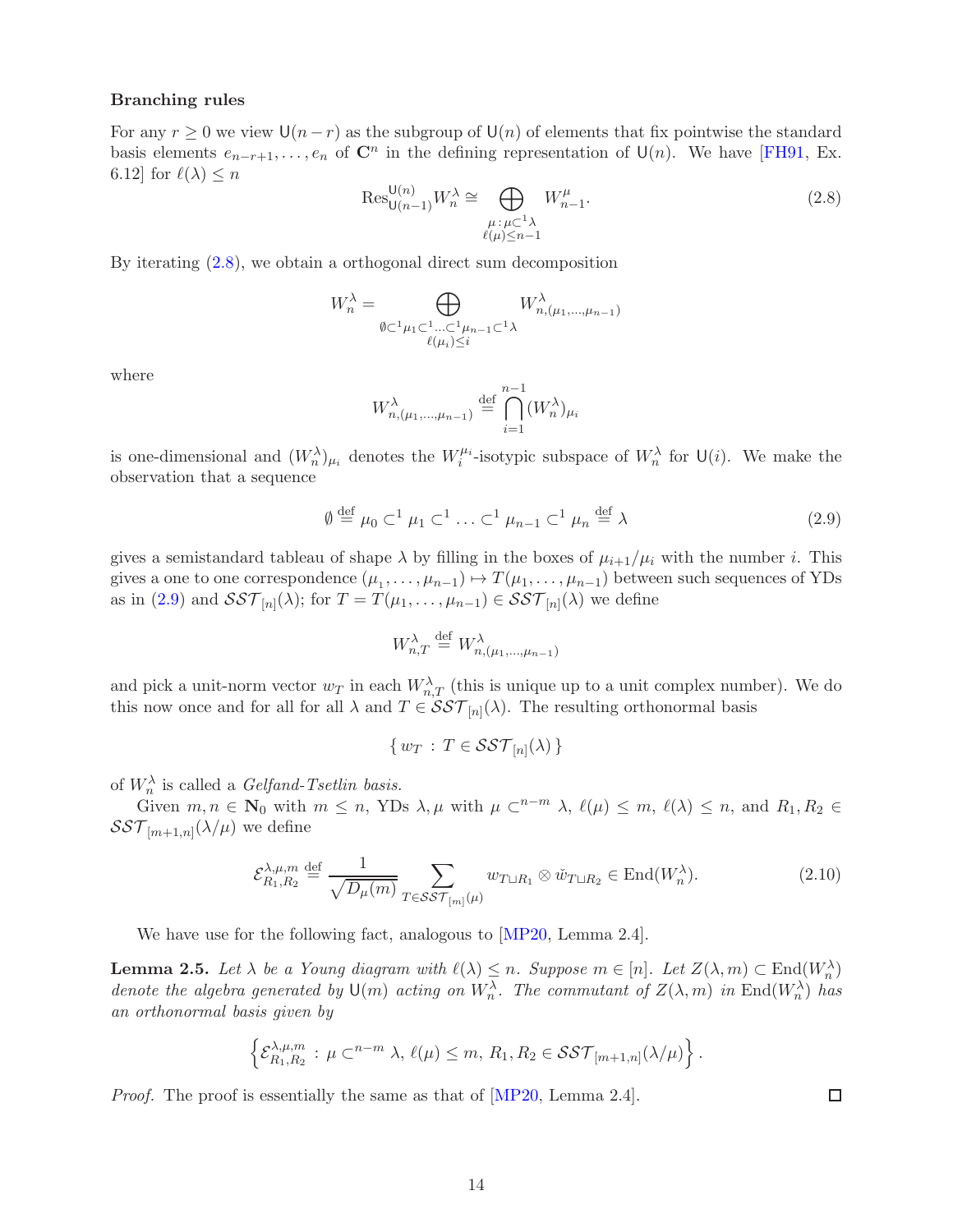### <span id="page-14-6"></span><span id="page-14-0"></span>2.5 The Weingarten calculus

The Weingarten calculus is a method of calculating integrals of the form

<span id="page-14-4"></span>
$$
\int_{u \in U(n)} u_{i_1 j_1} \cdots u_{i_k j_k} \bar{u}_{i'_1 j'_1} \cdots \bar{u}_{i'_k j'_k} d\mu_{U(n)}^{\text{Haar}}(u) \tag{2.11}
$$

where  $d\mu_{\mathsf{U}(n)}^{\text{Haar}}$  is the probability Haar measure on  $\mathsf{U}(n)$ . This calculus was developed by Weingarten [\[Wei78\]](#page-44-9) and Xue [\[Xu97\]](#page-44-10) before being put on a rigorous footing by Collins [\[Col03\]](#page-43-15) and Collins and Sniady [[CS06](#page-43-16)]. One possible development of the Weingarten calculus involves reinterpreting  $(2.11)$  as a problem in calculating the orthogonal projection onto the U(n)-invariant vectors in  $\text{End}((\mathbf{C}^n)^{\otimes k})$ , where  $u \in \mathsf{U}(n)$  acts on  $A \in \text{End}((\mathbf{C}^n)^{\otimes k})$  by  $A \mapsto \pi_n^k(u)A\pi_n^k(u^{-1}), \pi_n^k : \mathsf{U}(n) \to$  $\text{End}((\mathbb{C}^n)^{\otimes k})$  the diagonal action. This is actually the point of view that will be relevant to this paper.

The Weingarten function, depending on parameters  $n, k$  is the following element of  $\mathbf{C}[S_k]$ 

<span id="page-14-3"></span>
$$
\mathcal{W}\mathbf{g}_{n,k} \stackrel{\text{def}}{=} \frac{1}{(k!)^2} \sum_{\substack{\lambda \vdash k \\ \ell(\lambda) \le n}} \frac{d_{\lambda}^2}{D_{\lambda}(n)} \sum_{\sigma \in S_k} \chi_{\lambda}(\sigma) \sigma = \frac{1}{k!} \sum_{\substack{\lambda \vdash k \\ \ell(\lambda) \le n}} \frac{d_{\lambda}}{D_{\lambda}(n)} \mathfrak{p}_{\lambda}.
$$
 (2.12)

Write  $P_{n,k}$  for the orthogonal projection in End $((\mathbb{C}^n)^{\otimes k})$  onto the  $\mathsf{U}(n)$ -invariant vectors. We have the following proposition of Collins and Śniady  $[C\acute{S}06, Prop. 2.3]$ .

<span id="page-14-5"></span>**Proposition 2.6** (Collins-Śniady). Let  $n, k \in \mathbb{N}$ . Suppose  $A \in \text{End}((\mathbb{C}^n)^{\otimes k})$ . Then

$$
P_{n,k}[A] = \rho_n^k \left( \Phi[A] \cdot \mathbf{W} \mathbf{g}_{n,k} \right)
$$

where

$$
\Phi[A] \stackrel{\text{def}}{=} \sum_{\sigma \in S_k} \text{tr}(A \rho_n^k(\sigma^{-1})) \sigma.
$$

### <span id="page-14-1"></span>2.6 Free groups and surface groups

Recall that  $\Sigma_g$  is a closed topological surface of genus g with base point  $x_0$  and we have identified  $\pi_1(\Sigma_g, x_0) \cong \Gamma_g = \langle a_1, b_1, \ldots, a_g, b_g | [a_1, b_1] \cdots [a_g, b_g] \rangle.$ 

Given  $w \in \mathbf{F}_{2g}$  we view w as a combinatorial word in  $a_1, a_1^{-1}, b_1, b_1^{-1}, \ldots, a_g, a_g^{-1}, b_g, b_g^{-1}$  by writing it in reduced (shortest) form; i.e.,  $a_1$  does not follow  $a_1^{-1}$  etc.

The commutator subgroup  $[\mathbf{F}_{2g}, \mathbf{F}_{2g}]$  (resp.  $[\Gamma_g, \Gamma_g]$ ) is the group generated by all elements of the form  $[h_1, h_2] \stackrel{\text{def}}{=} h_1 h_2 h_1^{-1} h_2^{-1}$  with  $h_1, h_2 \in \mathbf{F}_{2g}$  (resp.  $\Gamma_g$ ). A simple fact is that  $w \in [\mathbf{F}_{2g}, \mathbf{F}_{2g}]$  if and only if  $a_i$  (resp.  $b_i$ ) appears the same number of times as  $a_i^{-1}$  (resp.  $b_i^{-1}$ ) in the reduced word of w, for each  $1 \leq i \leq g$ . The abelianization of  $\Gamma_g$  coincides with the first singular homology group of  $\Sigma_g$  and is isomorphic to  $\mathbb{Z}^{2g}$ , generated by the images of  $a_1, b_1, \ldots, a_g, b_g$ . As such, the map induced by  $q_w$  from  $\mathbf{F}_{2g}$  to the abelianization of  $\Gamma_g$  has kernel  $[\mathbf{F}_{2g}, \mathbf{F}_{2g}]$ ; hence  $w \in [\mathbf{F}_{2g}, \mathbf{F}_{2g}]$  if and only if  $q_g(w) \in [\Gamma_g, \Gamma_g]$ . Therefore if  $\gamma \in [\Gamma_g, \Gamma_g]$ , any w representing  $\gamma$ , or the conjugacy class of  $\gamma$ , must be in  $[\mathbf{F}_{2q}, \mathbf{F}_{2q}].$ 

### <span id="page-14-2"></span>2.7 The Atiyah-Bott-Goldman measure

We first follow Goldman [\[Gol84\]](#page-43-0) to define the Atiyah-Bott-Goldman measure on  $\mathcal{M}_{g,n}$ . Consider the word map

$$
R_g: \mathsf{SU}(n)^{2g} \to \mathsf{SU}(n)
$$
  
\n
$$
R_g: (A_1, B_1, \dots, A_g, B_g) \mapsto [A_1, B_1] \cdots [A_g, B_g].
$$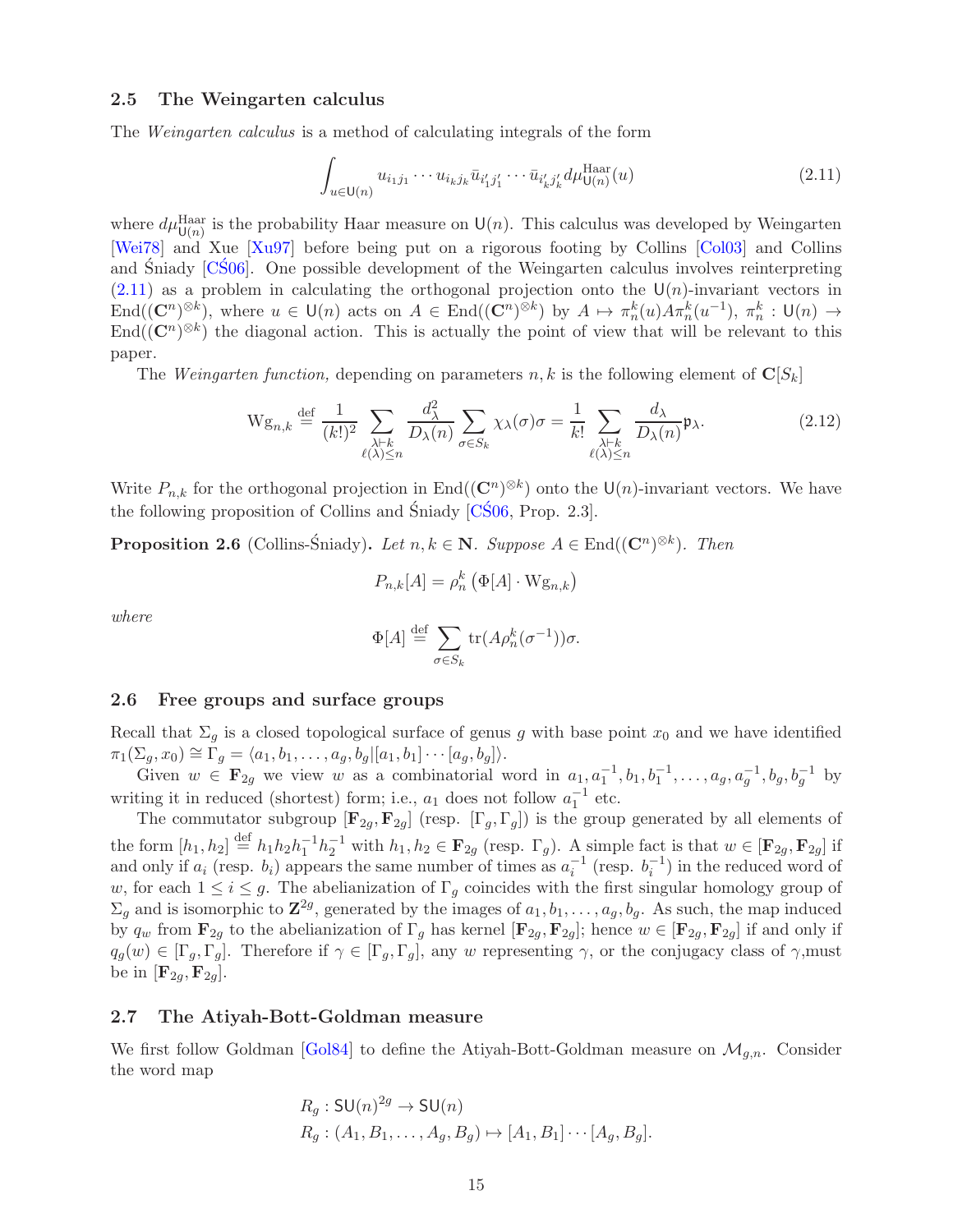<span id="page-15-2"></span>We view Hom( $\Gamma_g$ , SU(n)) as  $R_g^{-1}$ (id)  $\subset$  SU(n)<sup>2g</sup> via the embedding [\(1.1\)](#page-1-1). The diagonal action of  $SU(n)$  on  $SU(n)^{2g}$  by conjugation factors through an action of PSU(n). This action preserves  $\text{Hom}(\Gamma_g, \text{SU}(n)).$ 

Let  $\text{Hom}(\Gamma_g, \text{SU}(n))$ <sup>irr</sup> denote the set of  $\phi \in \text{Hom}(\Gamma_g, \text{SU}(n))$  that are *irreducible* as linear representations. The conjugation action of  $PSU(n)$  on  $Hom(\Gamma_q, SU(n))^{irr}$  is clearly free and the action is also proper [\[Gol84,](#page-43-0) pg. 205]. Hence

$$
\mathcal{M}_{g,n} \stackrel{\text{def}}{=} \text{Hom}(\Gamma_g, \mathsf{SU}(n))^{\text{irr}} / \mathsf{PSU}(n)
$$

is a smooth real manifold of dimension

$$
\dim \mathcal{M}_{g,n} = (2g-2)\dim \text{SU}(n)
$$

[\[Gol84,](#page-43-0) §1.3]. The complement of  $\mathcal{M}_{q,n}$  in  $\text{Hom}(\Gamma_q, \text{SU}(n))/\text{PSU}(n)$  is the union of finitely many manifolds of strictly lower dimension than  $\mathcal{M}_{g,n}$ .

By [\[Gol84,](#page-43-0) §1.4] for  $[\phi] \in \mathcal{M}_{q,n}$  there is a identification of the tangent fiber

<span id="page-15-0"></span>
$$
T_{[\phi]}(\mathcal{M}_{g,n}) \cong H^1(\Gamma_g, \text{Ad}[\phi])
$$
\n(2.13)

where Ad[ $\phi$ ] is  $\mathfrak{su}(n)$  with the action of  $\Gamma_q$  given by composing  $\phi$  with the Adjoint action of SU(n) on  $\mathfrak{su}(n)$ , and  $H^1(\Gamma_g, \text{Ad}[\phi])$  denotes group cohomology with coefficients in a module (see e.g. [\[Bro82,](#page-42-2) Chapt. 3 §1] for a definition of group cohomology with coefficients). A key property of group cohomology of  $\Gamma_q$  is that it identifies naturally with the singular cohomology of  $\Gamma_q$  with coefficients in the local system corresponding to  $\text{Ad}[\phi]$ .

We normalize the Killing form on  $\mathfrak{su}(n)$  so that the induced Riemannian volume on  $\mathsf{SU}(n)$  has unit total mass, i.e. it gives the probability Haar measure on  $SU(n)$ . Cup product together with the Killing form on  $\mathfrak{su}(n)$  and Poincaré duality induces an alternating nondegenerate bilinear form

$$
H^1(\Gamma_g, \mathrm{Ad}[\phi]) \times H^1(\Gamma_g, \mathrm{Ad}[\phi]) \to H^0(\Gamma_g, \mathrm{Ad}[\phi]) \cong \mathbf{R}
$$

where the last isomorphism used that  $\phi$  is irreducible (see [\[Gol84,](#page-43-0) §1.4] for more details on this argument). This yields via [\(2.13\)](#page-15-0) a differential two-form  $\omega_{g,n}^{\text{ABG}}$  on  $\mathcal{M}_{g,n}$  that turns out to be closed, hencesymplectic ([\[Gol84,](#page-43-0) pg. 208], the closedness of the form was originally proved by Atiyah and Bott [\[AB83\]](#page-42-0)).

The Atiyah-Bott-Goldman (ABG) measure  $\mu_{g,n}^{\text{ABG}}$  is the probability measure on  $\mathcal{M}_{g,n}$  induced by the symplectic volume form:

$$
d\text{Vol}_{\mathcal{M}_{g,n}} \stackrel{\text{def}}{=} \frac{\wedge^{\frac{1}{2} \dim \mathcal{M}_{g,n}}(\omega_{g,n}^{\text{ABG}})}{(\dim \mathcal{M}_{g,n})!}.
$$

If f is a continuous function on  $\mathcal{M}_{g,n}$  then the expected value of f with respect to  $\mu_{g,n}^{\text{ABG}}$  is given by

$$
\mathbb{E}_{g,n}[f] \stackrel{\text{def}}{=} \int f d\mu_{g,n}^{\text{ABG}} \stackrel{\text{def}}{=} \frac{\int_{\mathcal{M}_{g,n}} f d\text{Vol}_{\mathcal{M}_{g,n}}}{\int_{\mathcal{M}_{g,n}} d\text{Vol}_{\mathcal{M}_{g,n}}}.
$$
\n(2.14)

Having defined the ABG measure we now explain how to deduce Corollary [1.4](#page-3-2) from Sengupta's work  $\lceil \text{Sen}03 \rceil$  $\lceil \text{Sen}03 \rceil$  $\lceil \text{Sen}03 \rceil$ . For mostly technical reasons this involves the introduction of the *heat kernel*<sup>3</sup> on  $\mathsf{SU}(n)$ . The heat kernel is a one parameter family of functions  $Q_t : \mathsf{SU}(n) \to \mathbf{R}$  for  $t \in (0,\infty)$ that, as a function on  $(0, \infty) \times SU(n)$ , is a fundamental solution to the heat equation on  $SU(n)$  (cf.

<span id="page-15-1"></span> $3$ The heat kernel will only be involved for a short time before being dispensed of.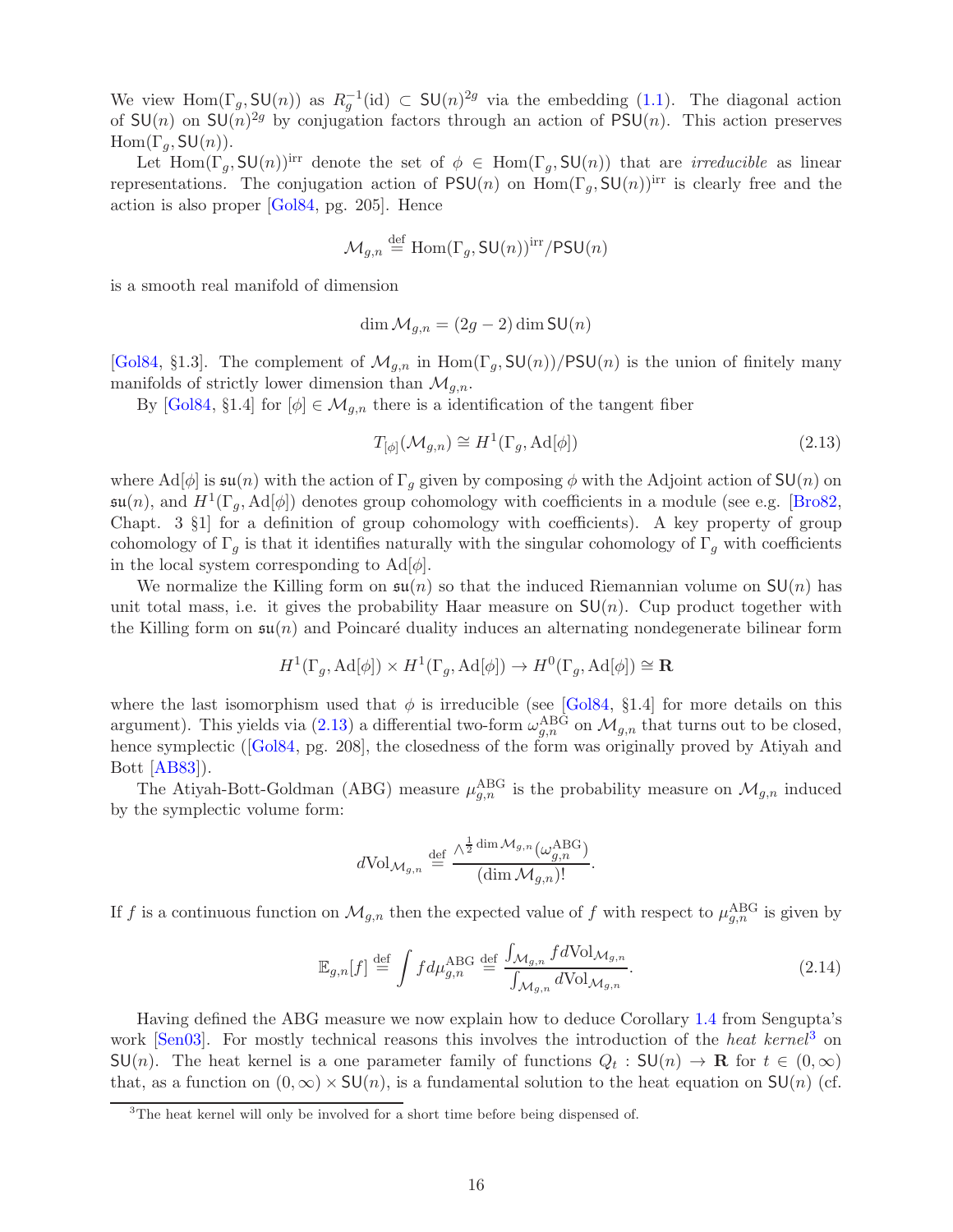<span id="page-16-6"></span>[\[Sen03,](#page-44-4) §§1.2] for the precise definition). What is important here is that the heat kernel has the expansion

<span id="page-16-3"></span>
$$
Q_t(h) = \sum_{(\rho, W) \in \widehat{\mathsf{SU}(n)}} e^{-\frac{C(\rho)t}{2}} \dim W \text{tr}(\rho(h)) \tag{2.15}
$$

where  $C(\rho) > 0$  is the eigenvalue of the Casimir operator of  $SU(n)$  on the representation  $(\rho, W)$ . This expansion is uniformly convergent on  $SU(n)$  for each fixed  $t > 0$  [\[Bus10,](#page-42-3) Thm. 7.2.6]. The following theorem was proved by Sengupta [\[Sen03,](#page-44-4) Thm. 1].

<span id="page-16-2"></span>**Theorem 2.7** (Sengupta). Let  $g \geq 2$  and suppose f is a continuous  $SU(n)$ -conjugation-invariant function on  $\mathsf{SU}(n)^{2g}$ , and  $\tilde{f}$  the function induced by f on  $\mathcal{M}_{g,n}$ . Then

$$
\lim_{t \to 0_+} \int_{\mathsf{SU}(n)^{2g}} f(x) \overline{Q_t(R_g(x))} d\mu_{\mathsf{SU}(n)^{2g}}^{\text{Haar}}(x) = \frac{1}{n} \int_{\mathcal{M}_{g,n}} \tilde{f} d\text{Vol}_{\mathcal{M}_{g,n}}.
$$

The notation  $\lim_{t\to 0_+}$  means the limit is taken along positive values of t.

Deduction of Corollary [1.4](#page-3-2) from Theorem [2.7.](#page-16-2) Under the same assumptions as Theorem [2.7,](#page-16-2) using  $(2.15)$  one may write for fixed  $t > 0$ 

$$
\int_{\mathsf{SU}(n)^{2g}} f(x) \overline{Q_t(R_g(x))} d\mu_{\mathsf{SU}(n)^{2g}}^{\text{Haar}}(x)
$$
\n
$$
= \int_{\mathsf{SU}(n)^{2g}} f(x) \left( \sum_{(\rho, W) \in \widehat{\mathsf{SU}(n)}} e^{-\frac{C(\rho)t}{2}} \dim W \overline{\text{tr}(\rho(R_g(x)))} \right) d\mu_{\mathsf{SU}(n)^{2g}}^{\text{Haar}} \newline = \sum_{(\rho, W) \in \widehat{\mathsf{SU}(n)}} e^{-\frac{C_{\lambda}(\rho)t}{2}} \dim W \int f(x) \overline{\text{tr}(\rho(R_g(x)))} d\mu_{\mathsf{SU}(n)^{2g}}^{\text{Haar}}(x) \tag{2.16}
$$

where the interchange of sum and integral is valid by uniform convergence of the heat kernel expansion. We are given  $\gamma \in \Gamma_g$  and  $w \in \mathbf{F}_{2g}$  representing the conjugacy class of  $\gamma$ . We take  $f = \text{tr} \circ w$ (w denoting the word map of w) so that  $\tilde{f} = \text{tr}_{\gamma}$ . Recall the notation  $\mathcal{I}(w, \rho)$  from [1.7,](#page-3-4) in this case, Theorem [2.7](#page-16-2) together with [\(2.16\)](#page-16-4) gives

$$
\frac{1}{n} \int_{\mathcal{M}_{g,n}} \text{tr}_{\gamma} d\text{Vol}_{\mathcal{M}_{g,n}} = \lim_{t \to 0_+} \sum_{(\rho, W) \in \widehat{\text{SU}(n)}} e^{-\frac{C(\rho)t}{2}} \dim W \mathcal{I}(w, \rho).
$$
 (2.17)

Since we assume the hypothesis that  $\sum_{(\rho, W) \in \widehat{\mathfrak{SU}(n)}} \dim W \mathcal{I}(w, \rho)$  is absolutely convergent, using dominated convergence in [\(2.17\)](#page-16-5) proves

$$
\int_{\mathcal{M}_{g,n}} \operatorname{tr}_{\gamma} d\mathrm{Vol}_{\mathcal{M}_{g,n}} = n \sum_{(\rho,W)\, \in \, \widehat{\mathsf{SU}(n)}} \dim W\, \mathcal{I}(w,\rho).
$$

Combining this with Witten's formula (Theorem [1.3\)](#page-3-6) we obtain Corollary [1.4.](#page-3-2)

<span id="page-16-5"></span><span id="page-16-4"></span> $\Box$ 

## <span id="page-16-0"></span>3 Organization of representations

### <span id="page-16-1"></span>3.1 Models of representations

In light of Corollary [1.4,](#page-3-2) we must evaluate  $\mathcal{I}(w, \rho)$  for  $(\rho, W) \in \widetilde{\mathsf{SU}(n)}$ . We use different models of  $(\rho, W)$  throughout the paper: recalling the definition of  $\Omega(B; n)$  from [\(1.9\)](#page-4-3), viewing B as fixed and assuming  $n$  is large enough depending on  $B$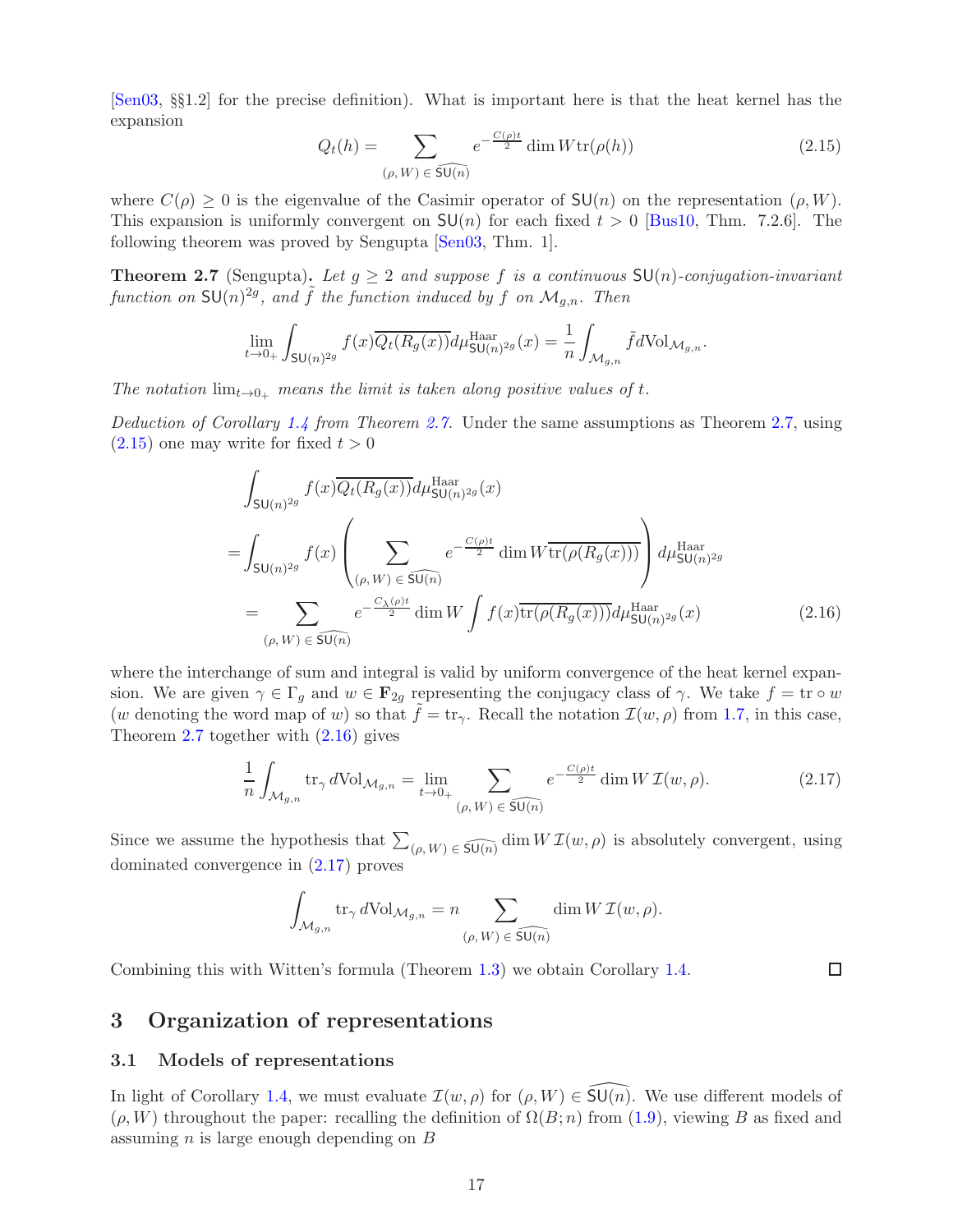• If  $(\rho, W) \in \Omega(B; n)$  we identify  $(\rho, W) \cong (\rho_n^{[\mu,\nu]}, W_n^{[\mu,\nu]})$  for some  $\mu, \nu$  with  $|\mu|, |\nu| \leq B^3$ uniquely determined by  $(\rho, W)$ . Hence

$$
\mathcal{I}(w,\rho) = \mathcal{I}(w,[\mu,\nu]) \stackrel{\text{def}}{=} \int tr(w(x)) \overline{s_{[\mu,\nu]}(R_g(x))} d\mu_{\mathsf{SU}(n)^{2g}}^{\text{Haar}}(x).
$$

• If  $(\rho, W) \in \widehat{\mathsf{SU}(n)} \setminus \Omega(B; n)$  then we identify  $(\rho, W) \cong (\rho_n^{\lambda}, W_n^{\lambda})$  for some  $\lambda$  with  $\ell(\lambda) \leq n-1$ uniquely determined by  $(\rho, W)$ . Hence

<span id="page-17-5"></span>
$$
\mathcal{I}(w,\rho) = \mathcal{I}(w,\lambda) \stackrel{\text{def}}{=} \int \text{tr}(w(x)) \overline{s_{\lambda}(R_g(x))} d\mu_{\text{SU}(n)^{2g}}^{\text{Haar}}(x).
$$
 (3.1)

# <span id="page-17-0"></span>**3.2** Integrating over  $SU(n)^{2g}$  vs  $U(n)^{2g}$

At various points it is convenient to execute the integral defining  $\mathcal{I}(w, \lambda)$  or  $\mathcal{I}(w, [\mu, \nu])$  as an integral over  $\mathsf{U}(n)^{2g}$  rather than  $\mathsf{SU}(n)^{2g}$ . This is indeed possible in all cases that the large-n behavior of  $\mathbb{E}_{g,n}[\text{tr}_{\gamma}]$  is interesting. Recall that  $[\mathbf{F}_{2g}, \mathbf{F}_{2g}]$  is the commutator subgroup of  $\mathbf{F}_{2g}$ .

### <span id="page-17-3"></span><span id="page-17-1"></span>Proposition 3.1.

1. If  $w \in [\mathbf{F}_{2q}, \mathbf{F}_{2q}]$  then

$$
\mathcal{I}(w,\lambda) = \int_{x \in \mathsf{U}(n)^{2g}} \mathrm{tr}(w(x)) \overline{s_{\lambda}(R_g(x))} d\mu_{\mathsf{U}(n)^{2g}}^{\mathrm{Haar}}(x),
$$
  

$$
\mathcal{I}(w,[\mu,\nu]) = \int_{x \in \mathsf{U}(n)^{2g}} \mathrm{tr}(w(x)) \overline{s_{[\mu,\nu]}(R_g(x))} d\mu_{\mathsf{U}(n)^{2g}}^{\mathrm{Haar}}(x),
$$

In other words, the integrals can be computed using  $\mathsf{U}(n)$  instead of  $\mathsf{SU}(n)$ .

<span id="page-17-4"></span>2. On the other hand, if  $w \in \mathbf{F}_{2g}$  and  $w \notin [\mathbf{F}_{2g}, \mathbf{F}_{2g}]$ , then there is  $n_0 = n_0(w)$  such that for  $n \geq n_0$ , for any  $(\rho, W) \in \widehat{\mathsf{SU}(n)},$ 

$$
\mathcal{I}(w,\rho)=0
$$

*Proof.* By uniqueness of the Haar measure on  $\mathsf{U}(n)^{2g}$ , we have

<span id="page-17-2"></span>
$$
\mu_{\mathsf{U}(n)^{2g}}^{\text{Haar}} = \mu_{Z(\mathsf{U}(n)^{2g})}^{\text{Haar}} * \mu_{\mathsf{SU}(n)^{2g}}^{\text{Haar}} \tag{3.2}
$$

where ∗ denotes convolution of measures. Therefore

$$
\int_{x \in \mathsf{U}(n)^{2g}} tr(w(x)) \overline{s_{\lambda}(R_g(x))} d\mu_{\mathsf{U}(n)^{2g}}^{\text{Haar}}(x)
$$
\n
$$
= \int_{z \in Z(\mathsf{U}(n)^{2g})} \int_{x \in \mathsf{SU}(n)^{2g}} tr(w(zx)) \overline{s_{\lambda}(R_g(zx))} d\mu_{\mathsf{SU}(n)^{2g}}^{\text{Haar}}(x) d\mu_{Z(\mathsf{U}(n)^{2g})}^{\text{Haar}}(z)
$$
\n
$$
= \int_{z \in Z(\mathsf{U}(n)^{2g})} \int_{x \in \mathsf{SU}(n)^{2g}} tr(w(zx)) \overline{s_{\lambda}(R_g(x))} d\mu_{\mathsf{SU}(n)^{2g}}^{\text{Haar}}(x) d\mu_{Z(\mathsf{U}(n)^{2g})}^{\text{Haar}}(z)
$$
\n
$$
= \int_{x \in \mathsf{SU}(n)^{2g}} \left( \int_{z \in Z(\mathsf{U}(n)^{2g})} tr(w(zx)) d\mu_{Z(\mathsf{U}(n)^{2g})}^{\text{Haar}}(z) \right) \overline{s_{\lambda}(R_g(x))} d\mu_{\mathsf{SU}(n)^{2g}}^{\text{Haar}}(x).
$$

The first equality used [\(3.2\)](#page-17-2), the second used  $R_g(zx) = R_g(x)$  for all  $x \in U(n)^{2g}$  and  $z \in Z(U(n)^{2g})$ , and the last used Fubini's theorem. If  $w \in [\mathbf{F}_{2g}, \mathbf{F}_{2g}]$  $w \in [\mathbf{F}_{2g}, \mathbf{F}_{2g}]$  $w \in [\mathbf{F}_{2g}, \mathbf{F}_{2g}]$  then by the discussion in §§2.6 the letters of w are 'balanced' and the inner integrand is  $tr(w(zx)) = tr(w(x))$ . Thus we obtain

$$
\mathcal{I}(w,\lambda) = \int_{x \in \mathsf{U}(n)^{2g}} \mathrm{tr}(w(x)) \overline{s_{\lambda}(R_g(x))} d\mu_{\mathsf{U}(n)^{2g}}^{\mathrm{Haar}}(x).
$$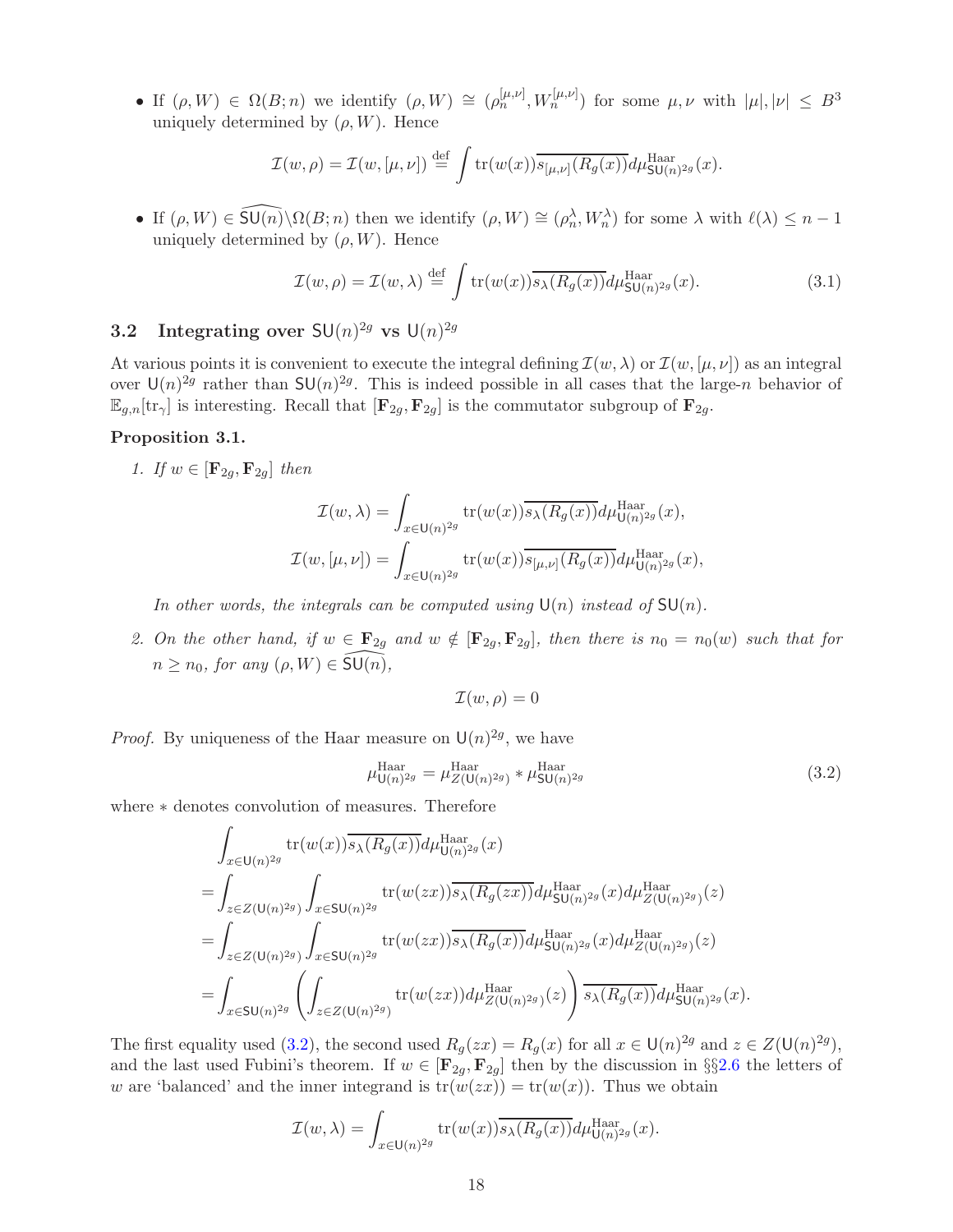In other words, the Fourier coefficient can be computed using  $U(n)$  instead of  $SU(n)$ . The proof for  $\mathcal{I}(w,[\mu,\nu])$  is exactly the same. This proves Part [1.](#page-17-3)

For the second part, suppose w is not in  $[F_{2g}, F_{2g}]$ . Then the letters of w are not balanced and for  $z = \left(e\left(\frac{k_1}{n}\right)\right)$  $\big)$  id, ...,  $e\left(\frac{k_{2g}}{n}\right)$ n  $\Big)$  id  $\Big) \in Z(\mathsf{SU}(n)^{2g}),$  we have

$$
\operatorname{tr}(w(zx)) = e\left(m_1\frac{k_1}{n} + \dots + m_{2g}\frac{k_{2g}}{n}\right) \operatorname{tr}(w(x))
$$

where all  $m_i \in \mathbb{Z}$  and at least one  $m_i \neq 0$ . On the other hand  $R_g(zx) = R_g(x)$  as before. Suppose without loss of generality in the following that  $m_1 \neq 0$ . Let  $z_0 = (e(\frac{1}{n})$  $\frac{1}{n}$  id, ..., id). We have by left-invariance of Haar measure

$$
\mathcal{I}(w,\rho) = \int_{x \in \mathsf{SU}(n)^{2g}} \mathrm{tr}(w(x)) \overline{\mathrm{tr}(\rho(R_g(x)))} d\mu_{\mathsf{SU}(n)^{2g}}^{\text{Haar}}(x)
$$
\n
$$
= \int_{x \in \mathsf{SU}(n)^{2g}} \mathrm{tr}(w(z_0 x)) \overline{\mathrm{tr}(\rho(R_g(z_0 x)))} d\mu_{\mathsf{SU}(n)^{2g}}^{\text{Haar}}(x)
$$
\n
$$
= e\left(\frac{m_1}{n}\right) \int_{x \in \mathsf{SU}(n)^{2g}} \mathrm{tr}(w(x)) \overline{\mathrm{tr}(\rho(R_g(z_0 x)))} d\mu_{\mathsf{SU}(n)^{2g}}^{\text{Haar}}(x)
$$
\n
$$
= e\left(\frac{m_1}{n}\right) \int_{x \in \mathsf{SU}(n)^{2g}} \mathrm{tr}(w(x)) \overline{\mathrm{tr}(\rho(R_g(x)))} d\mu_{\mathsf{SU}(n)^{2g}}^{\text{Haar}}(x) = e\left(\frac{m_1}{n}\right) \mathcal{I}(w,\rho).
$$

Hence for  $n > m_1(w)$  we obtain  $\mathcal{I}(w, \rho) = 0$  for any  $(\rho, W) \in \widetilde{\mathsf{SU}(n)}$ .

This means the main theorem is proved when  $\gamma \notin [\Gamma_g, \Gamma_g]$ .

*Proof of Proposition [1.5.](#page-3-3)* Assume  $\gamma \notin [\Gamma_q, \Gamma_q]$ . Pick w representing the conjugacy class of  $\gamma$  as above. Since  $\gamma \notin [\Gamma_g, \Gamma_g]$  this implies  $w \notin [\mathbf{F}_{2g}, \mathbf{F}_{2g}]$  by the discussion in §§[2.6.](#page-14-1) Hence Corollary [1.4](#page-3-2) together with Proposition [3.1](#page-17-1) Part [2](#page-17-4) shows

$$
\mathbb{E}_{g,n}[\text{tr}_\gamma] = 0
$$

when  $n \ge n_0(w)$  and the series defining  $\zeta(2g-2;n)$  converges, i.e.  $n \ge 2$ .

As Theorem [1.1](#page-2-0) has now been proved for  $\gamma \notin [\Gamma_g, \Gamma_g]$ , in the rest of the paper, we may assume  $\gamma \in [\Gamma_q, \Gamma_q]$  and hence any w representing the conjugacy class of  $\gamma$  is in  $[\mathbf{F}_{2q}, \mathbf{F}_{2q}]$ .

### <span id="page-18-0"></span>3.3 Rationality of the contribution from  $\Omega(B; n)$

Here we prove the following theorem. Let  $\mathbf{Q}(t)$  denote the ring of rational functions in an indeterminate t with coefficients in Q. For  $f \in \mathbf{Q}(t)$  and  $t_0 \in \mathbf{Q}$  we write  $f(t_0)$  for the evaluation of the rational function at  $t_0$ , provided that  $t_0$  is not a pole of f. Let  $w \in [\mathbf{F}_{2g}, \mathbf{F}_{2g}]$  represent the conjugacy class of  $\gamma \in [\Gamma_g, \Gamma_g].$ 

<span id="page-18-1"></span>**Theorem 3.2.** There is a rational function  $Q_{B,w} \in \mathbf{Q}(t)$  such that for  $n \ge |w| + 2B^3$ 

$$
\sum_{(\rho,W)\in\Omega(B;n)} (\dim W) \mathcal{I}(w,\rho) = Q_{B,w}(n).
$$

*Proof.* Fix  $B \geq 0$ . Following the discussion in §§[3.1](#page-16-1) we have

$$
\sum_{(\rho,W)\in\Omega(B;n)} (\dim W) \mathcal{I}(w,\rho) = \sum_{\mu,\nu\,:\,\ell(\mu),\ell(\nu)\leq B,\mu_1,\nu_1\leq B^2} D_{[\mu,\nu]}(n) \mathcal{I}(w,[\mu,\nu]).
$$

□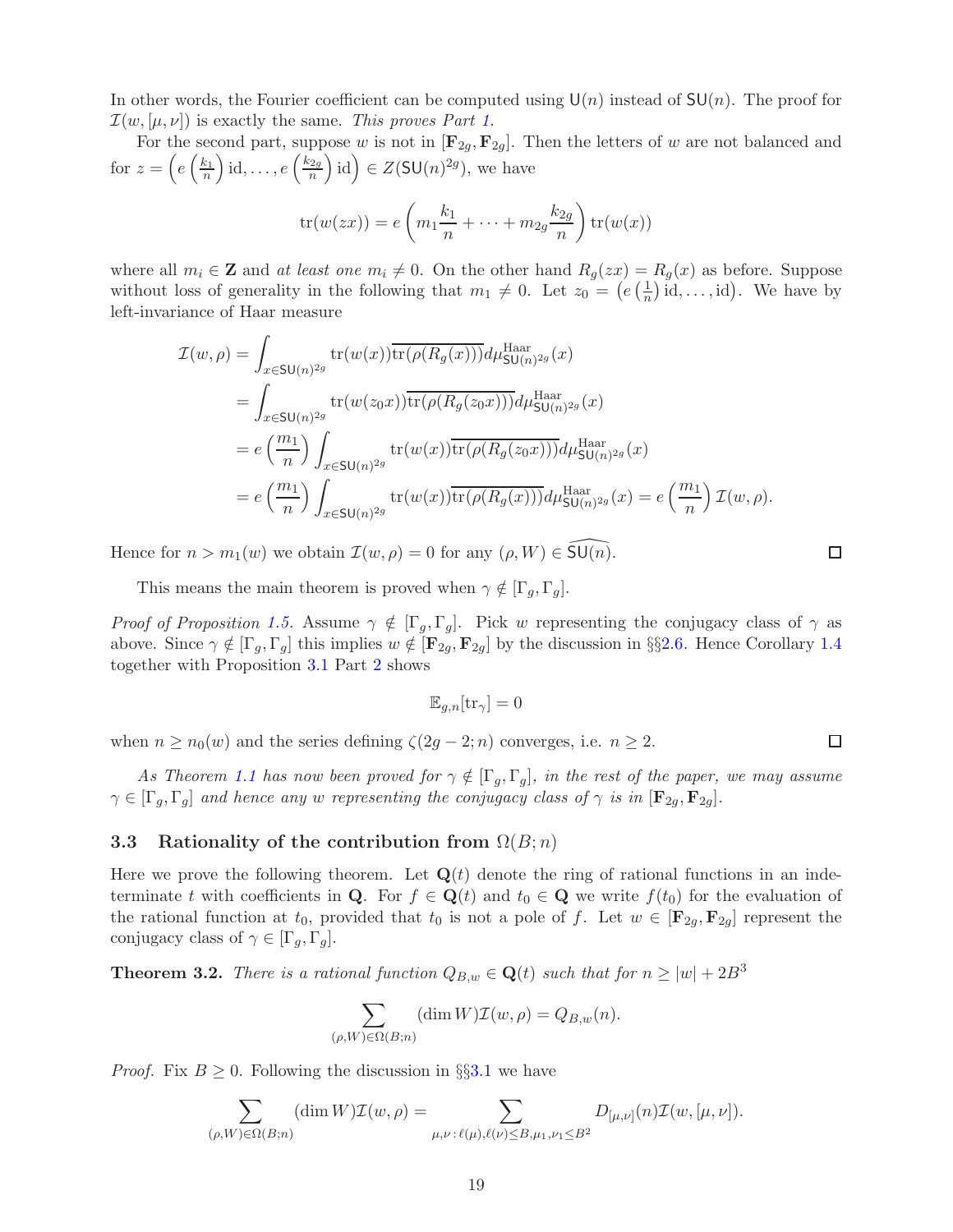<span id="page-19-5"></span>Since the index set of the sum is finite and does not depend on  $n$  it now suffices to prove that each  $D_{[\mu,\nu]}(n)\mathcal{I}(w,[\mu,\nu])$  agrees with a rational function of n for fixed  $\mu,\nu$  as above. By Corollary [2.3,](#page-12-2) each  $D_{[\mu,\nu]}(n)$  agrees with a polynomial function of n with coefficients in **Q** when  $n \ge 2B$ . Therefore the proof of the theorem is reduced to the following:

*Claim:* For each  $(\mu, \nu) \in \Omega(B)$ , when  $n \geq |w| + 2B^3$ ,  $\mathcal{I}(w, [\mu, \nu])$  agrees with a rational function of n with coefficients in  $Q$ .

Proof of claim. We first use Proposition [3.1](#page-17-1) to write

$$
\mathcal{I}(w,[\mu,\nu]) = \int_{x \in \mathsf{U}(n)^{2g}} \mathrm{tr}(w(x)) \overline{s_{[\mu,\nu]}(R_g(x))} d\mu_{\mathsf{U}(n)^{2g}}^{\mathrm{Haar}}(x).
$$

For  $x \in \mathsf{U}(n)^{2g}$  we use Theorem [2.2](#page-12-0) followed by the formula  $(2.6)$  to obtain with  $k = |\mu|, \ell = |\nu|$ 

$$
s_{[\mu,\nu]}(R_g(x)) = \sum_{\substack{\text{YDs }\mu^1,\mu^2\\|\mu^1|\leq \ell,|\mu^2|\leq k}} \alpha_{\mu^1,\mu^2}^{\mu,\nu} p_{\mu^1}(R_g(x)) p_{\mu^2}(R_g(x)^{-1})
$$

where the  $\alpha_{\mu^1,\mu^2}^{\mu,\nu} \in \mathbf{Q}$ . Therefore

$$
\mathcal{I}(w,[\mu,\nu]) = \sum_{\substack{\text{YDs}, \mu^2 \\ |\mu^1| \le \ell, |\mu^2| \le k}} \alpha^{\mu,\nu}_{\mu^1,\mu^2} \int_{x \in \mathsf{U}(n)^{2g}} \text{tr}(w(x)) p_{\mu^1}(R_g(x)) p_{\mu^2}(R_g(x)^{-1}) d\mu_{\mathsf{U}(n)^{2g}}^{\text{Haar}}(x).
$$

For every fixed  $\mu^1, \mu^2$  appearing in the finite sum above,

$$
\int_{x \in U(n)^{2g}} tr(w(x)) p_{\mu^1}(R_g(x)) p_{\mu^2}(R_g(x)^{-1}) d\mu_{U(n)^{2g}}^{\text{Haar}}(x) \tag{3.3}
$$

agrees with a rational function of n by<sup>[4](#page-19-3)</sup> [\[MP19a,](#page-43-9) Prop. 1.1], for  $n \ge |w| + 2B^3 \ge |w| + k + \ell$ . This proves the claim and hence the theorem.

# <span id="page-19-0"></span>4 The contribution from a single family of representations

## <span id="page-19-1"></span>4.1 Statement of main sectional result and setup

The main theorem of this §[4](#page-19-0) is the following key estimate that will be used for  $(\rho_n^{\lambda}, W_n^{\lambda}) \in$ <br> $\Pi(\rho) \setminus O(B,n)$  $SU(n)\setminus \Omega(B; n)$ .

<span id="page-19-2"></span>Theorem 4.1. For  $w \in [\mathbf{F}_{2g}, \mathbf{F}_{2g}]$ 

$$
|\mathcal{I}(w,\lambda)| \leq \sum_{[I] \in S_n \setminus [n]^{|w|}} (n)_{\mathfrak{D}(I)} \frac{1}{D_{\lambda}(n)^{2g}} \sum_{\substack{\mu \subset \mathfrak{D}(I)_{\lambda} \\ \ell(\mu) \leq n-\mathfrak{D}(I)}} \sum_{\substack{\mu \in \mathfrak{D}(I)_{\lambda} \\ \ell(\mu) \leq n-\mathfrak{D}(I)}} (n) \frac{1}{D_{\mu}(n-\mathfrak{D}(I))} \left( |\lambda/\mu| + |w| \right)^{4g|w|} |\mathcal{SST}_{[n-\mathfrak{D}(I)+1,n]}(\lambda/\mu)|^{4g}
$$

where for  $I = (i_1, i_2, \ldots, i_{|w|}) \in [n]^{|w|}$ ,  $\mathfrak{D}(I)$  denotes the number of distinct entries of I.

In the rest of this  $\S 4$ , we assume  $g = 2$  for simplicity of exposition. The proofs extend in a straightforward way to  $g \geq 3$ . We write  $\{a, b, c, d\}$  for the generators of  $\mathbf{F}_4$  and  $R = [a, b][c, d]$ . We write w in reduced form:

<span id="page-19-4"></span>
$$
w = f_1^{\varepsilon_1} f_2^{\varepsilon_2} \dots f_{|w|}^{\varepsilon_{|w|}}, \quad \varepsilon_u \in \{\pm 1\}, f_u \in \{a, b, c, d\},\tag{4.1}
$$

<span id="page-19-3"></span><sup>4</sup>This is a straightforward application of the Weingarten calculus.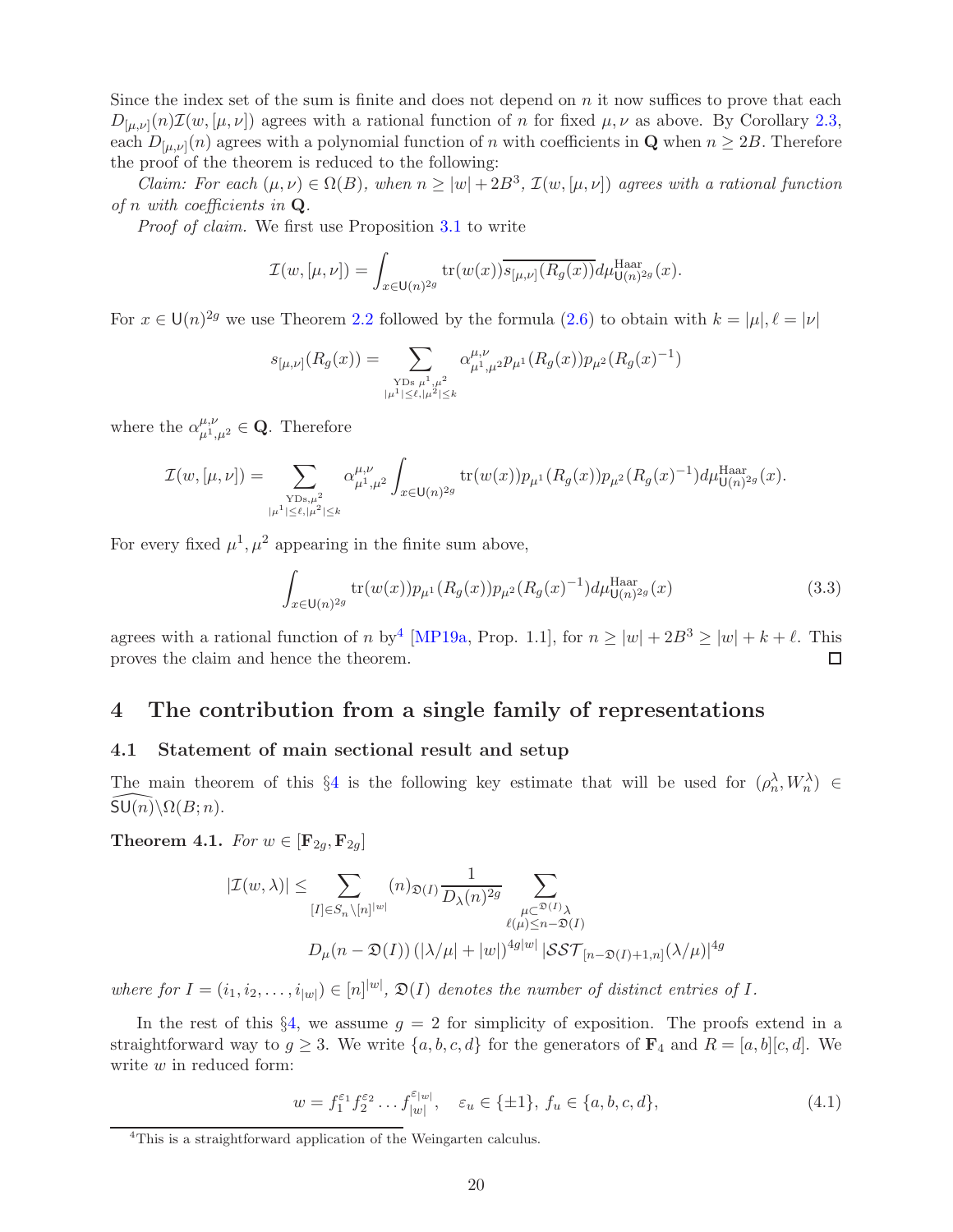The expression [\(4.1\)](#page-19-4) implies that for  $h \stackrel{\text{def}}{=} (h_a, h_b, h_c, h_d) \in \mathsf{U}(n)^4$ 

$$
\mathrm{tr}(w(h)) = \sum_{i_j \in [n]} (h_{f_1}^{\epsilon_1})_{i_1 i_2} (h_{f_2}^{\epsilon_2})_{i_2 i_3} \cdots (h_{f_{|w|}}^{\epsilon_{|w|}})_{i_{|w|} i_1}.
$$

Define for  $I = (i_1, i_2, \dots, i_{|w|}) \in [n]^{|w|}$ 

$$
w_I(h) \stackrel{\text{def}}{=} (h_{f_1}^{\epsilon_1})_{i_1 i_2} (h_{f_2}^{\epsilon_2})_{i_2 i_3} \cdots (h_{f_{|w|}}^{\epsilon_{|w|}})_{i_{|w|} i_1}.
$$

After interchanging summation and integration in [\(3.1\)](#page-17-5) we obtain

<span id="page-20-0"></span>
$$
\mathcal{I}(w,\lambda) = \sum_{I \in [n]^{|w|}} \mathcal{I}^*(w_I, \lambda).
$$
\n(4.2)

where

$$
\mathcal{I}^*(w_I, \lambda) \stackrel{\text{def}}{=} \int_{h \in \mathsf{U}(n)^4} w_I(h) \overline{s_{\lambda}(R(h))} d\mu_{\mathsf{U}(n)^4}^{\text{Haar}}
$$

Since we have an inclusion  $S_n \subset \mathsf{U}(n)$  via 0-1 matrices, for  $\sigma \in S_n$  we can change variables

$$
(h_a, h_b, h_c, h_d) \mapsto (h'_a, h'_b, h'_c, h'_d) \stackrel{\text{def}}{=} (\sigma h_a \sigma^{-1}, \sigma h_b \sigma^{-1}, \sigma h_c \sigma^{-1}, \sigma h_d \sigma^{-1}).
$$

The measure  $d\mu_{\mathrm{U}(n)^4}^{\mathrm{Haar}}$  is invariant by this change of variables and

$$
\overline{s_{\lambda}(R(h_a', h_b', h_c', h_d'))} = \overline{s_{\lambda}(\sigma R(h_a, h_b, h_c, h_d)\sigma^{-1})}
$$
  
= 
$$
\overline{s_{\lambda}(R(h_a, h_b, h_c, h_d))}.
$$

For  $I = (i_1, i_2, \ldots, i_{|w|})$  and  $\sigma \in S_n$  we define  $\sigma(I) = (\sigma(i_1), \sigma(i_2), \ldots, \sigma(i_{|w|}))$  and we have

$$
w_I(h') = w_{\sigma(I)}(h)
$$

so we obtain in total

$$
\mathcal{I}^*(w_I, \lambda) = \int_{h \in \mathsf{U}(n)^4} w_I(h) \overline{s_{\lambda}(R(h))} d\mu_{\mathsf{U}(n)^4}^{\text{Haar}} \n= \int_{h \in \mathsf{U}(n)^4} w_{\sigma(I)}(h) \overline{s_{\lambda}(R(h))} d\mu_{\mathsf{U}(n)^4}^{\text{Haar}} \n= \mathcal{I}^*(w_{\sigma(I)}, \lambda).
$$

We can therefore rewrite  $(4.2)$  as

<span id="page-20-1"></span>
$$
\mathcal{I}(w,\lambda) = \sum_{[I] \in S_n \setminus [n]^{|w|}} |S_n.I| \mathcal{I}^*(w_I, \lambda)
$$
  
= 
$$
\sum_{[I] \in S_n \setminus [n]^{|w|}} (n)_{\mathfrak{D}(I)} \mathcal{I}^*(w_I, \lambda)
$$
(4.3)

where  $\mathfrak{D}(I)$  is the number of distinct entries in I. Most of the rest of the section will be devoted to estimating  $\mathcal{I}^*(w_I, \lambda)$ ; the point of the previous calculations is that we can assume  $I \in [n - \mathfrak{D}(I) +$  $[1, n]$ <sup>|w|</sup> and this will be exploited in §§4.[2.](#page-21-0)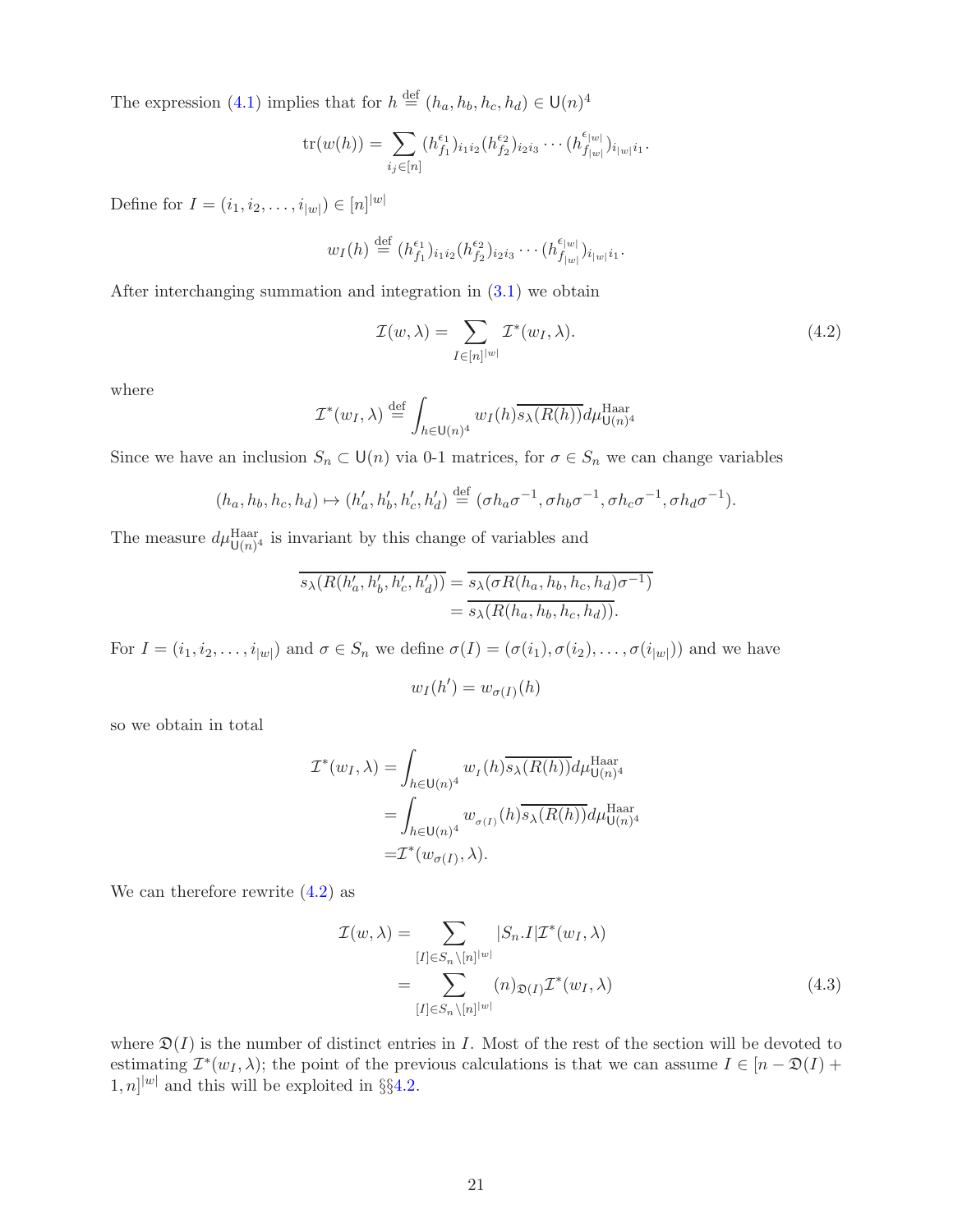### <span id="page-21-5"></span><span id="page-21-0"></span>4.2 First integrating over a large subgroup

We keep the assumptions of the previous section and also assume

$$
I \in [n - \mathfrak{D}(I) + 1, n]^{|\mathfrak{w}|}.
$$

We fix I and hence write  $\mathfrak{D} = \mathfrak{D}(I)$ . This assumption means that the function  $w_I : \mathsf{U}(n)^4 \to \mathbb{C}$  is binvariant for  $\mathsf{U}(m)^4$  where

<span id="page-21-3"></span>
$$
m \stackrel{\text{def}}{=} n - \mathfrak{D}.
$$

To simplify notation, all integrals over groups are done with respect to the probability Haar measure and this will be denoted by  $dg$  where  $g$  is the group element.

Our goal is to calculate  $\mathcal{I}^*(w_I, \lambda)$ . The bi-invariance of  $d\mu_{\mathsf{U}(n)^4}^{\text{Haar}}$  and the  $\mathsf{U}(m)^4$ -bi-invariance of  $w_I$  means we can write

$$
\mathcal{I}^*(w_I, \lambda) = \int_{h \in \mathsf{U}(n)^4} w_I(h) \overline{s_{\lambda}(R(h))} dh
$$
  
\n
$$
= \int_{h_1, h_2 \in \mathsf{U}(m)^4} \left( \int_{h \in \mathsf{U}(n)^4} w_I(h_1 h h_2) \overline{s_{\lambda}(R(h_1 h h_2))} dh \right) dh_1 dh_2
$$
  
\n
$$
= \int_{h_1, h_2 \in \mathsf{U}(m)^4} \int_{h \in \mathsf{U}(n)^4} w_I(h) \overline{s_{\lambda}(R(h_1 h h_2))} dh \, dh_1 \, dh_2
$$
  
\n
$$
= \int_{h \in \mathsf{U}(n)^4} w_I(h) \left( \int_{h_1, h_2 \in \mathsf{U}(m)^4} \overline{s_{\lambda}(R(h_1 h h_2))} dh_1 dh_2 \right) dh.
$$
 (4.4)

The first cancellation we will obtain comes from the integral

<span id="page-21-2"></span>
$$
\int_{h_1, h_2 \in U(m)^4} \overline{s_{\lambda}(R(h_1 h h_2))} dh_1 dh_2, \quad h \in U(n)^4.
$$
\n(4.5)

Our approach to this integral follows the same lines as [\[MP20,](#page-43-6) §4.4]. We consider the vector space

$$
\mathcal{W}_R^{\lambda} \stackrel{\text{def}}{=} W_a^{\lambda} \otimes \check{W}_a^{\lambda} \otimes W_b^{\lambda} \otimes \check{W}_b^{\lambda} \otimes W_c^{\lambda} \otimes \check{W}_c^{\lambda} \otimes W_d^{\lambda} \otimes \check{W}_d^{\lambda}
$$
(4.6)

which is a unitary representation of  $\mathsf{U}(n)^4$ , the subscripts indicating which elements of  $(h_a, h_b, h_c, h_d)$ act on which factor, so each  $h_f$  acts diagonally on two factors.

Let  $B_\lambda \in \text{End}(\mathcal{W}_R^{\lambda})$  be defined via matrix coefficients by the formula

$$
\langle B_{\lambda} (v_1 \otimes \check{v}_2 \otimes v_3 \otimes \check{v}_4 \otimes v_5 \otimes \check{v}_6 \otimes v_7 \otimes \check{v}_8), w_1 \otimes \check{w}_2 \otimes w_3 \otimes \check{w}_4 \otimes w_5 \otimes \check{w}_6 \otimes w_7 \otimes \check{w}_8 \rangle \stackrel{\text{def}}{=} \langle v_5, w_7 \rangle \langle w_5, w_8 \rangle \langle w_6, v_8 \rangle \langle v_3, v_6 \rangle \langle v_1, w_3 \rangle \langle w_1, w_4 \rangle \langle w_2, v_4 \rangle \langle v_7, v_2 \rangle.
$$
 (4.7)

We have the following lemma analogous to [\[MP20,](#page-43-6) Lemma 4.7].

<span id="page-21-1"></span>**Lemma 4.2.** For any  $h = (h_a, h_b, h_c, h_d) \in \mathsf{U}(n)^4$ , we have

$$
\operatorname{tr}_{\mathcal{W}_R^{\lambda}}(B_{\lambda}\circ (h_a, h_b, h_c, h_d)) = \overline{s_{\lambda}([h_a, h_b][h_c, h_d])}.
$$

The purpose of Lemma [4.2](#page-21-1) is that it turns the integral in  $(4.5)$  into a projection operator. Indeed, let Q denote the orthogonal projection in  $W_n^{\lambda}$  onto the  $\mathsf{U}(m)^4$ -invariant vectors.

<span id="page-21-4"></span>Lemma 4.3. We have

.

$$
\int_{h_1, h_2 \in \mathsf{U}(m)^4} \overline{s_{\lambda}(R(h_1hh_2))} dh_1 dh_2 = \text{tr}_{\mathcal{W}_R^{\lambda}} (hQB_{\lambda}Q)
$$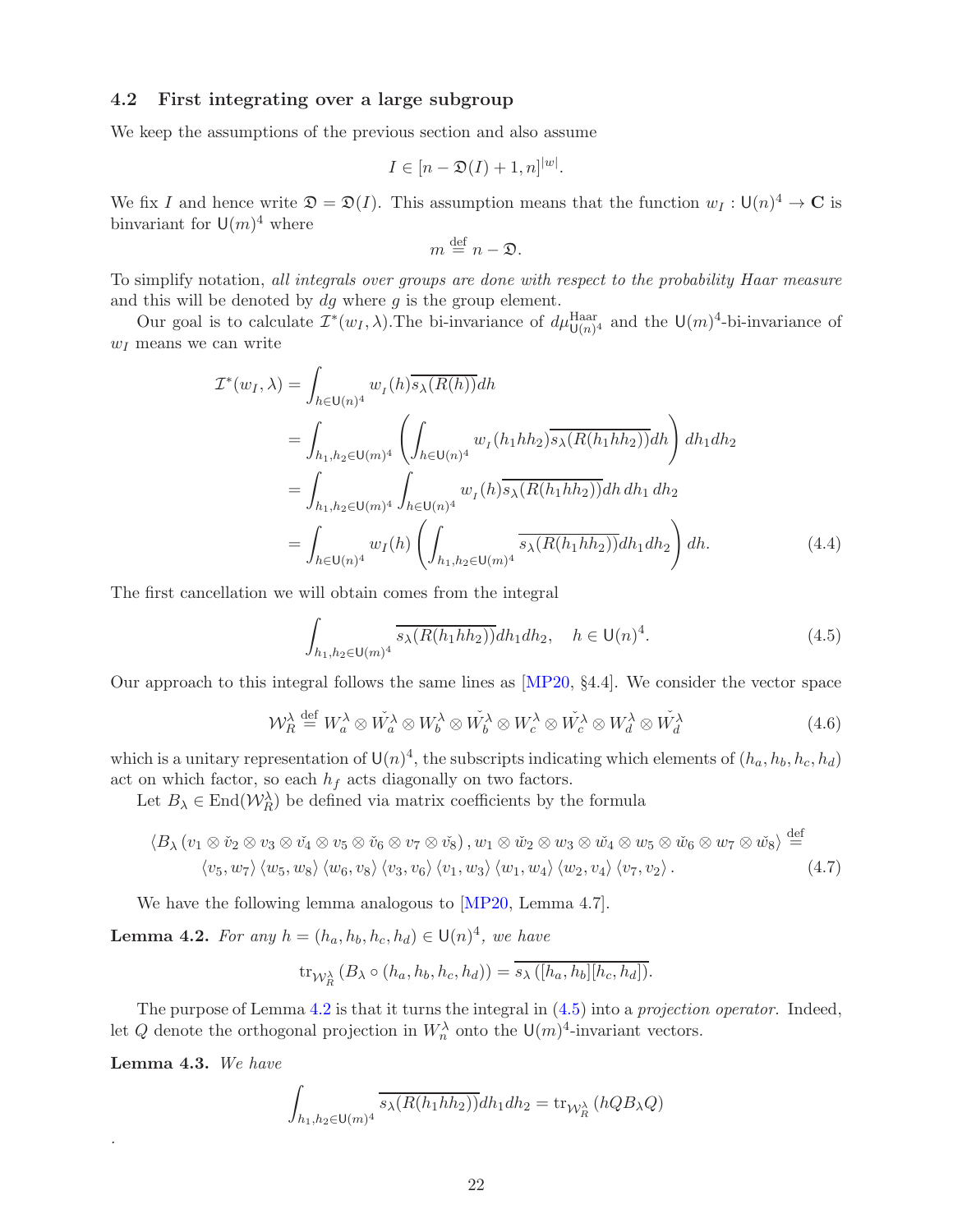Proof. By Lemma [4.2](#page-21-1)

$$
\int_{h_1, h_2 \in \mathsf{U}(m)^4} \overline{s_{\lambda}(R(h_1hh_2))} dh_1 dh_2 = \int_{h_1, h_2 \in \mathsf{U}(m)^4} \operatorname{tr}_{\mathcal{W}_R^{\lambda}} (B_{\lambda} \circ h_1 hh_2) dh_1 dh_2
$$
\n
$$
= \operatorname{tr}_{\mathcal{W}_R^{\lambda}} \left( B_{\lambda} \circ \left( \int_{h_1 \in \mathsf{U}(m)^4} h_1 \right) h \left( \int_{h_1 \in \mathsf{U}(m)^4} h_2 \right) \right)
$$
\n
$$
= \operatorname{tr}_{\mathcal{W}_R^{\lambda}} (B_{\lambda} Q h Q) = \operatorname{tr}_{\mathcal{W}_R^{\lambda}} (h Q B_{\lambda} Q).
$$

<span id="page-22-0"></span> $\Box$ 

<span id="page-22-1"></span>Recalling the definition of  $\mathcal{E}_{R_1,R_2}^{\lambda,\mu,m}$  $R_{1,R_2}^{A,\mu,m}$  from [\(2.10\)](#page-13-2), we are able to calculate  $\text{tr}_{\mathcal{W}_R^{\lambda}}(hQB_{\lambda}Q)$  as follows. Proposition 4.4. We have

$$
\text{tr}_{\mathcal{W}_{R}^{\lambda}}(hQB_{\lambda}Q) = \sum_{\substack{\mu \subset \mathcal{D}_{\lambda} \\ \ell(\mu)\leq m}} \frac{1}{D_{\mu}(m)^{3}} \sum_{S_{1},S_{2},S_{3},S_{4},T_{2},T_{4},s_{1},s_{2} \in \mathcal{SST}_{[m+1,n]}(\lambda/\mu) \\ \langle h[\mathcal{E}_{s_{1},T_{2}}^{\lambda,\mu,m} \otimes \mathcal{E}_{s_{1},s_{1}}^{\lambda,\mu,m} \otimes \mathcal{E}_{s_{2},T_{4}}^{\lambda,\mu,m} \otimes \mathcal{E}_{s_{3},s_{2}}^{\lambda,\mu,m} |, \mathcal{E}_{s_{1},S_{4}}^{\lambda,\mu,m} \otimes \mathcal{E}_{s_{2},T_{2}}^{\lambda,\mu,m} \otimes \mathcal{E}_{s_{3},S_{2}}^{\lambda,\mu,m} \otimes \mathcal{E}_{s_{4},T_{4}}^{\lambda,\mu,m} \rangle.
$$

*Proof.* An orthonormal basis for the  $\cup (m)^4$ -invariant vectors in  $\mathcal{W}_R^{\lambda}$  is given by

 $\mathcal{E}^{\lambda,\mu_1,m}_{S_1,T_1}$  $\mathcal{S}_{S_1,T_1}^{\lambda,\mu_1,m}\otimes \mathcal{E}_{S_2,T_2}^{\lambda,\mu_2,m}\otimes \mathcal{E}_{S_3,T_3}^{\lambda,\mu_3,m}\otimes \mathcal{E}_{S_4,T_4}^{\lambda,\mu_4,m}$ 

where the  $\mu_i$  range over all  $\mu_i \subset \mathcal{D}$   $\lambda$  with  $\ell(\mu_i) \leq m$  and each  $S_i, T_i \in \mathcal{SST}_{[m+1,n]}(\lambda/\mu_i)$ . This can be extended to a full orthonormal basis of  $\mathcal{W}_R^{\lambda}$  and hence

$$
\text{tr}_{\mathcal{W}_{R}^{\lambda}}\left(hQB_{\lambda}Q\right) = \sum_{\substack{\mu_{i} \subset \mathcal{D}_{\lambda} \\ \ell(\mu_{i}) \leq m}} \sum_{S_{i}, T_{i} \in \mathcal{SST}_{[m+1,n]}(\lambda/\mu_{i})}} \langle hQB_{\lambda} \mathcal{E}_{S_{1},T_{1}}^{\lambda,\mu_{1},m} \otimes \mathcal{E}_{S_{2},T_{2}}^{\lambda,\mu_{2},m} \otimes \mathcal{E}_{S_{3},T_{3}}^{\lambda,\mu_{3},m} \otimes \mathcal{E}_{S_{4},T_{4}}^{\lambda,\mu_{4},m},
$$
\n
$$
\mathcal{E}_{S_{1},T_{1}}^{\lambda,\mu_{1},m} \otimes \mathcal{E}_{S_{2},T_{2}}^{\lambda,\mu_{2},m} \otimes \mathcal{E}_{S_{3},T_{3}}^{\lambda,\mu_{3},m} \otimes \mathcal{E}_{S_{4},T_{4}}^{\lambda,\mu_{4},m}.
$$
\n(4.8)

The matrix coefficient

$$
\langle hQB_{\lambda} \mathcal{E}_{S_1,T_1}^{\lambda,\mu_1,m}\otimes \mathcal{E}_{S_2,T_2}^{\lambda,\mu_2,m}\otimes \mathcal{E}_{S_3,T_3}^{\lambda,\mu_3,m}\otimes \mathcal{E}_{S_4,T_4}^{\lambda,\mu_4,m}, \mathcal{E}_{S_1,T_1}^{\lambda,\mu_1,m}\otimes \mathcal{E}_{S_2,T_2}^{\lambda,\mu_2,m}\otimes \mathcal{E}_{S_3,T_3}^{\lambda,\mu_3,m}\otimes \mathcal{E}_{S_4,T_4}^{\lambda,\mu_4,m} \rangle
$$

will now be calculated in stages. Firstly

$$
B_{\lambda} \mathcal{E}_{S_1,T_1}^{\lambda,\mu_1,m} \otimes \mathcal{E}_{S_2,T_2}^{\lambda,\mu_2,m} \otimes \mathcal{E}_{S_3,T_3}^{\lambda,\mu_3,m} \otimes \mathcal{E}_{S_4,T_4}^{\lambda,\mu_4,m}
$$
\n
$$
= \frac{1}{\sqrt{D_{\mu_1}(m)D_{\mu_2}(m)D_{\mu_3}(m)D_{\mu_4}(m)}} B_{\lambda}
$$
\n
$$
\sum_{R_i \in \mathcal{SST}_{[m]}(\mu_i)} w_{R_1 \sqcup S_1} \otimes \tilde{w}_{R_1 \sqcup T_1} \otimes w_{R_2 \sqcup S_2} \otimes \tilde{w}_{R_2 \sqcup T_2} \otimes w_{R_3 \sqcup S_3} \otimes \tilde{w}_{R_3 \sqcup T_3} \otimes w_{R_4 \sqcup S_4} \otimes \tilde{w}_{R_4 \sqcup T_4}
$$
\n
$$
= \frac{1}{\sqrt{D_{\mu_1}(m)D_{\mu_2}(m)D_{\mu_3}(m)D_{\mu_4}(m)}} \sum_{R_i \in \mathcal{SST}_{[m]}(\mu_i)} 1\{R_2 \sqcup S_2 = R_3 \sqcup T_3, R_1 \sqcup T_1 = R_4 \sqcup S_4\}
$$
\n
$$
\sum w_{t_1} \otimes \tilde{w}_{R_2 \sqcup T_2} \otimes w_{R_1 \sqcup S_1} \otimes \tilde{w}_{t_1} \otimes w_{t_2} \otimes \tilde{w}_{R_4 \sqcup T_4} \otimes w_{R_3 \sqcup S_3} \otimes \tilde{w}_{t_2}.
$$

 $t_1,t_2{\in}\mathcal{S}\mathcal{S}\mathcal{T}_{[n]}(\lambda)$ We have

$$
Q[w_{t_1} \otimes \tilde{w}_{R_2 \sqcup T_2} \otimes w_{R_1 \sqcup S_1} \otimes \tilde{w}_{t_1} \otimes w_{t_2} \otimes \tilde{w}_{R_4 \sqcup T_4} \otimes w_{R_3 \sqcup S_3} \otimes \tilde{w}_{t_2}]
$$
  
= 
$$
\frac{1}{t_1 |_{\leq m} = R_2 = R_1, t_2 |_{\leq m} = R_4 = R_3}
$$
  

$$
\sqrt{D_{\mu_1}(m) D_{\mu_2}(m) D_{\mu_3}(m) D_{\mu_4}(m)}
$$
  

$$
\mathcal{E}_{t_1 |_{> m}, T_2}^{\lambda, \mu_2, m} \otimes \mathcal{E}_{S_1, t_1 |_{> m}}^{\lambda, \mu_4, m} \otimes \mathcal{E}_{t_2 |_{> m}, T_4}^{\lambda, \mu_4, m} \otimes \mathcal{E}_{S_3, t_2 |_{> m}}^{\lambda, \mu_3, m}.
$$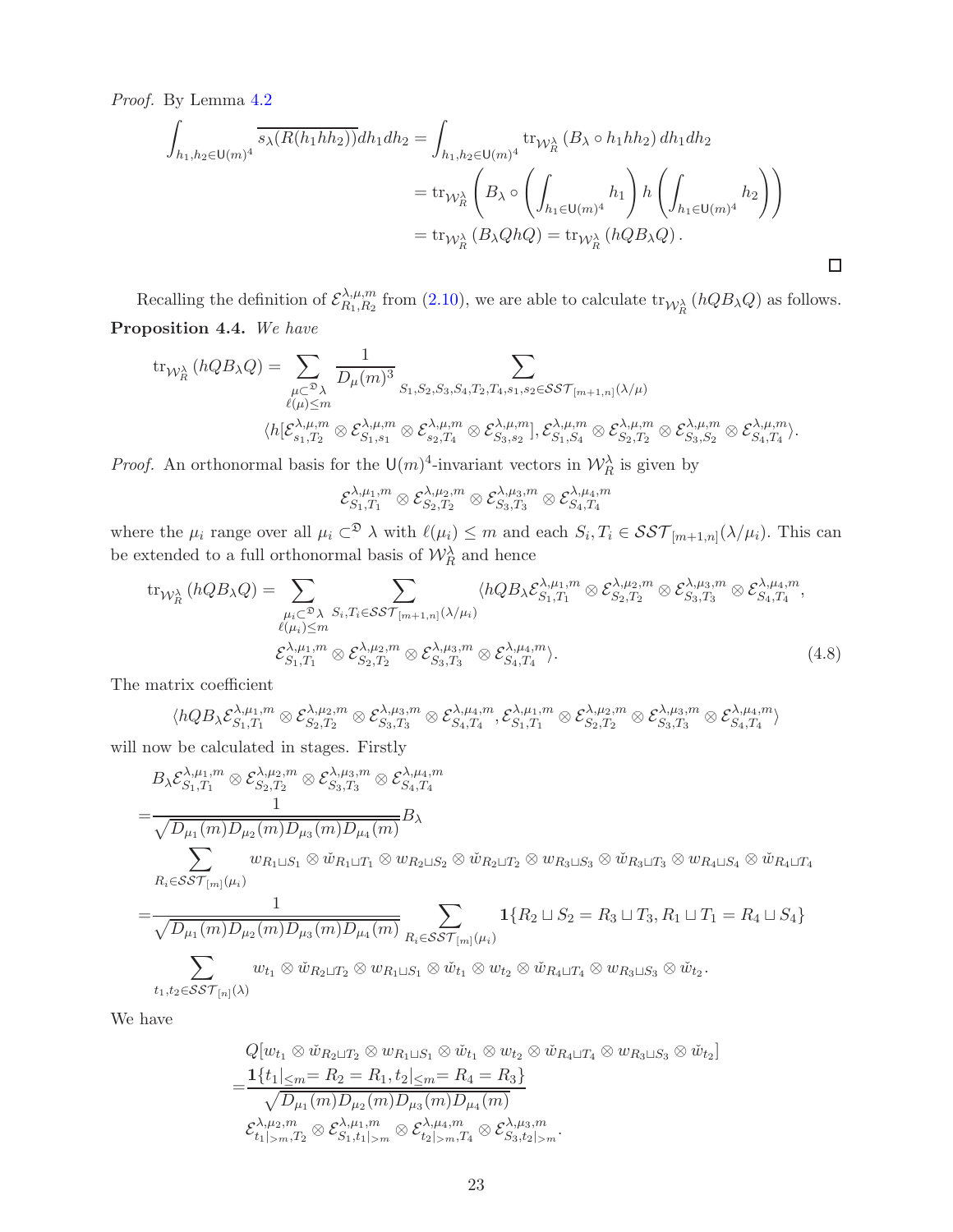Combining the previous two calculations we obtain

$$
QB_{\lambda}[\mathcal{E}_{S_1,T_1}^{\lambda,\mu_1,m} \otimes \mathcal{E}_{S_2,T_2}^{\lambda,\mu_2,m} \otimes \mathcal{E}_{S_3,T_3}^{\lambda,\mu_3,m} \otimes \mathcal{E}_{S_4,T_4}^{\lambda,\mu_4,m}]
$$
\n
$$
= \frac{1}{D_{\mu_1}(m)D_{\mu_2}(m)D_{\mu_3}(m)D_{\mu_4}(m)} \sum_{R_i \in \mathcal{SST}_{[m]}(\mu_i)} \mathbf{1}\{R_2 \sqcup S_2 = R_3 \sqcup T_3, R_1 \sqcup T_1 = R_4 \sqcup S_4\}
$$
\n
$$
\sum_{t_1,t_2 \in \mathcal{SST}_{[n]}(\lambda)} \mathbf{1}\{t_1|_{\leq m} = R_2 = R_1, t_2|_{\leq m} = R_4 = R_3\} \mathcal{E}_{t_1|>m,T_2}^{\lambda,\mu_2,m} \otimes \mathcal{E}_{S_1,t_1|>m}^{\lambda,\mu_1,m} \otimes \mathcal{E}_{t_2|>m,T_4}^{\lambda,\mu_4,m} \otimes \mathcal{E}_{S_3,t_2|>m}^{\lambda,\mu_3,m}
$$
\n
$$
= \frac{\mathbf{1}\{S_2 = T_3, T_1 = S_4, \mu_1 = \mu_2 = \mu_3 = \mu_4\}}{D_{\mu_1}(m)^3} \sum_{s_1,s_2 \in \mathcal{SST}_{[m+1,n]}(\lambda/\mu_1)} \sum_{S_1,T_2} \mathcal{E}_{S_1,T_2}^{\lambda,\mu_2,m} \otimes \mathcal{E}_{S_1,s_1}^{\lambda,\mu_4,m} \otimes \mathcal{E}_{s_2,T_4}^{\lambda,\mu_3,m}.
$$

Therefore from [\(4.8\)](#page-22-0)

$$
\operatorname{tr}_{\mathcal{W}_{R}^{\lambda}}(hQB_{\lambda}Q) = \sum_{\substack{\mu \subset \mathcal{D}_{\lambda} \\ \ell(\mu) \leq m}} \frac{1}{D_{\mu}(m)^{3}} \sum_{S_{i}, T_{i} \in \mathcal{SST}_{[m+1,n]}(\lambda/\mu)} \mathbf{1}\{S_{2} = T_{3}, T_{1} = S_{4}\} \sum_{s_{1}, s_{2} \in \mathcal{SST}_{[m+1,n]}(\lambda/\mu)} \sum_{S_{1}, S_{2} \in \mathcal{SST}_{[m+1,n]}(\lambda/\mu)} \left\langle h[\mathcal{E}_{s_{1}, T_{2}}^{\lambda, \mu, m} \otimes \mathcal{E}_{s_{1}, s_{1}}^{\lambda, \mu, m} \otimes \mathcal{E}_{s_{2}, T_{4}}^{\lambda, \mu, m} \otimes \mathcal{E}_{s_{3}, T_{3}}^{\lambda, \mu, m} \otimes \mathcal{E}_{s_{4}, T_{4}}^{\lambda, \mu, m}\right\}\right\}
$$

 $\Box$ 

Now combining [\(4.4\)](#page-21-3), Lemma [4.3,](#page-21-4) and Proposition [4.4,](#page-22-1) we obtain:

<span id="page-23-1"></span>**Proposition 4.5.** For  $I \in [m+1,n]^{|w|}$ 

$$
\mathcal{I}^*(w_I, \lambda) = \sum_{\substack{\mu \subset \mathfrak{D}_{\lambda} \\ \ell(\mu) \leq m}} \frac{1}{D_{\mu}(m)^3} \sum_{S_1, S_2, S_3, S_4, T_2, T_4, s_1, s_2 \in \mathcal{SST}_{[m+1,n]}(\lambda/\mu)} \sum_{\substack{\ell(\mu) \leq m \\ \lambda \in \mathsf{U}(n)^4}} w_I(h)
$$

$$
\int_{h \in \mathsf{U}(n)^4} w_I(h)
$$

$$
\langle h[\mathcal{E}_{s_1, T_2}^{\lambda, \mu, m} \otimes \mathcal{E}_{s_1, s_1}^{\lambda, \mu, m} \otimes \mathcal{E}_{s_2, T_4}^{\lambda, \mu, m} \otimes \mathcal{E}_{s_3, s_2}^{\lambda, \mu, m}], \mathcal{E}_{s_1, T_1}^{\lambda, \mu, m} \otimes \mathcal{E}_{s_2, T_2}^{\lambda, \mu, m} \otimes \mathcal{E}_{s_3, T_3}^{\lambda, \mu, m} \otimes \mathcal{E}_{s_4, T_4}^{\lambda, \mu, m} \rangle dh.
$$

This is progress because now the integrand is  $\mathsf{U}(m)^4$ -bi-invariant and hence the integral is now essentially over  $\mathsf{U}(m)^4 \setminus \mathsf{U}(n)^4 / \mathsf{U}(m)^4$  rather than the full  $\mathsf{U}(n)^4$ . Moreover we were able to exploit the structure of the relator R of  $\Gamma_g$  to get a lot of diagonality in the sum: the fact that  $\mu$  is the same in each tensor factor of the equation stated in Proposition [4.5.](#page-23-1) We show how to proceed further in the next section.

### <span id="page-23-0"></span>4.3 Second integration: strategy

The only method we really have to proceed from Proposition [4.5](#page-23-1) is to use the Weingarten calculus from §§[2.5.](#page-14-0) The caveat is that this works well when integrating functions that are finite products of matrix coefficients in the standard representation of  $\mathsf{U}(n)$ . Here we are concerned with the integral

<span id="page-23-2"></span>
$$
\int_{h\in\mathsf{U}(n)^4} w_I(h) \langle h[\mathcal{E}_{s_1,T_2}^{\lambda,\mu,m} \otimes \mathcal{E}_{s_1,s_1}^{\lambda,\mu,m} \otimes \mathcal{E}_{s_2,T_4}^{\lambda,\mu,m} \otimes \mathcal{E}_{s_3,s_2}^{\lambda,\mu,m}], \mathcal{E}_{s_1,T_1}^{\lambda,\mu,m} \otimes \mathcal{E}_{s_2,T_2}^{\lambda,\mu,m} \otimes \mathcal{E}_{s_3,T_3}^{\lambda,\mu,m} \otimes \mathcal{E}_{s_4,T_4}^{\lambda,\mu,m} \rangle dh \quad (4.9)
$$

appearing in Proposition [4.5.](#page-23-1) So to use the Weingarten calculus we must write the integrand of [\(4.9\)](#page-23-2) as a product of matrix coefficients in some  $\text{End}((\mathbb{C}^n)^{\otimes K})$ .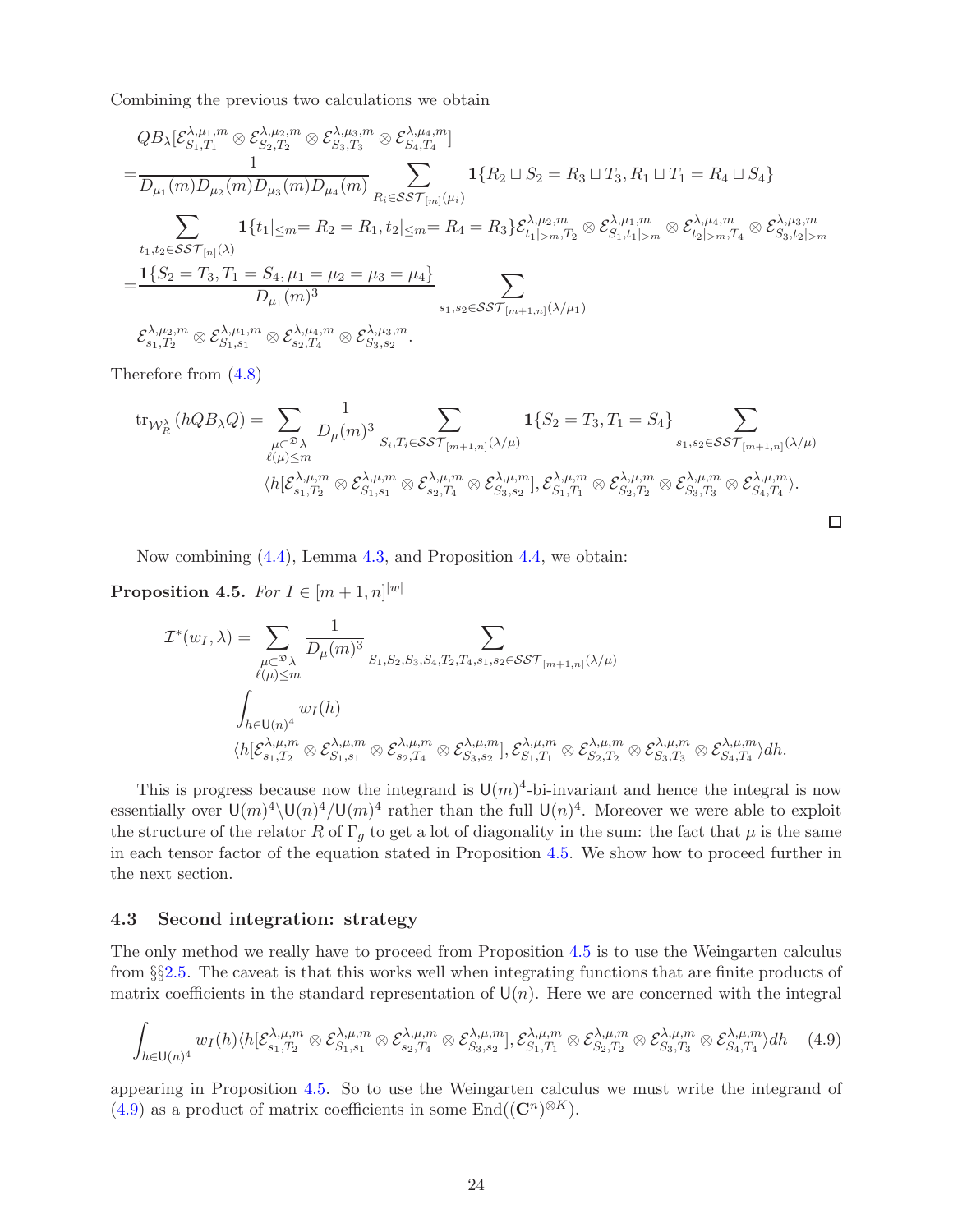Since we assume  $w \in [F_4, F_4]$ , by the observation about the exponents of letters in the reduced word of w from §§[2.6,](#page-14-1) [\(4.9\)](#page-23-2) is equal to the product of four independent integrals over  $\mathsf{U}(n)$  of the form

<span id="page-24-0"></span>
$$
\int_{\mathsf{U}(n)} h_{i_1 j_1} \cdots h_{i_p j_p} \bar{h}_{i'_1 j'_1} \cdots \bar{h}_{i'_p j'_p} \langle h[\mathcal{E}_{s,t}^{\lambda,\mu,m}], \mathcal{E}_{s',t'}^{\lambda,\mu,m} \rangle dh,\tag{4.10}
$$

one for each  $a, b, c, d$ , and where

<span id="page-24-1"></span>
$$
i_k, j_k \in [m+1, n], \quad \forall k \in [p]
$$
  

$$
s, s, t, t' \in \mathcal{SST}_{[m+1, n]}(\lambda/\mu).
$$
 (4.11)

So we will estimate [\(4.10\)](#page-24-0) under the assumptions [\(4.11\)](#page-24-1) and later take the product of the four resulting bounds to estimate [\(4.9\)](#page-23-2).

We now outline the strategy that we will follow to estimate the integral  $(4.10)$ .

1. We can write

$$
h_{i_1j_1}\cdots h_{i_pj_p}\bar{h}_{i'_1j'_1}\cdots \bar{h}_{i'_pj'_p}=\langle \pi_n^{p,p}(h)X, X'\rangle
$$

where  $X, X' \in (\mathbb{C}^n)^{\otimes p} \otimes (\check{\mathbb{C}}^n)^{\otimes p}$  are pure tensors of the standard basis elements and dual standard basis elements; moreover they only involve

$$
e_k, \check{e}_\ell, \quad k, l \in [m+1, n].
$$

This means that

$$
h_{i_1j_1}\cdots h_{i_pj_p}\bar{h}_{i'_1j'_1}\cdots \bar{h}_{i'_pj'_p}\langle h[\mathcal{E}_{s,t}^{\lambda,\mu,m}],\mathcal{E}_{s',t'}^{\lambda,\mu,m}\rangle = \langle h[\mathcal{E}_{s,t}^{\lambda,\mu,m}\otimes X],\mathcal{E}_{s',t'}^{\lambda,\mu,m}\otimes X'\rangle.
$$

The implication for this to our key integral [\(4.10\)](#page-24-0) is that

$$
(4.10) = \langle P[\mathcal{E}_{s,t}^{\lambda,\mu,m} \otimes X], \mathcal{E}_{s',t'}^{\lambda,\mu,m} \otimes X' \rangle = \langle P[\mathcal{E}_{s,t}^{\lambda,\mu,m} \otimes X], P[\mathcal{E}_{s',t'}^{\lambda,\mu,m} \otimes X'] \rangle
$$

where P is the selfadjoint orthogonal projection on  $\text{End}(V^{\lambda}) \otimes (\mathbf{C}^n)^{\otimes p} \otimes (\check{\mathbf{C}}^n)^{\otimes p}$  onto the  $U(n)$ -invariant vectors. Here, we accept some loss of accuracy by using the Schwarz inequality to deduce

<span id="page-24-2"></span>
$$
|(4.10)| \leq ||P[\mathcal{E}_{s,t}^{\lambda,\mu,m} \otimes X]|| ||P[\mathcal{E}_{s',t'}^{\lambda,\mu,m} \otimes X']||. \tag{4.12}
$$

2. For any  $s, t \in \mathcal{SST}_{[m+1,n]}(\lambda/\mu)$  we will construct a vector  $A^{\lambda,\mu}_{s,t} \in \text{End}((\mathbb{C}^n)^{\otimes B})$  in §§[4.4](#page-25-0) such that under the Schur-Weyl intertwiner (cf. Proposition [2.4\)](#page-12-3) we have

$$
(\mathcal{F} \otimes \check{\mathcal{F}})[A^{\lambda,\mu}_{s,t}] = \mathcal{E}^{\lambda,\mu,m}_{s,t} \otimes z^{\lambda,\mu}_{s,t} \in \text{End}(W^{\lambda}) \otimes \text{End}(V^{\lambda}),
$$

for some  $z_{s,t}^{\lambda,\mu} \in \text{End}(V^{\lambda})$ . This property is established in Proposition [4.7.](#page-26-0)

- 3. In Proposition [4.8](#page-27-1) we calculate  $||A_{s,t}^{\lambda,\mu}||$ . As  $\mathcal{E}_{s,t}^{\lambda,\mu,m}$  has unit norm, this is the same as  $||z_{s,t}^{\lambda,\mu}||$ .
- 4. We now calculate  $\hat{P}[A_{s,t}^{\lambda,\mu} \otimes X]$  where  $\hat{P}$  is the projection onto the  $\mathsf{U}(n)$  invariant vectors in  $\text{End}((\mathbf{C}^n)^{\otimes B}) \otimes (\mathbf{C}^n)^{\otimes p} \otimes (\check{\mathbf{C}}^n)^{\otimes p}$ . We are able to do this using the Weingarten calculus; this is the reason for the construction of  $A_{s,t}^{\lambda,\mu}$ . This calculation takes place in §§[4.6.](#page-29-0)
- 5. We estimate  $\|\hat{P}[A^{\lambda,\mu}_{s,t} \otimes X] \|$  in Proposition [4.9.](#page-31-1)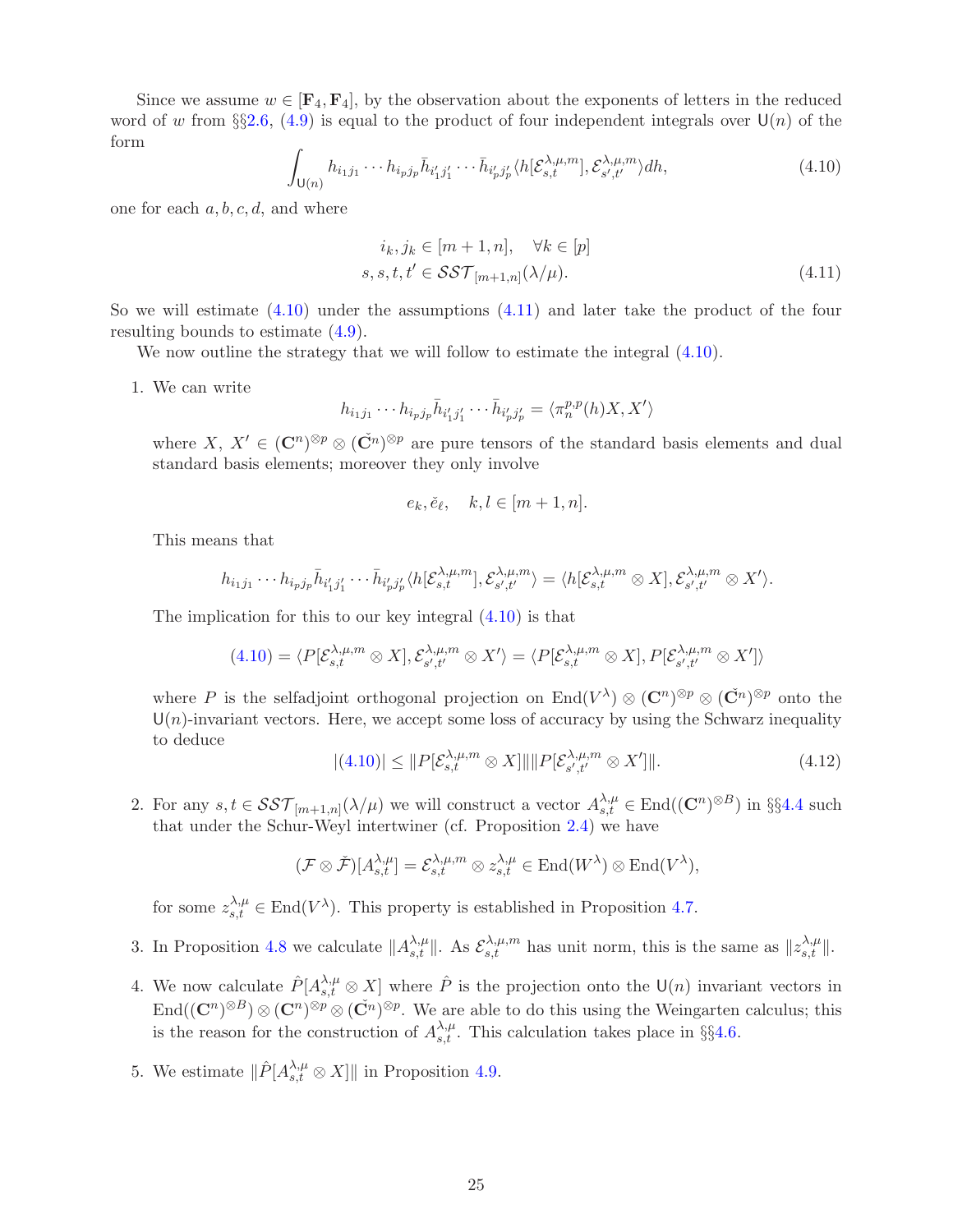6. On the other hand, after suitable identifications, we have

$$
(\mathcal{F}\otimes \check{\mathcal{F}}\otimes \mathrm{Id}_{(\mathbf{C}^n)^{\otimes p}\otimes(\check{\mathbf{C}}^n)^{\otimes p}})[\hat{P}[A^{\lambda,\mu}_{s,t}\otimes X]]=P[\mathcal{E}^{\lambda,\mu,m}_{s,t}\otimes X]\otimes z^{\lambda,\mu}_{s,t},
$$

and hence

$$
||P[\mathcal{E}_{s,t}^{\lambda,\mu,m} \otimes X]|| = \frac{||\hat{P}[A_{s,t}^{\lambda,\mu} \otimes X]||}{||A_{s,t}^{\lambda,\mu}||}.
$$
\n(4.13)

.

Since we have calculated the denominator on the right hand side above, and bounded the numerator, we have bounded  $||P[\mathcal{E}_{s,t}^{\lambda,\mu,m} \otimes X]||$ . We can use exactly the same method to bound  $\|P[{\cal E}_{s',t'}^{\lambda,\mu,m}$  $\mathcal{L}_{s',t'}^{A,\mu,m} \otimes X'$  and putting these estimates into  $(4.12)$  we obtain an upper bound on  $|(4.10)|,$  $|(4.10)|,$  $|(4.10)|,$ as desired.

Remark 4.6. It does not seem possible to exactly evaluate [\(4.9\)](#page-23-2) using this method. Indeed one might hope that

$$
(4.9) = \frac{\langle \hat{P}[A^{\lambda,\mu}_{s,t}\otimes X], \hat{P}[A^{\lambda,\mu}_{s',t'}\otimes X'] \rangle}{\|A^{\lambda,\mu}_{s,t}\|\|A^{\lambda,\mu}_{s',t'}\|}
$$

The construction of  $A_{s,t}^{\lambda,\mu}, A_{s',t'}^{\lambda,\mu}$  we give here means that the numerator above does not in general coincide with  $\langle P[\mathcal{E}_{s,t}^{\lambda,\mu,m} \otimes X], P[\mathcal{E}_{s',t'}^{\lambda,\mu,m}]$  $\langle s', t'' \otimes X' \rangle$ . The use of the Schwarz inequality bypasses this problem, at the cost of introducing an inequality.

The components of this strategy will be carried out in the following sections.

#### <span id="page-25-0"></span>4.4 Construction of  $A_{s,t}^{\lambda,\mu}$ s,t

Now fix  $m, \mathfrak{D}, b, B \in \mathbb{N}_0$ ,  $n = m + \mathfrak{D}, b \leq B$ . Also fix  $\lambda \vdash B$  and  $\mu \vdash b$  with  $\ell(\lambda) \leq n$  and  $\mu \subset^{\mathfrak{D}} \lambda$ with  $\ell(\mu) \leq m$ . We also fix

$$
s, t \in \mathcal{SST}_{[m+1,n]}(\lambda/\mu).
$$

From this data we will construct a special vector in  $(\mathbb{C}^n)^{\otimes B} \otimes (\check{\mathbb{C}}^n)^{\otimes B} \cong \text{End}((\mathbb{C}^n)^{\otimes B})$ . This will be done in stages.

Recall the weight functions  $\omega_s, \omega_t : [m+1, n] \to \mathbb{N}_0$  from §[2.1.](#page-7-1) For  $z \in \mathbb{C}[S_k]$ , we will write  $\rho_n^k(z)$  for the resulting element of End $((\mathbf{C}^n)^{\otimes k})$  according to the representation of  $S_k$  on  $(\mathbf{C}^n)^{\otimes k}$ . We also have fixed linear embeddings for  $M \leq n$ 

$$
\mathbf{C}^M = \langle e_1, \ldots, e_M \rangle \subset \mathbf{C}^n = \langle e_1, \ldots, e_n \rangle,
$$

similarly  $\check{C}^M \subset \check{C}^n$ , hence using the type of isomorphism as in  $(2.1)$  for  $M_1, M_2 \leq k$  we obtain a fixed linear embedding

$$
\mathrm{Hom}((\mathbf{C}^n)^{M_1}, (\mathbf{C}^n)^{M_2}) \subset \mathrm{End}((\mathbf{C}^n)^{\otimes k}).
$$

The skew tableaux s yields a sequence of tableaux

$$
\mu = \nu_0(s) \subset^1 \nu_1(s) \subset^1 \cdots \subset^1 \nu_{\mathfrak{D}}(s) = \lambda
$$

where  $\nu_j(s)$  is the YD given by  $\mu$  along with the boxes of s containing numbers  $\leq m + j$ . Let  $B_j(s) \stackrel{\text{def}}{=} |\nu_j(s)|$  and similarly define  $\nu_j(t), B_j(t)$  for  $0 \le j \le \mathfrak{D}$  using the boxes of t. We have

$$
b=B_0(s)\leq\cdots\leq B_{\mathfrak{D}}(s)=B.
$$

Recall the projection operators  $\mathfrak{p}_{\nu}$  from §§[2.3.](#page-9-0) We use the natural inclusions e.g.  $S_{B_i(s)} \subset S_B$  to view e.g.  $\mathfrak{p}_{\nu_i(s)} \subset \mathbf{C}[S_B]$ .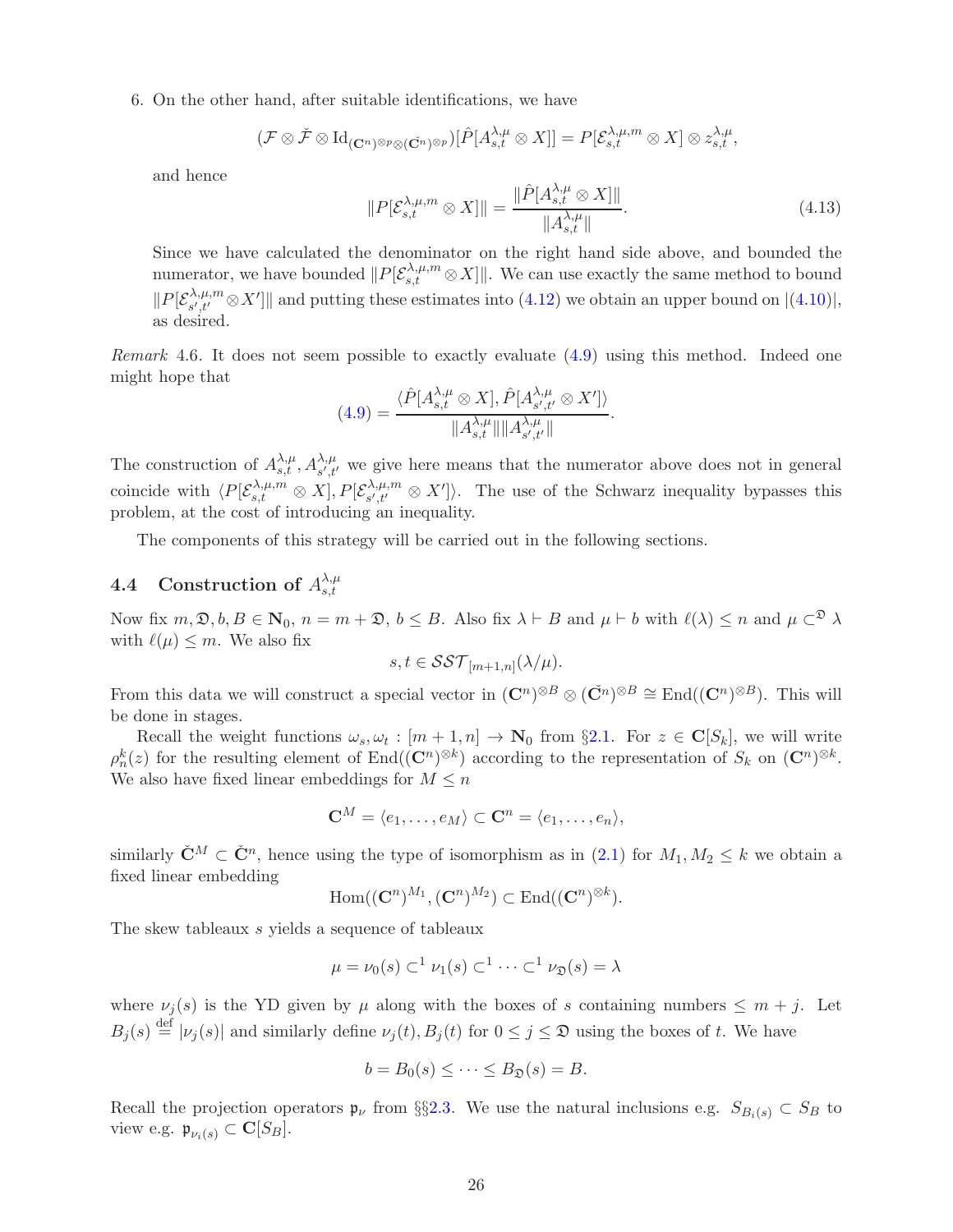Let

$$
A_0 \stackrel{\text{def}}{=} \rho_m^b(\mathfrak{p}_{\mu}) \in \text{End}((\mathbf{C}^m)^{\otimes b})
$$
  
\n...  
\n
$$
A_i \stackrel{\text{def}}{=} \rho_{m+i}^{B_i(t)}(\mathfrak{p}_{\nu_i(t)}) \left( A_{i-1} \otimes e_{m+i}^{\otimes \omega_t(m+i)} \otimes e_{m+i}^{\otimes \omega_s(m+i)} \right) \rho_{m+i}^{B_i(s)}(\mathfrak{p}_{\nu_i(s)}) \quad i \ge 1
$$
  
\n
$$
A_i \in \text{Hom}((\mathbf{C}^{m+i})^{\otimes B_i(s)}, (\mathbf{C}^{m+i})^{\otimes B_i(t)})
$$
  
\n...  
\n
$$
A_{s,t}^{\lambda,\mu} \stackrel{\text{def}}{=} A_{\mathfrak{D}} \in \text{Hom}((\mathbf{C}^n)^{\otimes B_{\mathfrak{D}}(s)}, (\mathbf{C}^n)^{\otimes B_{\mathfrak{D}}(t)}) \cong \text{End}((\mathbf{C}^n)^{\otimes B}).
$$

We have the following proposition. Recalling the intertwiner  $\mathcal F$  from Schur-Weyl duality (Proposition [2.4\)](#page-12-3), we obtain a map

$$
\mathcal{F} \otimes \check{\mathcal{F}} : \text{End}((\mathbf{C}^n)^{\otimes B}) \to \sum_{\substack{\lambda_1, \lambda_2 \vdash B \\ \ell(\lambda_i) \le n}} W_n^{\lambda_1} \otimes W_n^{\lambda_2} \otimes V^{\lambda_1} \otimes V^{\lambda_2}
$$

$$
\cong \sum_{\substack{\lambda_1, \lambda_2 \vdash B \\ \ell(\lambda_i) \le n}} \text{Hom}(W_n^{\lambda_2}, W_n^{\lambda_1}) \otimes \text{Hom}(V^{\lambda_2}, V^{\lambda_1}); \tag{4.14}
$$

this map is an intertwiner for  $U(n) \times U(n) \times S_B \times S_B$ . The second isomorphism is the canonical one explained in §§[2.2.](#page-8-0)

<span id="page-26-0"></span>**Proposition 4.7.** Under  $\mathcal{F} \otimes \check{\mathcal{F}}$ ,  $A_{s,t}^{\lambda,\mu}$  maps to

<span id="page-26-1"></span>
$$
(\mathcal{F} \otimes \tilde{\mathcal{F}})[A^{\lambda,\mu}_{s,t}] = \mathcal{E}_{s,t}^{\lambda,\mu,m} \otimes z_{s,t}^{\lambda,\mu} \in \text{End}(W_n^{\lambda}) \otimes \text{End}(V^{\lambda})
$$

for some  $z_{s,t}^{\lambda,\mu} \in \text{End}(V^{\lambda})$ .

*Proof.* The proof relies on the fact that up to scalar multiplication,  $\mathcal{E}_{s,t}^{\lambda,\mu,m} \in \text{End}(W_n^{\lambda})$  is uniquely characterized by the following properties:

- **a.** For  $0 \leq i \leq \mathfrak{D}$ ,  $\mathcal{E}_{s,t}^{\lambda,\mu,m}$  is in the  $W_{m+i}^{\nu_i(t)} \otimes \check{W}_{m+i}^{\nu_i(s)}$  $w_{i}(s)$ -isotypic component of End $(W^{\lambda})$  for  $U(m+i) \times$  $\mathsf{U}(m+i)$ .
- **b.**  $\mathcal{E}_{s,t}^{\lambda,\mu}$  commutes with U(m), or in other words, is invariant under the diagonal subgroup  $\Delta_{\mathsf{U}(m)} \leq$  $U(m) \times U(m)$ .

Consider the linear map by which  $A_{i+1}$  is obtained from  $A_i$  for  $i \geq 0$ , that is,

$$
f_i(A_i) \stackrel{\text{def}}{=} \rho_{m+i+1}^{B_{i+1}(t)}(\mathfrak{p}_{\nu_{i+1}(t)}) \left( A_i \otimes e_{m+i+1}^{\otimes \omega_t(m+i+1)} \otimes e_{m+i+1}^{\otimes \omega_s(m+i+1)} \right) \rho_{m+i+1}^{B_{i+1}(s)}(\mathfrak{p}_{\nu_{i+1}(s)}).
$$

This is a linear intertwiner for the group  $\mathsf{U}(m+i) \times \mathsf{U}(m+i) \times S_{B_i(t)} \times S_{B_i(s)}$ .

Claim A. For all  $0 \leq i \leq \mathfrak{D}$ ,  $A_{s,t}^{\lambda,\mu} = A_{\mathfrak{D}}$  is in the  $W_{m+i}^{\nu_i(t)} \otimes \check{W}_{m+i}^{\nu_i(s)}$  $\frac{\nu_i(s)}{m+i}$ -isotypic subspace of  $\text{End}((\mathbf{C}^n)^{\otimes B})$  for  $\mathsf{U}(m+i) \times \mathsf{U}(m+i)$ .

*Proof of Claim A.* We prove by induction on  $j$  the following statement:

 $\mathbf{S}(i,j)$ : For  $0 \leq i \leq j \leq \mathfrak{D}$ ,  $A_j$  is in the  $W_n^{\nu_i(t)} \otimes \check{W}_n^{\nu_i(s)}$ -isotypic subspace of  $\text{Hom}((\mathbf{C}^{m+j})^{\otimes B_j(s)},(\mathbf{C}^{m+j})^{\otimes B_j(t)})$  for the group  $\mathsf{U}(m+i)\times \mathsf{U}(m+i)$ .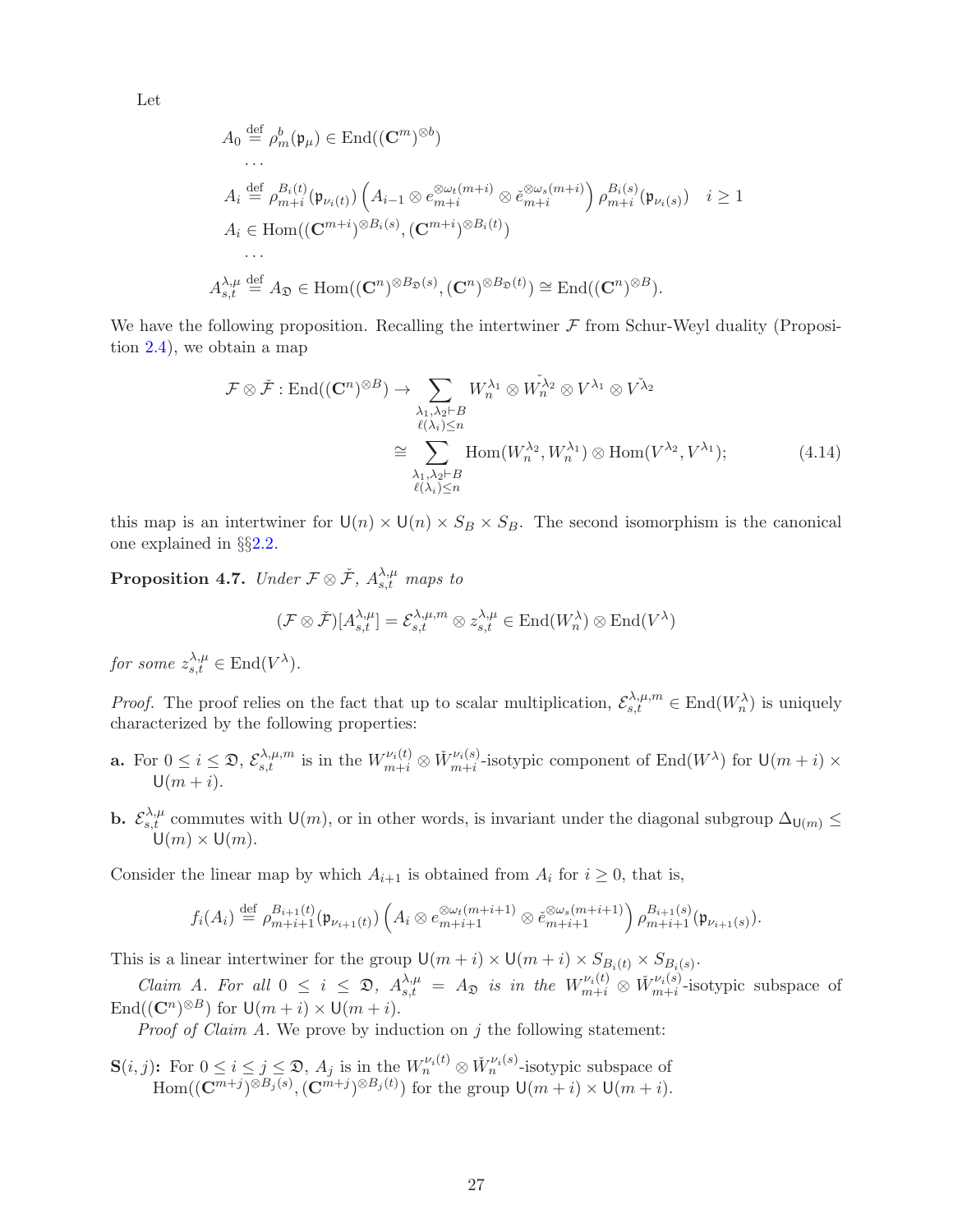Consider the base cases  $j = i$ . By Schur-Weyl duality, and in particular [\(4.14\)](#page-26-1), the fact that  $A_i$  has the form

$$
\rho_{m+i}^{B_i(t)}(\mathfrak{p}_{\nu_i(t)}) Y \rho_{m+i}^{B_i(s)}(\mathfrak{p}_{\nu_i(s)})
$$

implies that it is in the  $V^{\nu_i(t)} \otimes V^{\nu_i(s)}$ -isotypic component for  $S_{B_i(t)} \times S_{B_i(s)}$ , but this is the same as the  $W_n^{\nu_i(t)} \otimes \check{W}_n^{\nu_i(s)}$ -isotypic subspace for  $\mathsf{U}(m+i) \times \mathsf{U}(m+i)$ . For the inductive step, by the intertwining properties of  $f_i$  stated above, if  $S(i, j)$  is true for some  $i \leq j$ , it is true for all  $(i, j')$ with  $j' \geq j$ . Now taking  $j = \mathfrak{D}$  proves Claim A. The proof of Claim A is complete.

Claim B.  $A_{s,t}^{\lambda,\mu}$  commutes with  $\mathsf{U}(m)$ , or in other words, is invariant under the diagonal subgroup  $\Delta_{\mathsf{U}(m)} \leq \mathsf{U}(m) \times \mathsf{U}(m).$ 

*Proof of Claim B*. Using the intertwining properties of the maps  $f_i$  again we have for  $u \in U(m)$ 

$$
\pi_n^B(u) A_{s,t}^{\lambda,\mu} \pi_n^B(u^{-1}) = \pi_n^B(u) f_{\mathfrak{D}-1}(f_{\mathfrak{D}-2}(\cdots (f_0(\rho_m^b(\mathfrak{p}_{\mu}))\cdots))\pi_n^B(u^{-1})
$$
  
=  $f_{\mathfrak{D}-1}(f_{\mathfrak{D}-2}(\cdots (f_0(\pi_n^b(u)\rho_m^b(\mathfrak{p}_{\mu})\pi_n^b(u^{-1}))\cdots))$   
=  $f_{\mathfrak{D}-1}(f_{\mathfrak{D}-2}(\cdots (f_0(\rho_m^b(\mathfrak{p}_{\mu}))\cdots))$   
=  $A_{s,t}^{\lambda,\mu}$ .

This completes the proof of Claim B.

Now by Claim A with  $i = \mathfrak{D}$  we have that, in reference to [\(4.14\)](#page-26-1),

$$
(\mathcal{F}\otimes \check{\mathcal{F}})[A^{\lambda,\mu}_{s,t}] \in \text{End}(W_n^{\lambda})\otimes \text{End}(V^{\lambda}),
$$

and the analogs of Claim A and Claim B hold for this element as  $\mathcal{F} \otimes \check{\mathcal{F}}$  is a  $\mathsf{U}(n) \times \mathsf{U}(n)$  intertwiner. Therefore, by the fact that  $\mathcal{E}_{s,t}^{\lambda,\mu,m}$  is uniquely characterized by **a** and **b**, we must have

$$
(\mathcal{F}\otimes \check{\mathcal{F}})[A^{\lambda,\mu}_{s,t}] \in \mathbf{C}\mathcal{E}^{\lambda,\mu,m}_{s,t}\otimes \mathrm{End}(V^\lambda).
$$

This proves Proposition [4.7.](#page-26-0)

#### <span id="page-27-0"></span>4.5 Normalization of  $A_{s,t}^{\lambda,\mu}$ s,t

The goal of this section is to calculate  $||A_{s,t}^{\lambda,\mu}||$ , where the norm is the standard norm on End $((\mathbf{C}^n)^{\otimes B})$ .

<span id="page-27-1"></span>Proposition 4.8. We have

$$
||A_{s,t}^{\lambda,\mu}||^2 = D_{\mu}(m) \frac{d_{\lambda}^2(b!)^2}{d_{\mu}(B!)^2} \prod_{i=1}^{\infty} \omega_t(m+i) \log(m+i)! \neq 0.
$$

*Proof.* We do this calculation in stages. Firstly, the norm of  $A_0$  coincides with the Hilbert-Schmidt norm on  $\text{End}((\mathbf{C}^n)^{\otimes b})$  so is given by

$$
||A_0||^2 = \text{tr}(A_0 A_0^*) = \text{tr}_{(\mathbf{C}^m)^{\otimes b}}(\rho_m^b(\mathfrak{p}_\mu)\rho_m^b(\mathfrak{p}_\mu)^*) = \text{tr}_{(\mathbf{C}^m)^{\otimes b}}(\rho_m^b(\mathfrak{p}_\mu)^2) = \text{tr}_{(\mathbf{C}^m)^{\otimes b}}(\rho_m^b(\mathfrak{p}_\mu))
$$

since  $\rho_m^b(\mathfrak{p}_{\mu})$  is self-adjoint and idempotent. Using Schur-Weyl duality (Proposition [2.4\)](#page-12-3), we obtain

$$
||A_0||^2 = \text{tr}_{(\mathbf{C}^m)^{\otimes b}}(\rho_m(\mathfrak{p}_\mu)) = D_\mu(m)d_\mu.
$$

 $\Box$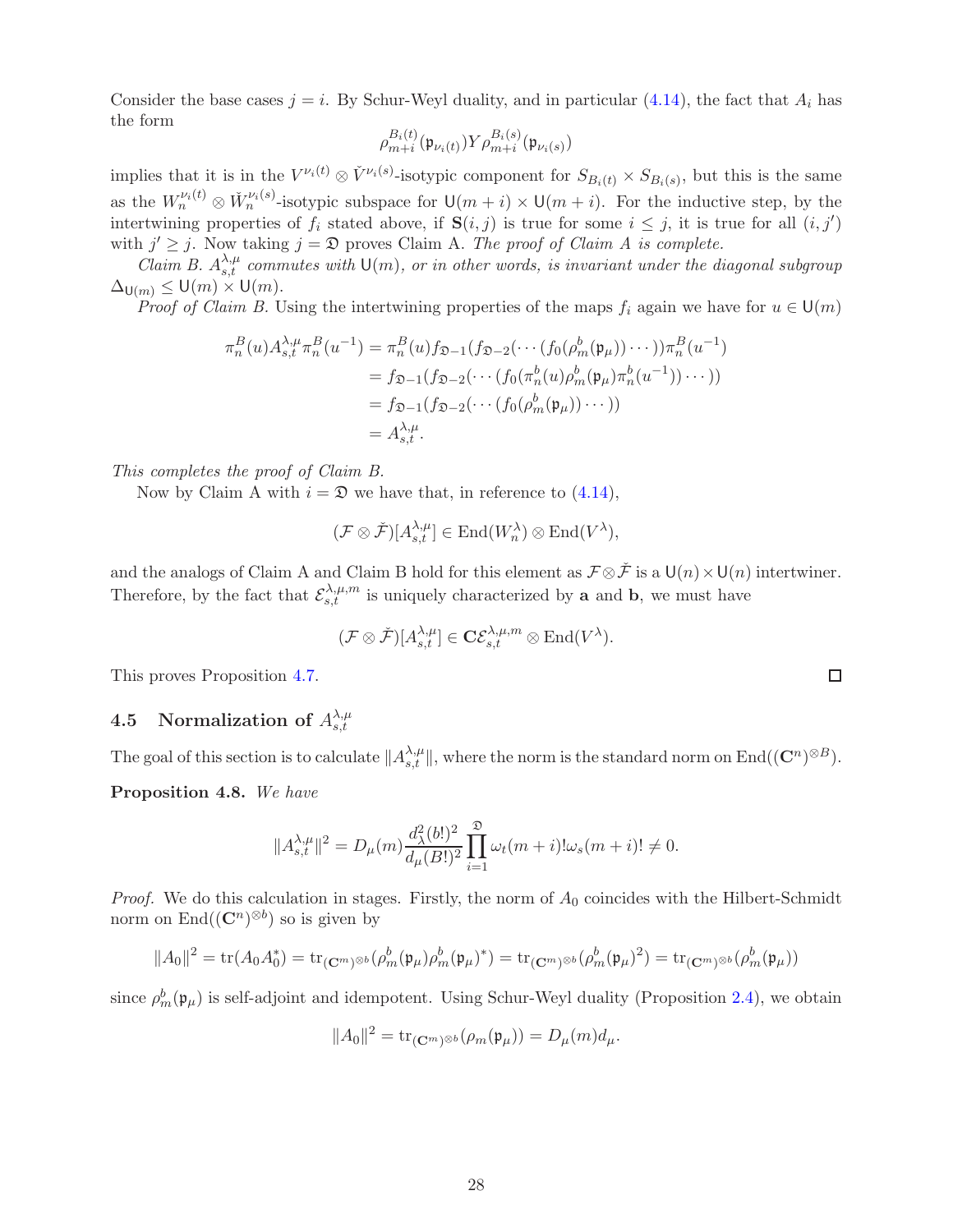We proceed to  $A_1$ . We have

$$
||A_{1}||^{2} = ||\rho_{m+1}^{B_{1}(t)}(\mathfrak{p}_{\nu_{1}(t)}) \left(A_{0} \otimes e_{m+1}^{\otimes \omega_{t}(m+1)} \otimes e_{m+1}^{\otimes \omega_{s}(m+1)}\right) \rho_{m+1}^{B_{1}(s)}(\mathfrak{p}_{\nu_{1}(s)})||^{2}
$$
  
\n
$$
= \langle \rho_{m+1}^{B_{1}(t)}(\mathfrak{p}_{\nu_{1}(t)}) \left(A_{0} \otimes e_{m+1}^{\otimes \omega_{t}(m+1)} \otimes e_{m+1}^{\otimes \omega_{s}(m+1)}\right) \rho_{m+1}^{B_{1}(s)}(\mathfrak{p}_{\nu_{1}(s)}), \left(A_{0} \otimes e_{m+1}^{\otimes \omega_{t}(m+1)} \otimes e_{m+1}^{\otimes \omega_{s}(m+1)}\right) \rangle
$$
  
\n
$$
= \frac{d_{\nu_{1}(t)}d_{\nu_{1}(s)}}{B_{1}(s)!B_{1}(t)!} \sum_{g_{t} \in S_{B_{1}(t)}, g_{s} \in S_{B_{1}(s)}} \chi_{\nu_{1}(t)}(g_{t}) \chi_{\nu_{1}(s)}(g_{s})
$$
  
\n
$$
\times \langle \rho_{m+1}^{B_{1}(t)}(g_{t}) \left(A_{0} \otimes e_{m+1}^{\otimes \omega_{t}(m+1)} \otimes e_{m+1}^{\otimes \omega_{s}(m+1)}\right) \rho_{m+1}^{B_{1}(s)}(g_{s}), \left(A_{0} \otimes e_{m+1}^{\otimes \omega_{t}(m+1)} \otimes e_{m+1}^{\otimes \omega_{s}(m+1)}\right) \rangle
$$
  
\n
$$
= \frac{d_{\nu_{1}(t)}d_{\nu_{1}(s)}}{B_{1}(s)!B_{1}(t)!} \sum_{g_{t} \in S_{m} \times S_{\omega_{t}(m+1)}, g_{s} \in S_{m} \times S_{\omega_{s}(m+1)}} \chi_{\nu_{1}(t)}(g_{t}) \chi_{\nu_{1}(s)}(g_{s})
$$
  
\n
$$
\times \langle \rho_{m+1}^{B_{1}(t)}(g_{t}) \left(A_{0} \otimes e_{m+1}^{\otimes \omega_{t}(m
$$

The second equality used that  $\rho_{m+1}^{B_1(t)}(\mathfrak{p}_{\nu_1(t)}), \rho_{m+1}^{B_1(s)}(\mathfrak{p}_{\nu_1(s)})$  are self-adjoint projections. Now for each  $g_r = (g_r^1, g_r^2) \in S_b \times S_{\omega_r(m+1)}, r \in \{s, t\}$  write

<span id="page-28-0"></span>
$$
\chi_{\nu_1(r)}(g_r) = \sum_{\tau_1(r)\vdash b,\tau_2(r)\vdash\omega_r(m+1)} \mathsf{LR}_{\tau_1(r),\tau_2(r)}^{\nu_1(r)} \chi_{\tau_1(r)}(g_r^1) \chi_{\tau_2(r)}(g_r^2). \tag{4.16}
$$

Note that

<span id="page-28-1"></span>
$$
\langle \rho_m^b(g_t^1) A_0 \rho_m^b(g_s^1), A_0 \rangle
$$

is a matrix coefficient in  $\text{End}(V^{\mu})$  as a representation of  $S_b \times S_b$ . Thus when we insert [\(4.16\)](#page-28-0) into [\(4.15\)](#page-28-1), the only terms that survive, by orthogonality of matrix coefficients and Schur orthogonality, have

$$
\tau_1(t) = \tau_1(s) = \mu
$$
,  $\tau_2(t) = (\omega_t(m+1)), \tau_2(s) = (\omega_s(m+1)).$ 

By Pieri's formula (Lemma [2.1\)](#page-10-1)  $LR_{\mu,(\omega_r(m+1))}^{\nu_1(r)} = 1$  as  $\mu \subset^1 \nu_1(r)$ . So [\(4.15\)](#page-28-1) together with these observations gives

$$
||A_{1}||^{2} = \frac{d_{\nu_{1}(t)}d_{\nu_{1}(s)}}{B_{1}(t)!B_{1}(s)!} \sum_{g_{t} \in S_{b} \times S_{\omega_{t}(m+1),g_{s} \in S_{b} \times S_{\omega_{s}(m+1)}} \chi_{\mu}(g_{t}^{1})\chi_{\mu}(g_{t}^{2})\langle \rho_{m}^{b}(g_{t}^{1})A_{0}\rho_{m}^{b}(g_{s}^{1}), A_{0}\rangle
$$
  

$$
= \frac{d_{\nu_{1}(t)}d_{\nu_{1}(s)}(b!)^{2}}{B_{1}(t)!B_{1}(s)!d_{\mu}^{2}}\omega_{t}(m+1)!\omega_{s}(m+1)!\langle \rho_{m}^{b}(\mathfrak{p}_{\mu})A_{0}\rho_{m}^{b}(\mathfrak{p}_{\mu}), A_{0}\rangle
$$
  

$$
= \frac{d_{\nu_{1}(t)}d_{\nu_{1}(s)}(b!)^{2}}{B_{1}(t)!B_{1}(s)!d_{\mu}^{2}}\omega_{t}(m+1)!\omega_{s}(m+1)!||A_{0}||^{2}.
$$

Repeating these arguments, mutatis mutandis, gives

$$
||A_2||^2 = \frac{d_{\nu_2(t)}d_{\nu_2(s)}}{B_2(t)!B_2(s)!} \frac{\omega_t(m+2) \omega_s(m+2)!B_1(t)!B_1(s)!}{d_{\nu_1(t)}d_{\nu_1(s)}} ||A_1||
$$
  
= 
$$
\frac{d_{\nu_2(t)}d_{\nu_2(s)}(b!)^2}{d_{\mu}^2B_2(t)!B_2(s)!} \omega_t(m+2) \omega_s(m+2) \omega_t(m+1)! \omega_s(m+1)! ||A_0||^2.
$$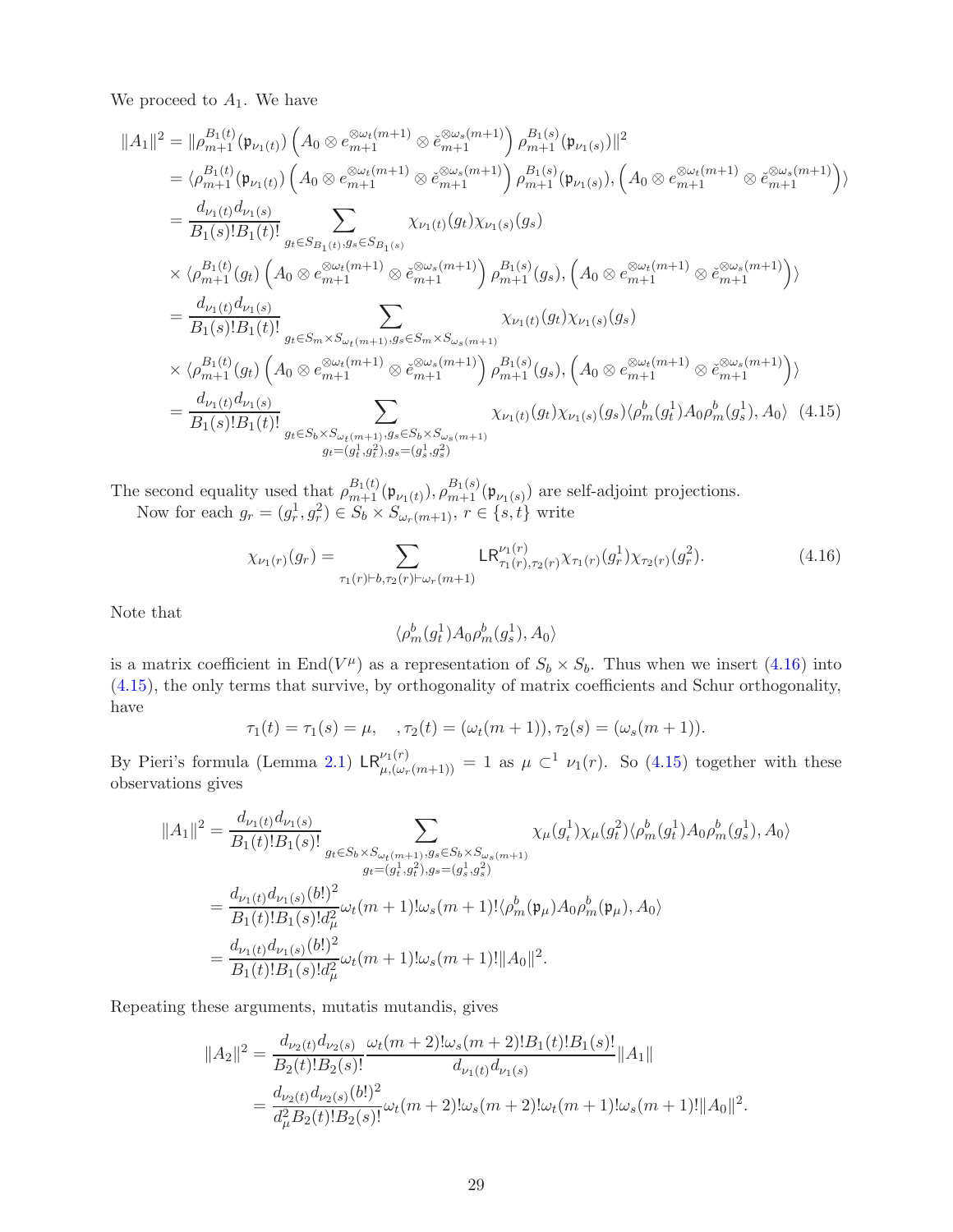Continuing to iterate this up to  $A_{\mathfrak{D}} = A_{s,t}^{\lambda,\mu}$  gives the required

$$
||A_{s,t}^{\lambda,\mu}||^2 = ||A_0||^2 \frac{d_{\lambda}^2(b!)^2}{d_{\mu}^2(B!)^2} \prod_{i=1}^{\infty} \omega_t(m+i) \omega_s(m+i)!
$$
  
=  $D_{\mu}(m) \frac{d_{\lambda}^2(b!)^2}{d_{\mu}(B!)^2} \prod_{i=1}^{\infty} \omega_t(m+i) \omega_s(m+i)!$ .

<span id="page-29-3"></span> $\Box$ 

# <span id="page-29-0"></span>4.6 Projection of  $A_{s,t}^{\lambda,\mu}\otimes X$  to invariant vectors

We now calculate  $\hat{P}[A^{\lambda,\mu}_{s,t}\otimes X]$  where  $\hat{P}$  is the projection onto the  $\mathsf{U}(n)$ -invariant vectors in  $\mathrm{End}((\mathbf{C}^n)^{\otimes B})\otimes$  $\text{End}((\mathbf{C}^n)^{\otimes p})$ , and

$$
X = e_{i_1} \otimes \cdots \otimes e_{i_p} \otimes \check{e}_{j_1} \otimes \cdots \otimes \check{e}_{j_p} \in \text{End}((\mathbf{C}^n)^{\otimes p})
$$

with

$$
i_r, j_r \in [m+1, n], \quad r \in [p].
$$

We identify  $\text{End}((\mathbf{C}^n)^{\otimes B}) \otimes \text{End}((\mathbf{C}^n)^{\otimes p}) \cong \text{End}((\mathbf{C}^n)^{B+p})$  via canonical isomorphisms as in  $(2.1)$ and the map

$$
e_{i_1} \otimes \cdots \otimes e_{i_B} \otimes \check{e}_{j_1} \otimes \cdots \otimes \check{e}_{j_B} \otimes e_{i_{B+1}} \otimes \cdots \otimes e_{i_{B+p}} \otimes \check{e}_{j_{B+1}} \otimes \cdots \otimes \check{e}_{j_{B+p}}
$$
  

$$
\mapsto e_{i_1} \otimes \cdots \otimes e_{i_B} \otimes e_{i_{B+1}} \otimes \cdots \otimes e_{i_{B+p}} \otimes \check{e}_{j_1} \otimes \cdots \otimes \check{e}_{j_B} \otimes \check{e}_{j_{B+1}} \otimes \cdots \otimes \check{e}_{j_{B+p}}.
$$
 (4.17)

Using this identification we view  $End((\mathbf{C}^n)^{\otimes B}) \otimes End((\mathbf{C}^n)^{\otimes p})$  as a unitary representation of  $\mathsf{U}(n) \times$  $S_{B+p} \times \mathsf{U}(n) \times S_{B+p}$ ; the map  $\hat{P}$  is a  $\mathbb{C}[S_{B+p}]$ -bimodule morphism. Hence

$$
\hat{P}[A^{\lambda,\mu}_{s,t} \otimes X] = \hat{P}[\rho_n^B(\mathfrak{p}_{\nu_{\mathfrak{D}}(t)}) \left( A_{\mathfrak{D}-1} \otimes e_{m+\mathfrak{D}}^{\otimes \omega_t(m+\mathfrak{D})} \otimes \check{e}_{m+\mathfrak{D}}^{\otimes \omega_s(m+\mathfrak{D})} \right) \rho_n^B(\mathfrak{p}_{\nu_{\mathfrak{D}}(s)}) \otimes X]
$$
\n
$$
= \rho_n^B(\mathfrak{p}_{\nu_{\mathfrak{D}}(t)}) \hat{P}[\left( A_{\mathfrak{D}-1} \otimes e_{m+\mathfrak{D}}^{\otimes \omega_t(m+\mathfrak{D})} \otimes \check{e}_{m+\mathfrak{D}}^{\otimes \omega_s(m+\mathfrak{D})} \right) \otimes X] \rho_n^B(\mathfrak{p}_{\nu_{\mathfrak{D}}(s)})
$$
\n
$$
= \rho_n^B(\mathfrak{p}_{\nu_{\mathfrak{D}}(t)}) \hat{P}[A_{\mathfrak{D}-1} \otimes X_1] \rho_n^B(\mathfrak{p}_{\nu_{\mathfrak{D}}(s)})
$$

where  $X_1 \stackrel{\text{def}}{=} e_{m+1}^{\otimes \omega_t(m+2)} \otimes e_{m+1}^{\otimes \omega_s(m+3)} \otimes X$ . Repeating this argument gives

$$
\hat{P}[A^{\lambda,\mu}_{s,t} \otimes X] = \rho_n^B(\mathfrak{p}_{\nu_{\mathfrak{D}}(t)})\hat{P}[A_{\mathfrak{D}-1} \otimes X_1]\rho_n(\mathfrak{p}_{\nu_{\mathfrak{D}}(s)}) \n= \rho_n^B(\mathfrak{p}_{\nu_{\mathfrak{D}}(t)}\mathfrak{p}_{\nu_{\mathfrak{D}-1}(t)})\hat{P}[A_{\mathfrak{D}-2} \otimes X_2]\rho_n^B(\mathfrak{p}_{\nu_{\mathfrak{D}-1}(s)}\mathfrak{p}_{\nu_{\mathfrak{D}}(s)}) \n= \cdots
$$
\n(4.18)

<span id="page-29-2"></span>
$$
= \rho_n^B(\mathfrak{p}_{\nu_{\mathfrak{D}}(t)} \cdots \mathfrak{p}_{\nu_1(t)}) \hat{P}[A_0 \otimes X_{\mathfrak{D}}] \rho_n^B(\mathfrak{p}_{\nu_1(s)} \cdots \mathfrak{p}_{\nu_{\mathfrak{D}}(s)})
$$
  

$$
= \rho_n^B(\mathfrak{p}_{\nu_{\mathfrak{D}}(t)} \cdots \mathfrak{p}_{\nu_1(t)}) \hat{P}[\rho_m^b(\mathfrak{p}_{\mu}) \otimes X_{\mathfrak{D}}] \rho_n^B(\mathfrak{p}_{\nu_1(s)} \cdots \mathfrak{p}_{\nu_{\mathfrak{D}}(s)})
$$
(4.19)

where

$$
X_{\mathfrak{D}} \stackrel{\text{def}}{=} e_{m+1}^{\otimes \omega_t(m+1)} \otimes e_{m+1}^{\otimes \omega_s(m+1)} \otimes \cdots \otimes e_{m+1}^{\otimes \omega_t(m+1)} \otimes e_{m+1}^{\otimes \omega_s(m+2)} \otimes X.
$$

So it remains to calculate  $\hat{P}[\rho_m^b(\mathfrak{p}_\mu) \otimes X_{\mathfrak{D}}].$ 

The Weingarten calculus (Proposition [2.6\)](#page-14-5) yields

<span id="page-29-1"></span>
$$
\hat{P}[\rho_m^b(\mathfrak{p}_\mu) \otimes X_{\mathfrak{D}}] = \rho_n^{B+p}(\Phi[\rho_m^b(\mathfrak{p}_\mu) \otimes X_{\mathfrak{D}}]W\mathfrak{g}_{n,B+p})
$$
(4.20)

where

$$
\Phi[\rho_m^b(\mathfrak{p}_\mu)\otimes X_{\mathfrak{D}}] = \sum_{\sigma\in S_{B+p}} \text{tr}[\rho_n^{B+p}(\sigma)^{-1}(\rho_m(\mathfrak{p}_\mu)\otimes X_{\mathfrak{D}}')] \sigma
$$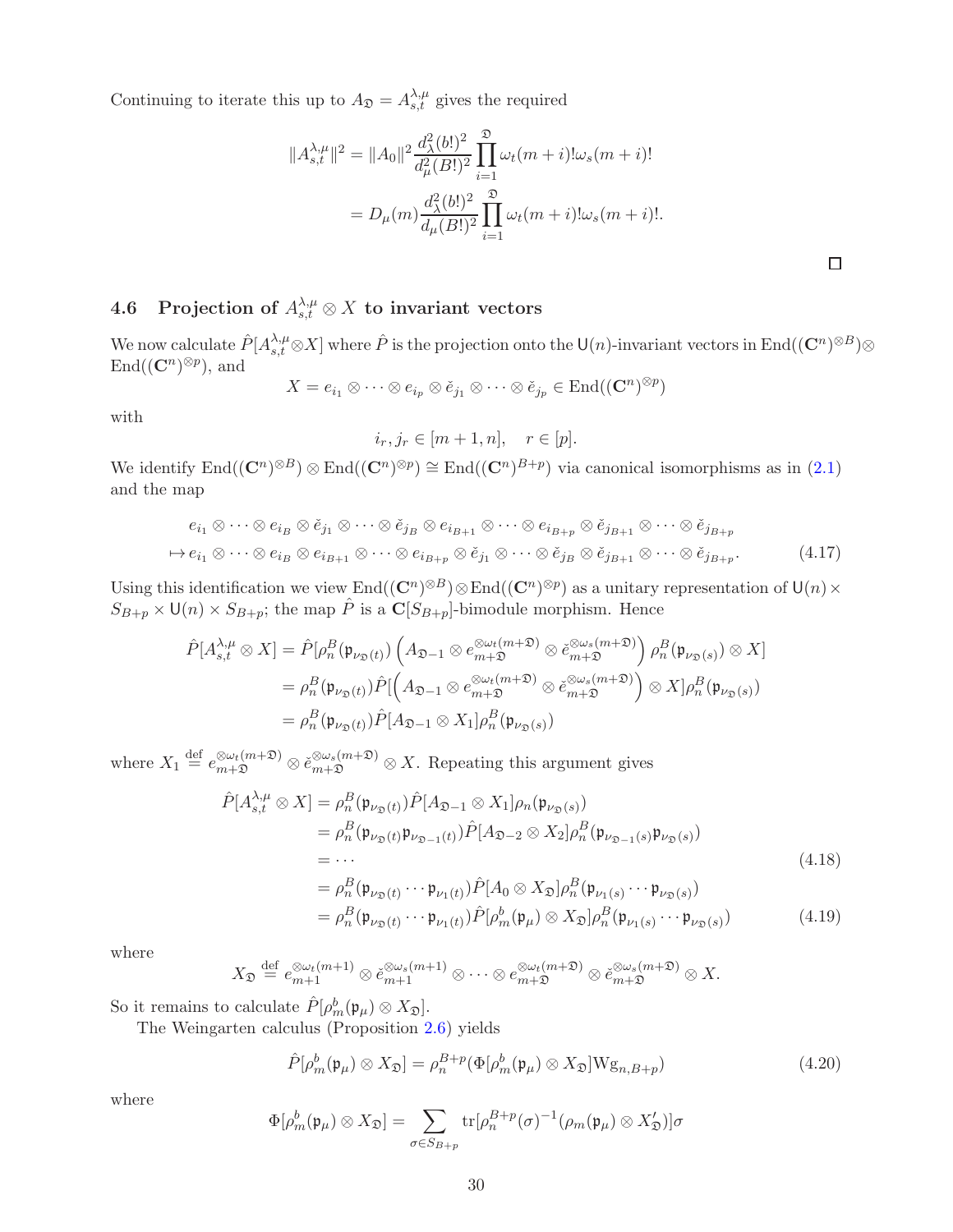and  $X'_\mathfrak{D} \in \text{End}(\langle e_{m+1}, \ldots, e_n \rangle^{\otimes B-b+p})$  is the element corresponding to  $X_\mathfrak{D}$  under the fixed isomorphism

$$
\begin{array}{c}\left( \mathbf{C}^{n}\right)^{\otimes\omega_{t}(m+1)}\otimes\left(\check{\mathbf{C}^{n}}\right)^{\otimes\omega_{s}(m+1)}\otimes\cdots\otimes\left( \mathbf{C}^{n}\right) ^{\otimes\omega_{t}(m+1)}\otimes\left(\check{\mathbf{C}^{n}}\right)^{\otimes\omega_{s}(m+2)}\otimes\mathrm{End}((\mathbf{C}^{n})^{\otimes p})\\ \cong\mathrm{End}((\mathbf{C}^{n})^{\otimes B-b+p})\end{array}
$$

that preserves the order of the factors in both

$$
(\mathbf{C}^n)^{\otimes\omega_t(m+1)}\otimes\cdots\otimes(\mathbf{C}^n)^{\otimes\omega_t(m+1)}\otimes(\mathbf{C}^n)^{\otimes p},(\check{\mathbf{C}^n})^{\otimes\omega_s(m+1)}\otimes\cdots\otimes(\check{\mathbf{C}^n})^{\otimes\omega_s(m+1)}\otimes(\check{\mathbf{C}^n})^{\otimes p},
$$

so that

<span id="page-30-1"></span>
$$
X_{\mathfrak{D}}' \stackrel{\text{def}}{=} e_{m+1}^{\otimes \omega_t(m+1)} \otimes \cdots \otimes e_{m+1}^{\otimes \omega_t(m+1)} \otimes e_{i_1} \otimes \cdots \otimes e_{i_p} \otimes e_{m+1}^{\otimes \omega_s(m+1)} \otimes \cdots \otimes e_{m+1}^{\otimes \omega_s(m+1)} \otimes e_{j_1} \otimes \cdots \otimes e_{j_p}. \tag{4.21}
$$

We make an an observation that if  $q_r$  denotes the number of  $\ell \in [p]$  such that  $j_{\ell} = m + r$ , and  $p_r$  denotes the number of  $\ell \in [p]$  such that  $i_{\ell} = m + r$ , if we do **not** have

$$
(\omega_s(m+1)+q_1,\omega_s(m+2)+q_2,\ldots,\omega_s(m+2)+q_2)
$$
  
= $(\omega_t(m+1)+p_1,\omega_t(m+2)+p_2,\ldots,\omega_t(m+2)+p_2)$  (4.22)

then  $\text{tr}[\rho_n^{B+p}(\sigma)^{-1}(\rho_m^b(\mathfrak{p}_\mu)\otimes X_\mathfrak{D}'] = 0$  for all  $\sigma \in S_{B+p}$ , hence  $\Phi[\rho_m^b(\mathfrak{p}_\mu)\otimes X_\mathfrak{D}] = 0$ ,  $\hat{P}[\rho_m^b(\mathfrak{p}_\mu)\otimes X_\mathfrak{D}] = 0$ 0, and  $\hat{P}[A^{\lambda,\mu}_{s,t} \otimes X] = 0.$ 

So now assume [\(4.22\)](#page-30-0) holds.

To calculate  $\Phi[\rho_m^b(\mathfrak{p}_\mu)\otimes X_{\mathfrak{D}}]$ , we note that

<span id="page-30-0"></span>
$$
\text{tr}[\rho_n^{B+p}(\sigma)^{-1}(\rho_m^b(\mathfrak{p}_\mu)\otimes X_{\mathfrak{D}}')] = 0
$$

unless  $\sigma = (\sigma_1, \sigma_2) \in S_b \times S_{B-b+p}$ , and in this case, by Schur-Weyl duality (Proposition [2.4\)](#page-12-3)

$$
\begin{split} \text{tr}[\rho_n^{B+p}(\sigma)^{-1}(\rho_m^b(\mathfrak{p}_{\mu}) \otimes X_{\mathfrak{D}}')] &= \text{tr}[\rho_m^b(\sigma_1^{-1}\mathfrak{p}_{\mu}) \otimes (\rho_n^{B-b+p}(\sigma_2^{-1})X_{\mathfrak{D}}')] \\ &= \text{tr}[\rho_n^{B-b+p}(\sigma_2^{-1})X_{\mathfrak{D}}')] \text{tr}[\rho_m^b(\sigma_1^{-1}\mathfrak{p}_{\mu})] \\ &= \text{tr}[\rho_n^{B-b+p}(\sigma_2^{-1})X_{\mathfrak{D}}')] \sum_{\mu' \vdash b} D_{\mu'}(m) \chi_{\mu'}(\sigma_1^{-1}\mathfrak{p}_{\mu}) \\ &\qquad \qquad \ell(\mu') \leq m \\ &= \text{tr}[\rho_n^{B-b+p}(\sigma_2^{-1})X_{\mathfrak{D}}')] D_{\mu}(m) \chi_{\mu}(\sigma_1^{-1}). \end{split}
$$

Therefore

$$
\Phi[\rho_m^b(\mathfrak{p}_\mu) \otimes X_{\mathfrak{D}}] = \sum_{(\sigma_1, \sigma_2) \in S_b \times S_{B-b+p}} \text{tr}[\rho_n^{B+p}(\sigma)^{-1}(\rho_m^b(\mathfrak{p}_\mu) \otimes X_{\mathfrak{D}}')] \sigma
$$
\n
$$
= D_\mu(m) \sum_{(\sigma_1, \sigma_2) \in S_b \times S_{B-b+p}} \text{tr}[\rho_n^{B-b+p}(\sigma_2^{-1}) X_{\mathfrak{D}}'] \chi_\mu(\sigma_1^{-1})(\sigma_1, \sigma_2). \tag{4.23}
$$

Here we write  $(\sigma_1, \sigma_2)$  for the element of  $S_{B+p}$  corresponding to  $(\sigma_1, \sigma_2) \in S_b \times S_{B-b+p}$ .

Given [\(4.21\)](#page-30-1), the value of  $tr[\rho_n^{B-b+p}(\sigma_2^{-1})X_{\mathcal{D}}']$  is either 1 or 0. The values of  $\sigma_2$  for which  $tr[\rho_n^{B-b+p}(\sigma_2^{-1})X_{\mathfrak{D}}'] = 1$  are a right coset

<span id="page-30-2"></span> $\pi_0S_\Pi$ 

where  $\pi_0 \in S_{B-b+p}$  and  $S_{\Pi} \leq S_{B-b+p}$  is the subgroup of elements respecting a certain partition  $\Pi$  of  $[B - b + p]$  dictated by the indices of  $X'_{\mathfrak{D}}$ . The blocks of  $\Pi$  have sizes given by either side of [\(4.22\)](#page-30-0). Note  $\sum_{i=1}^{\mathfrak{D}} p_i = \sum_{i=1}^{\mathfrak{D}} q_i = p$ . Moreover we have

$$
S_s \stackrel{\text{def}}{=} S_{\omega_s(m+1)} \times S_{\omega_s(m+2)} \times \cdots \times S_{\omega_s(m+2)-1} \times S_{\omega_s(n)} \leq S_{\Pi}.
$$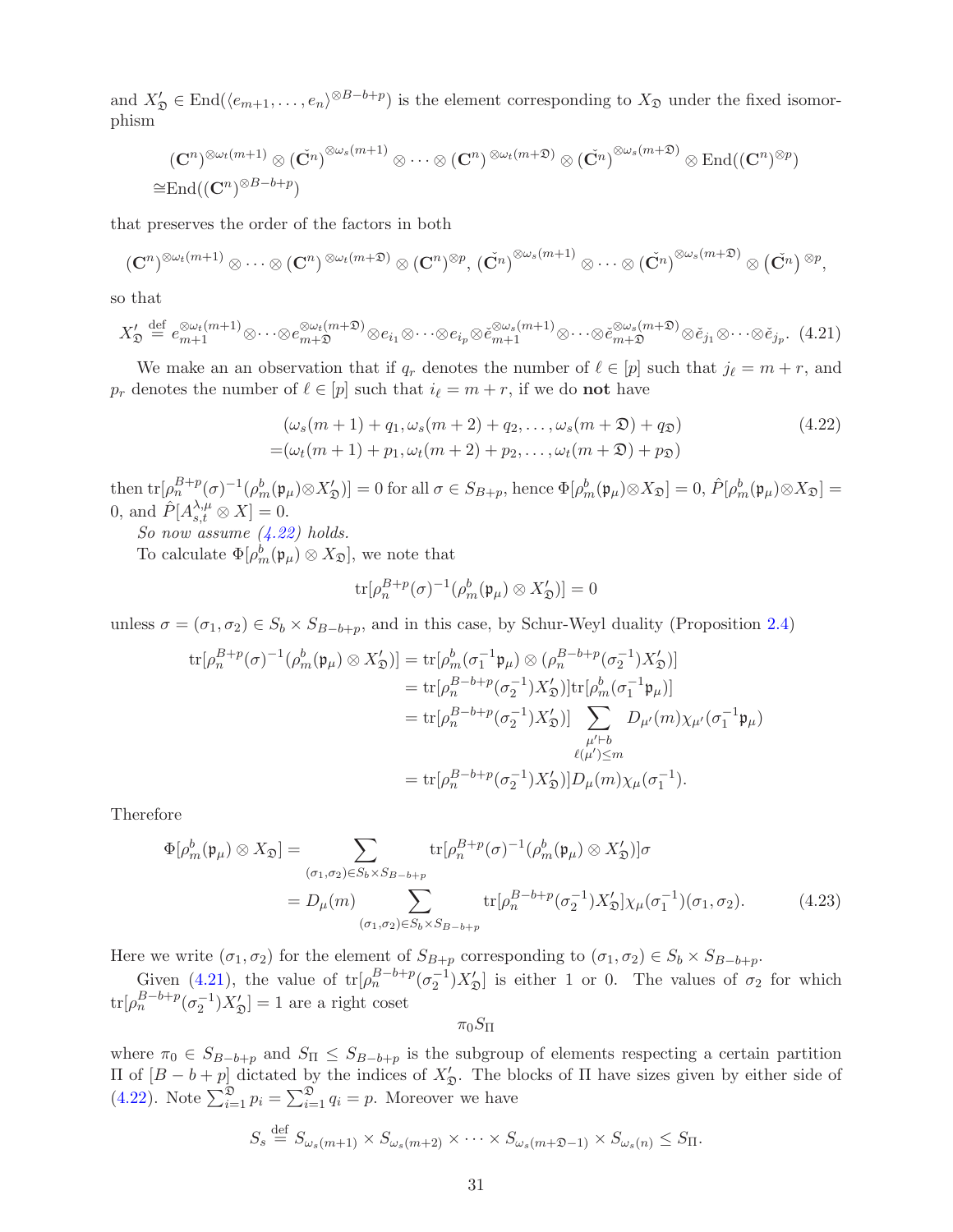From  $(4.23)$  we now have

$$
\Phi[\rho_m^b(\mathfrak{p}_{\mu}) \otimes X_{\mathfrak{D}}] = D_{\mu}(m) \sum_{(\sigma_1, \sigma_2) \in S_b \times S_{B-b+p}} \text{tr}[\rho_n^{B-b+p}(\sigma_2^{-1}) X_{\mathfrak{D}}'] \chi_{\mu}(\sigma_1^{-1})(\sigma_1, \sigma_2)
$$
\n
$$
= D_{\mu}(m) \sum_{(\sigma_1, \sigma_2) \in S_b \times S_{\Pi}} \chi_{\mu}(\sigma_1^{-1})(\sigma_1, \pi_0 \sigma_2)
$$
\n
$$
= D_{\mu}(m) \sum_{[\tau] \in S_{\Pi}/S_s} \sum_{(\sigma_1, \sigma_2) \in S_b \times S_s} \chi_{\mu}(\sigma_1^{-1})(\sigma_1, \pi_0 \tau \sigma_2)
$$
\n
$$
= D_{\mu}(m) \sum_{[\tau] \in S_{\Pi}/S_s} (\text{id}_{S_b}, \pi_0 \tau) \sum_{(\sigma_1, \sigma_2) \in S_b \times S_s} \chi_{\mu}(\sigma_1^{-1})(\sigma_1, \sigma_2)
$$
\n
$$
= \frac{b!}{d_{\mu}} |S_s| D_{\mu}(m) \sum_{[\tau] \in S_{\Pi}/S_s} (\text{id}_{S_b}, \pi_0 \tau) \mathfrak{q}_s \qquad (4.24)
$$

where

<span id="page-31-2"></span>
$$
\mathfrak{q}_s \stackrel{\text{def}}{=} \frac{d_\mu}{b!} \frac{1}{|S_s|} \sum_{(\sigma_1, \sigma_2) \in S_b \times S_s} \chi_\mu(\sigma_1^{-1})(\sigma_1, \sigma_2) \in \mathbf{C}[S_B] \subset \mathbf{C}[S_{B+p}]
$$

is an element which in any unitary representation of  $S_{B+p}$  gives the orthogonal projection onto the  $V^{\mu} \otimes \text{triv}_{S_s}$ -isotypic subspace for  $S_b \times S_s$ .

Combining [\(4.20\)](#page-29-1) and [\(4.24\)](#page-31-2) and recalling the definition of  $W_{\mathcal{S}_{n},B+p}$  from [\(2.12\)](#page-14-3) gives

$$
\hat{P}[\rho_m^b(\mathfrak{p}_\mu) \otimes X_{\mathfrak{D}}] = \rho_n^{B+p}(\Phi[\rho_m^b(\mathfrak{p}_\mu) \otimes X_{\mathfrak{D}}]Wg_{n,B+p})
$$
\n
$$
= \frac{b!}{d_\mu}|S_s|D_\mu(m) \sum_{[\tau] \in S_{\Pi}/S_s} \rho_n^{B+p}(\mathrm{id}_{S_b}, \pi_0\tau)\rho_n^{B+p}(\mathfrak{q}_s)\rho_n^{B+p}(Wg_{n,B+p})
$$
\n
$$
= \frac{b!}{d_\mu} \frac{|S_s|}{(B+p)!} D_\mu(m) \sum_{\substack{\lambda' \vdash B+p \\ \ell(\lambda') \le n}} \frac{d_{\lambda'}}{D_{\lambda'}(n)} \sum_{[\tau] \in S_{\Pi}/S_s} \rho_n^{B+p}(\mathrm{id}_{S_b}, \pi_0\tau)\rho_n(\mathfrak{q}_s \mathfrak{p}_{\lambda'}).
$$

Combined with [\(4.19\)](#page-29-2) this gives

$$
\hat{P}[A_{s,t}^{\lambda,\mu} \otimes X] = \frac{b!}{d_{\mu}} \frac{|S_s|}{(B+p)!} D_{\mu}(m)
$$
\n
$$
\sum_{\substack{\lambda' \vdash B+p \\ \ell(\lambda') \le n}} \frac{d_{\lambda'}}{D_{\lambda'}(n)} \rho_n^{B+p} \left(\mathfrak{p}_{\nu_{\mathfrak{D}}(t)} \cdots \mathfrak{p}_{\nu_1(t)} \sum_{[\tau] \in S_{\Pi}/S_s} (\mathrm{id}_{S_b}, \pi_0 \tau) \mathfrak{q}_s \mathfrak{p}_{\lambda'} \mathfrak{p}_{\nu_1(s)} \cdots \mathfrak{p}_{\nu_{\mathfrak{D}}(s)}\right) (4.25)
$$

<span id="page-31-0"></span>that is the main result of this section.

# 4.7 The norm of the projection of  $A^{\lambda,\mu}_{s,t}\otimes X$

We now turn to the calculation of  $\|\hat{P}[A_{s,t}^{\lambda,\mu} \otimes X]\|$  where the norm is the natural one induced the standard inner product on  $\mathbb{C}^n$ . We identify  $\text{End}((\mathbb{C}^n)^{\otimes B+p}) \cong \text{End}((\mathbb{C}^n)^{\otimes B}) \otimes \text{End}((\mathbb{C}^n)^{\otimes p})$  using the isomorphism [\(4.17\)](#page-29-3); after this identification the norm on  $\text{End}((\mathbf{C}^n)^{\otimes B}) \otimes \text{End}((\mathbf{C}^n)^{\otimes p})$  coincides with the Hilbert-Schmidt norm on  $\text{End}((\mathbb{C}^n)^{\otimes B+p})$ . The main result of this section is:

<span id="page-31-1"></span>**Proposition 4.9.** If  $(4.22)$  holds we have

<span id="page-31-3"></span>
$$
\|\hat{P}[A^{\lambda,\mu}_{s,t}\otimes X]\|^2\leq \frac{(b!)^2|S_{\Pi}|^2D_{\mu}(m)^2}{d_{\mu}((B+p)!)^2}\sum_{\substack{\lambda'\vdash B+p\\ \ell(\lambda')\leq n}}\frac{d_{\lambda'}^2d_{\lambda'/\lambda}}{D_{\lambda'}(n)}.
$$

Otherwise,  $\|\hat{P}[A^{\lambda,\mu}_{s,t} \otimes X]\| = 0.$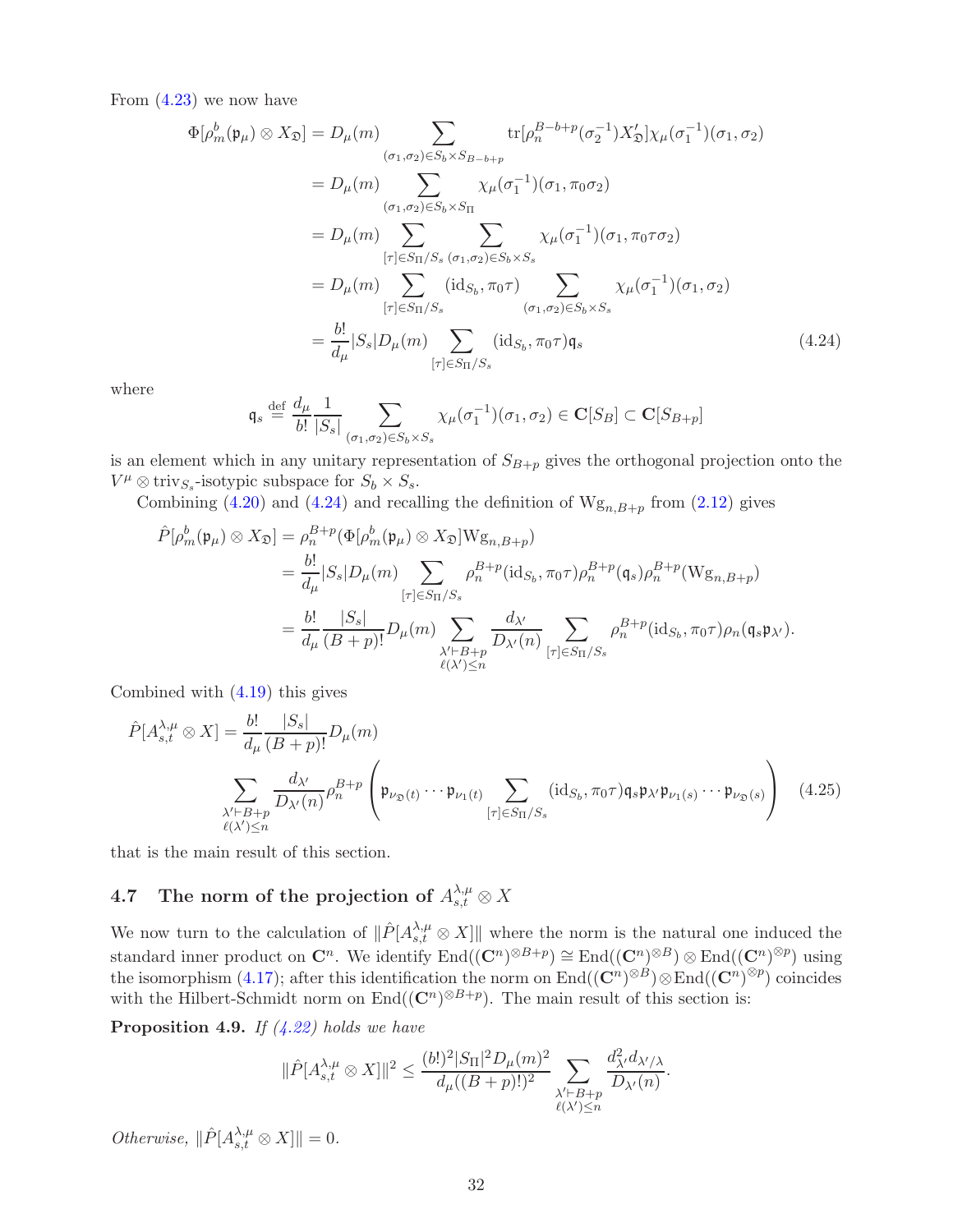We view  $(\mathbb{C}^n)^{\otimes B+p}$  with its given inner product as a unitary representation of  $\mathsf{U}(n) \times S_{B+p}$  in the usual way involved in Schur-Weyl duality. For  $\lambda' \vdash m + p$  with  $\ell(\lambda') \leq n$  we let  $Z^{\lambda'}$  denote the  $W_n^{\lambda'} \times V^{\lambda'}$ -isotypic subspace of  $(\mathbb{C}^n)^{\otimes B+p}$  for  $\mathsf{U}(n) \times S_{B+p}$ . By Schur-Weyl duality (Proposition [2.4\)](#page-12-3) this space is itself an irreducible representation of  $\mathsf{U}(n) \times S_{B+p}$  isomorphic to  $W_n^{\lambda'} \times V^{\lambda'}$ . Since  $\hat{P}[A^{\lambda,\mu}_{s,t} \otimes X] \in \rho_n^{B+p}(\mathbf{C}[S_{B+p}]),$  it preserves each  $Z^{\lambda'}$ . Therefore we have

<span id="page-32-2"></span>
$$
\|\hat{P}[A_{s,t}^{\lambda,\mu}\otimes X]\|^2 = \sum_{\substack{\lambda'\vdash B+p\\ \ell(\lambda')\leq n}} \|\hat{P}[A_{s,t}^{\lambda,\mu}\otimes X]\|^2_{\lambda'}
$$
(4.26)

where  $\|\hat{P}[A^{\lambda,\mu}_{s,t}\otimes X]\|_{\lambda}$  is the Hilbert-Schmidt norm of  $\hat{P}[A^{\lambda,\mu}_{s,t}\otimes X]$  acting on  $Z^{\lambda}$ .

We may assume [\(4.22\)](#page-30-0) holds, otherwise  $\hat{P}[A_{s,t}^{\lambda,\mu} \otimes X] = 0$  and Proposition [4.9](#page-31-1) is proved. In this case, using that  $\mathfrak{p}_{\lambda'}$  is central in  $\mathbf{C}[S_{B+p}]$ , inspection of [\(4.25\)](#page-31-3) gives that

<span id="page-32-0"></span>
$$
\|\hat{P}[A_{s,t}^{\lambda,\mu}\otimes X]\|_{\lambda'} = \frac{b!}{d_{\mu}} \frac{|S_s|}{(B+p)!} D_{\mu}(m) \frac{d_{\lambda'}}{\sqrt{D_{\lambda'}(n)}} \|\mathfrak{p}_{\nu_{\mathfrak{D}}(t)} \cdots \mathfrak{p}_{\nu_1(t)} \sum_{[\tau] \in S_{\Pi}/S_s} (\mathrm{id}_{S_b}, \pi_0 \tau) \mathfrak{q}_s \mathfrak{p}_{\nu_1(s)} \cdots \mathfrak{p}_{\nu_{\mathfrak{D}}(s)}\|_{V^{\lambda'}} \tag{4.27}
$$

where for  $z \in \mathbf{C}[S_{B+p}]$  we write  $||z||_{V^{\lambda'}}$  for the Hilbert-Schmidt norm of z acting on  $V^{\lambda'}$ . Notice that we obtained a factor  $\sqrt{D_{\lambda'}(n)}$  from the multiplicity of  $V^{\lambda'}$  in  $Z^{\lambda'}$ . Due to the presence of  $\mathfrak{p}_{\nu_{\mathfrak{D}}(s)} = \mathfrak{p}_{\lambda}$  in [\(4.27\)](#page-32-0), the right hand side of [4.27](#page-32-0) is zero unless  $\lambda \subset_p \lambda'$  and hence

$$
\|\hat{P}[A_{s,t}^{\lambda,\mu}\otimes X]\|^2 = \sum_{\substack{\lambda\subset_{p}\lambda'\\ \ell(\lambda')\leq n}} \|\hat{P}[A_{s,t}^{\lambda,\mu}\otimes X]\|^2_{\lambda'}.
$$
\n(4.28)

To calculate the Hilbert-Schmidt norm in [4.27](#page-32-0) above we study in detail the operator

$$
Q \stackrel{\text{def}}{=} \mathfrak{q}_s \mathfrak{p}_{\nu_1(s)} \cdots \mathfrak{p}_{\nu_{\mathfrak{D}}(s)}.
$$

Let  $\pi_{\lambda'}$  denote the representation of  $S_{B+p}$  on  $V^{\lambda'}$ .

<span id="page-32-1"></span>**Lemma 4.10.** With notation as above,  $\pi_{\lambda'}(Q)$  is a self-adjoint idempotent element of  $\text{End}(V^{\lambda'})$ . Similarly,  $\pi_{\lambda}(\mathfrak{p}_{\nu_1(t)} \cdots \mathfrak{p}_{\nu_{\mathfrak{D}}(t)})$  is a self-adjoint idempotent.

*Proof.* Recall that  $\mathfrak{q}_s$  is projection onto the  $V^{\mu} \otimes \text{triv}_{S_s}$ -isotypic subspace for

$$
S_b \times S_s = S_b \times S_{\omega_s(m+1)} \times S_{\omega_s(m+2)} \times \cdots \times S_{\omega_s(m+2)-1} \times S_{\omega_s(n)} \leq S_B \leq S_{B+p}.
$$

One see that this commutes with all  $\mathfrak{p}_{\nu_1(s)}, \ldots, \mathfrak{p}_{\nu_{\mathfrak{D}}(s)}$  in  $\mathbf{C}[S_{B+p}]$ , because for any  $i \in [\mathfrak{D}]$ , we can write

$$
\mathfrak{q}_s = Q_1 Q_2
$$

where  $Q_1, Q_2$  are commuting projections supported respectively on the two factors of  $S_B = S_{B_i(s)} \times$  $S_{B-B_i(s)}$ . But  $\mathfrak{p}_{\nu_i(s)}$  commutes with all elements of  $S_B$  in the  $S_{B-B_i(s)}$  factor, so commutes with  $Q_2$ . It also commutes with  $Q_1$  since  $\mathfrak{p}_{\nu_i(s)}$  is a central element of  $\mathbf{C}[S_{B_i(s)}]$ . The  $\mathfrak{p}_{\nu_1(s)}, \ldots, \mathfrak{p}_{\nu_{\mathfrak{D}}(s)}$ are easily seen to commute with each other:  $\mathfrak{p}_{\nu_i(s)}$  is central in  $\mathbb{C}[S_{B_i(s)}]$  and hence commutes with all elements  $\mathfrak{p}_{\nu_i(s)}$  with  $j \leq i$ . Thus  $\pi_{\lambda'}(Q)$  is a product of commuting self-adjoint idempotents and so is itself a self-adjoint idempotent. The same arguments show that  $\pi_{\lambda'}(\mathfrak{p}_{\nu_1(t)} \cdots \mathfrak{p}_{\nu_{\mathfrak{D}}(t)})$  is a self-adjoint idempotent. П

We now calculate the dimension of  $\pi_{\lambda'}(Q)V^{\lambda'}$ . This is the eigenspace of  $\pi_{\lambda'}(Q)$  with eigenvalue 1 and also the orthogonal complement to the kernel of  $\pi_{\lambda'}(Q)$ .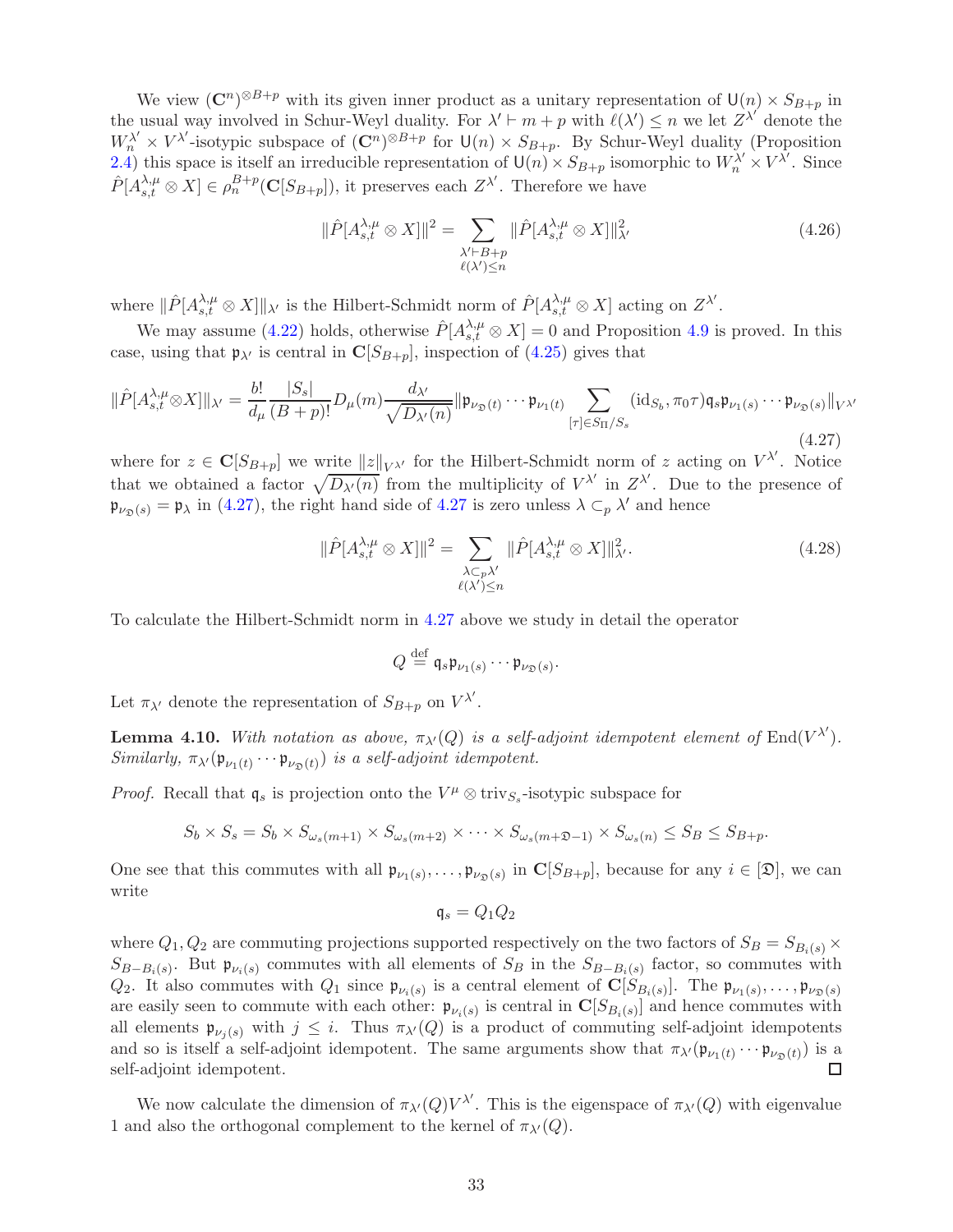**Lemma 4.11.** With notation as above, if  $\lambda \subset_p \lambda'$ ,  $\dim \left( \pi_{\lambda'}(Q)V^{\lambda'} \right) = d_{\lambda'/\lambda} d_{\mu}$ .

*Proof.* Firstly, as  $Q \in \mathbb{C}[S_B]$  and contains the factor

$$
\mathfrak{p}_{\nu_{\mathfrak{D}}(s)} = \mathfrak{p}_{\lambda},
$$

we have

<span id="page-33-0"></span>
$$
\dim\left(\pi_{\lambda'}(Q)V^{\lambda'}\right) = \dim \text{Hom}_{\mathbf{C}[S_B]}(V^{\lambda}, V^{\lambda'}) \dim\left(\pi_{\lambda}(Q)V^{\lambda}\right) = d_{\lambda'/\lambda} \dim\left(\pi_{\lambda}(Q)V^{\lambda}\right). \tag{4.29}
$$

Given this we now consider Q acting on  $V^{\lambda}$ . This is the same as

$$
\pi_{\lambda}(Q_1), \quad Q_1 \stackrel{\text{def}}{=} \mathfrak{q}_s \mathfrak{p}_{\nu_1(s)} \cdots \mathfrak{p}_{\nu_{\mathfrak{D}-1}(s)}.
$$

We have  $\pi_{\lambda}(Q_1)$  is a self-adjoint idempotent by the same proof as that of Lemma [4.10](#page-32-1). Then  $Q_1$ is supported on, and preserves, the  $V^{\nu_{\mathfrak{D}-1}(s)} \otimes \text{triv-isotypic component for } S_{B_{\mathfrak{D}-1}} \times S_{\omega_s(n)} \leq S_B$ . By Pieri's formula (Lemma [2.1\)](#page-10-1), as  $\nu_{\mathfrak{D}-1} \subset \nu_{\mathfrak{D}} = \lambda$ , this isotypic component consists of a unique isomorphic copy of  $V^{\nu_{\mathfrak{D}-1}(s)} \otimes \text{triv in } V^{\lambda}$ . Moreover, when identifying this space with  $V^{\nu_{\mathfrak{D}-1}(s)}$ , the action of  $\pi_{\lambda}(Q_1)$  is given by

$$
\pi_{\nu_{\mathfrak{D}-1}(s)}(Q_2), \quad Q_2 \stackrel{\text{def}}{=} \mathfrak{q}_2 \mathfrak{p}_{\nu_1(s)} \cdots \mathfrak{p}_{\nu_{\mathfrak{D}-2}(s)}
$$

where  $q_2$  is the projection onto the  $V^{\mu} \otimes \text{triv-isotypic subspace}$  for

$$
S_b \times S_{\omega_s(m+1)} \times S_{\omega_s(m+2)} \times \cdots \times S_{\omega_s(m+2-1)}.
$$

This gives

$$
\dim\left(\pi_{\lambda}(Q)V^{\lambda}\right) = \dim(\pi_{\nu_{\mathfrak{D}-1}(s)}(Q_2)V^{\nu_{\mathfrak{D}-1}(s)}).
$$

Iterating this argument, using Pieri's formula each time, gives eventually that

$$
\dim\left(\pi_{\lambda}(Q)V^{\lambda}\right) = \dim(\pi_{\mu}(\mathfrak{p}_{\mu})V^{\mu}) = d_{\mu}.
$$

Thus in total, going back to [\(4.29\)](#page-33-0), we obtain the required

$$
\dim\left(\pi_{\lambda'}(Q)V^{\lambda'}\right) = d_{\lambda'/\lambda}d_{\mu}.
$$

<span id="page-33-1"></span> $\Box$ 

*Proof of Proposition [4.9.](#page-31-1)* Pick an orthonormal basis  $\{v_1, \ldots, v_D\}$  for  $\pi_{\lambda'}(Q)V^{\lambda'}$  with  $D = d_{\lambda'/\lambda}d_{\mu}$ and extend this to an orthonormal basis of  $V^{\lambda'}$ . In regards to [\(4.27\)](#page-32-0) we have

$$
\|\mathfrak{p}_{\nu_{\mathfrak{D}}(t)}\cdots \mathfrak{p}_{\nu_{1}(t)} \sum_{[\tau]\in S_{\Pi}/S_{s}} (id_{S_{b}}, \pi_{0}\tau) \mathfrak{q}_{s} \mathfrak{p}_{\nu_{1}(s)}\cdots \mathfrak{p}_{\nu_{\mathfrak{D}}(s)}\|_{V^{\lambda'}}^{2}
$$
\n
$$
=\|\mathfrak{p}_{\nu_{\mathfrak{D}}(t)}\cdots \mathfrak{p}_{\nu_{1}(t)} \sum_{[\tau]\in S_{\Pi}/S_{s}} (id_{S_{b}}, \pi_{0}\tau) Q\|_{V^{\lambda'}}^{2}
$$
\n
$$
=\sum_{i=1}^{D} \|\pi_{\lambda'}(\mathfrak{p}_{\nu_{\mathfrak{D}}(t)}\cdots \mathfrak{p}_{\nu_{1}(t)}) \sum_{[\tau]\in S_{\Pi}/S_{s}} \pi_{\lambda'} (id_{S_{b}}, \pi_{0}\tau) \pi_{\lambda'}(Q) v_{i}\|^{2}
$$
\n
$$
=\sum_{i=1}^{D} \|\pi_{\lambda'}(\mathfrak{p}_{\nu_{\mathfrak{D}}(t)}\cdots \mathfrak{p}_{\nu_{1}(t)}) \sum_{[\tau]\in S_{\Pi}/S_{s}} \pi_{\lambda'} (id_{S_{b}}, \pi_{0}\tau) v_{i}\|^{2}.
$$
\n(4.30)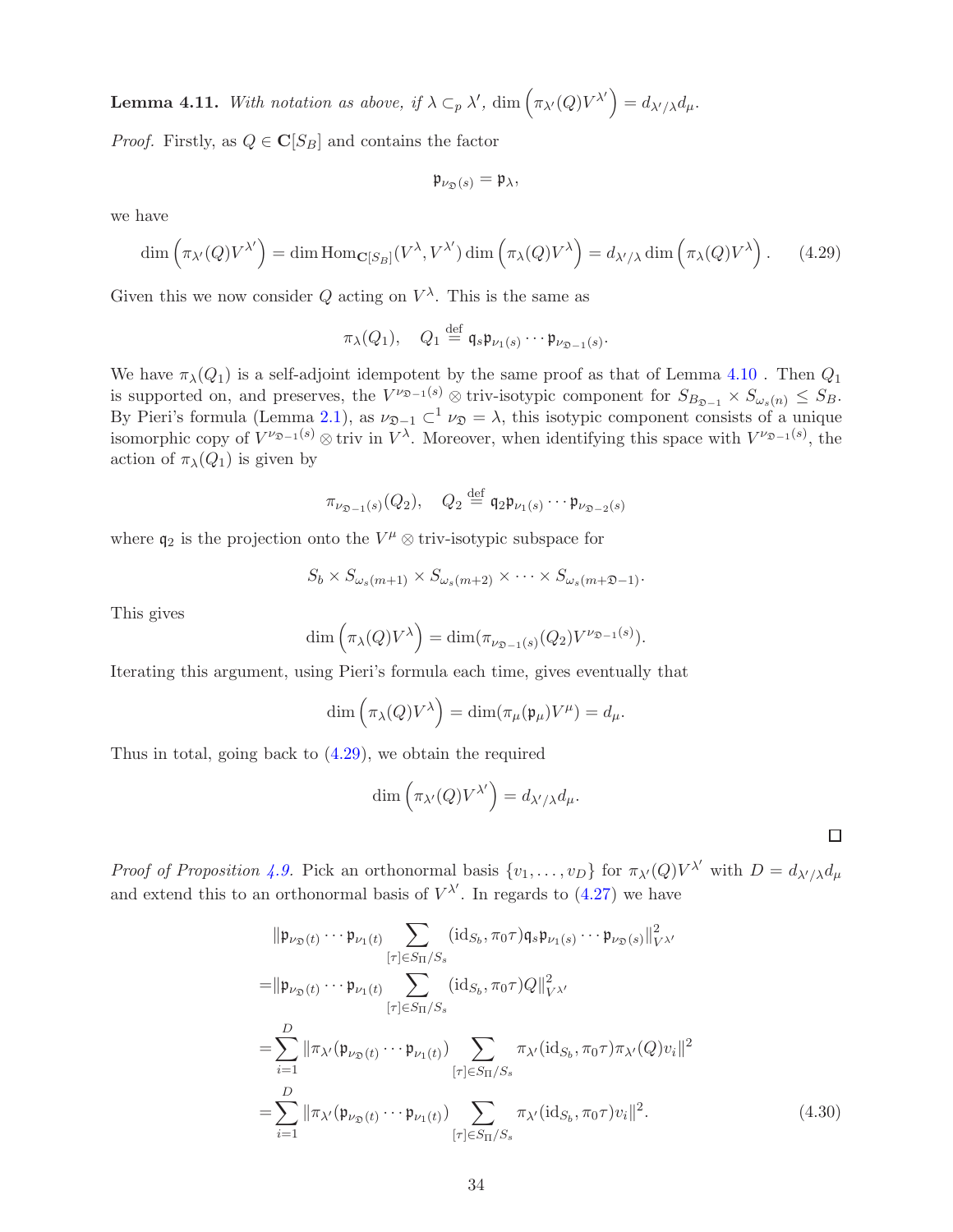Now, each  $\pi_{\lambda'}(\mathrm{id}_{S_b}, \pi_0\tau)$  is unitary and by the second statement of Lemma [4.10,](#page-32-1)  $\pi_{\lambda'}(\mathfrak{p}_{\nu_{\mathfrak{D}}(t)} \cdots \mathfrak{p}_{\nu_1(t)})$ is a self-adjoint idempotent and hence has operator norm bounded by one. Hence for  $i \in [D]$ 

$$
\|\pi_{\lambda'}(\mathfrak{p}_{\nu_{\mathfrak{D}}(t)}\cdots \mathfrak{p}_{\nu_1(t)})\sum_{[\tau]\in S_{\Pi}/S_s}\pi_{\lambda'}(\mathrm{id}_{S_b}, \pi_0\tau)v_i\| \leq [S_{\Pi}:S_s].
$$

Combining this with  $(4.30)$  we obtain

$$
\|\mathfrak{p}_{\nu_{\mathfrak{D}}(t)}\cdots \mathfrak{p}_{\nu_{1}(t)}\sum_{[\tau]\in S_{\Pi}/S_{s}}(\mathrm{id}_{S_{b}},\pi_{0}\tau)\mathfrak{q}_{s}\mathfrak{p}_{\nu_{1}(s)}\cdots \mathfrak{p}_{\nu_{\mathfrak{D}}(s)}\|_{V^{\lambda'}}\leq \sqrt{D}[S_{\Pi}:S_{s}]
$$

$$
=\sqrt{d_{\lambda'/\lambda}d_{\mu}}[S_{\Pi}:S_{s}].
$$

Using this in [\(4.27\)](#page-32-0) gives

$$
\|\hat{P}[A^{\lambda,\mu}_{s,t} \otimes X]\|_{\lambda'} \leq \frac{b!}{d_{\mu}} \frac{|S_s|}{(B+p)!} D_{\mu}(m) \frac{d_{\lambda'}}{\sqrt{D_{\lambda'}(n)}} \sqrt{d_{\lambda'/\lambda} d_{\mu}} [S_{\Pi} : S_s]
$$
  
= 
$$
\frac{b!}{\sqrt{d_{\mu}}} \frac{|S_{\Pi}|}{(B+p)!} D_{\mu}(m) \frac{d_{\lambda'}}{\sqrt{D_{\lambda'}(n)}} \sqrt{d_{\lambda'/\lambda}}.
$$

Finally incorporating this estimate into [\(4.26\)](#page-32-2) gives

$$
\|\hat{P}[A^{\lambda,\mu}_{s,t}\otimes X]\|^2\leq \frac{(b!)^2|S_{\Pi}|^2D_{\mu}(m)^2}{d_{\mu}((B+p)!)^2}\sum_{\substack{\lambda'\vdash B+p\\ \ell(\lambda')\leq n}}\frac{d_{\lambda'}^2d_{\lambda'/\lambda}}{D_{\lambda'}(n)}.
$$

### <span id="page-34-0"></span>4.8 Completing the outlined strategy

<span id="page-34-1"></span>Proposition 4.12. With notation as in the previous sections,

$$
||P[\mathcal{E}_{s,t}^{\lambda,\mu,m} \otimes X]||^2 \leq (|\lambda/\mu|+p)^{2p} \frac{(B!)^2}{((B+p)!)^2} D_{\mu}(m) \sum_{\substack{\lambda \subset p_{\lambda'} \\ \ell(\lambda') \leq n}} \frac{d_{\lambda'}^2 d_{\lambda'/\lambda}}{d_{\lambda}^2 D_{\lambda'}(n)}.
$$

Proof. From the argument of our strategy in §§[4.3,](#page-23-0) we have

<span id="page-34-2"></span>
$$
||P[\mathcal{E}_{s,t}^{\lambda,\mu,m} \otimes X]||^2 = \frac{||\hat{P}[A_{s,t}^{\lambda,\mu} \otimes X]||^2}{||A_{s,t}^{\lambda,\mu}||^2}.
$$
\n(4.31)

<span id="page-34-3"></span> $λ$  $C_pλ'$  $\ell(\lambda')\leq n$ 

If [\(4.22\)](#page-30-0) fails to hold, then Propositions [4.8](#page-27-1) and [4.9](#page-31-1) give  $||P[\mathcal{E}_{s,t}^{\lambda,\mu,m} \otimes X]|| = 0$ , proving Proposition [4.12](#page-34-1) in this instance.

Now suppose [\(4.22\)](#page-30-0) holds. Then Propositions [4.8](#page-27-1) and [4.9](#page-31-1) combined with [\(4.31\)](#page-34-2) give

$$
||P[\mathcal{E}_{s,t}^{\lambda,\mu,m} \otimes X]||^{2} \leq \left(D_{\mu}(m) \frac{d_{\lambda}^{2}(b!)^{2}}{d_{\mu}(B!)^{2}} \prod_{i=1}^{\infty} \omega_{t}(m+i)!\omega_{s}(m+i)! \right)^{-1} \frac{(b!)^{2} |S_{\Pi}|^{2} D_{\mu}(m)^{2}}{d_{\mu}((B+p)!)^{2}} \sum_{\substack{\lambda \subset_{p} \lambda' \\ \ell(\lambda') \leq n}} \frac{d_{\lambda'}^{2} d_{\lambda' / \lambda}}{D_{\lambda'}(n)}
$$

$$
= \frac{(B!)^{2}}{((B+p)!)^{2}} \frac{|S_{\Pi}|^{2}}{\prod_{i=1}^{\infty} \omega_{t}(m+i)!\omega_{s}(m+i)!} D_{\mu}(m) \sum_{\lambda \subset_{p} \lambda'} \frac{d_{\lambda'}^{2} d_{\lambda' / \lambda}}{d_{\lambda}^{2} D_{\lambda'}(n)}.
$$
(4.32)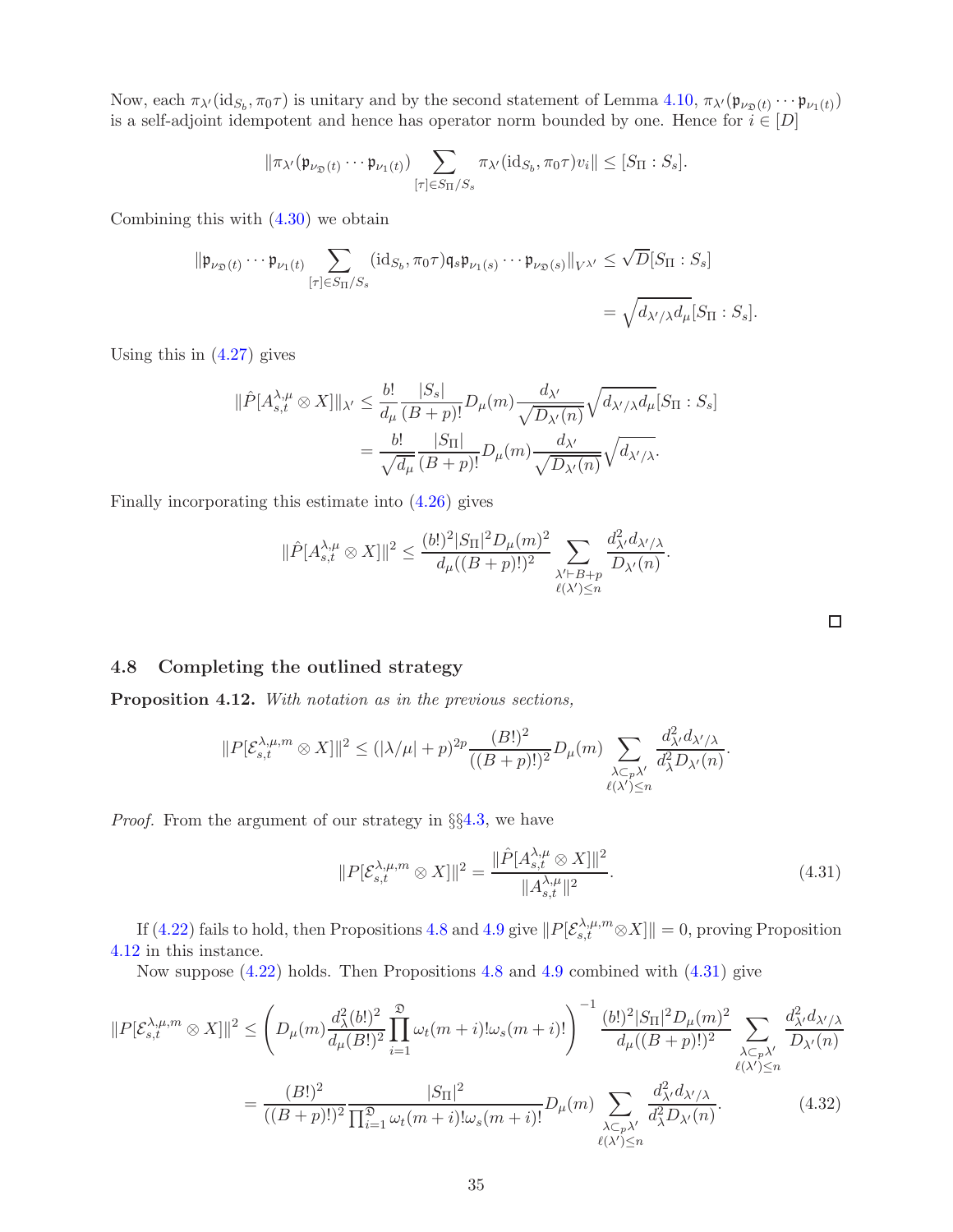Recalling that the block sizes of  $\Pi$  are given by either side of  $(4.22)$  we have

$$
\frac{|S_{\Pi}|^2}{\prod_{i=1}^{\mathfrak{D}}\omega_t(m+i)!\omega_s(m+i)!} = \prod_{i=1}^{\mathfrak{D}}\frac{(\omega_t(m+i)+p_i)!}{\omega_t(m+i)!}\frac{(\omega_s(m+i)+q_i)!}{\omega_s(m+i)!}
$$

$$
\leq \prod_{i=1}^{\mathfrak{D}}(\omega_t(m+i)+p_i)^{p_i}(\omega_s(m+i)+q_i)^{q_i}
$$

$$
\leq \prod_{i=1}^{\mathfrak{D}}(|\lambda/\mu|+p)^{p_i}(|\lambda/\mu|+p)^{q_i}
$$

$$
\leq (|\lambda/\mu|+p)^{2p}
$$

using that  $\sum_{i=1}^{\mathfrak{D}} p_i = \sum_{i=1}^{\mathfrak{D}} q_i = p$ . Inserting this bound in [\(4.32\)](#page-34-3) gives the result stated in the proposition.

### <span id="page-35-0"></span>4.9 Proof of Theorem [4.1](#page-19-2)

Following our strategy, applying Proposition [4.12](#page-34-1) to both  $P[\mathcal{E}_{s,t}^{\lambda,\mu,m} \otimes X]$  and  $P[\mathcal{E}_{s',t'}^{\lambda,\mu,m}]$  $\chi^{A,\mu,m}_{s',t'} \otimes X'$  and using the Schwarz inequality we obtain| the following

<span id="page-35-3"></span>
$$
|(4.10)| \leq (|\lambda/\mu|+p)^{2p} \frac{(B!)^2}{((B+p)!)^2} D_{\mu}(m) \sum_{\substack{\lambda \subset_p \lambda' \\ \ell(\lambda') \leq n}} \frac{d_{\lambda'}^2 d_{\lambda'/\lambda}}{d_{\lambda}^2 D_{\lambda'}(n)}.
$$

Therefore for any  $I \subset [m+1,n]^{|\omega|}$ , using the argument from the beginning of §§4.[3,](#page-23-0) writing f for an element of  $\{a, b, c, d\}$ , we have

$$
\left| \int_{h \in \mathsf{U}(n)^4} w_I(h) \langle h[\mathcal{E}_{s_1,T_2}^{\lambda,\mu,m} \otimes \mathcal{E}_{s_1,s_1}^{\lambda,\mu,m} \otimes \mathcal{E}_{s_2,T_4}^{\lambda,\mu,m} \otimes \mathcal{E}_{\mu,S_3,s_2}^{\lambda,\mu,m}], \mathcal{E}_{s_1,S_4}^{\lambda,\mu,m} \otimes \mathcal{E}_{s_2,T_2}^{\lambda,\mu,m} \otimes \mathcal{E}_{s_3,S_2}^{\lambda,\mu,m} \otimes \mathcal{E}_{s_4,T_4}^{\lambda,\mu,m} \rangle dh \right|
$$
  
\n
$$
\leq D_\mu(m)^4 \prod_{f \in \{a,b,c,d\}} \left( \left| \lambda/\mu \right| + p_f \right)^{2p_f} \frac{(B!)^2}{((B+p_f)!)^2} \sum_{\substack{\lambda \subset_{p_f} \lambda'_f \\ \ell(\lambda'_f) \leq n}} \frac{d_{\lambda'_f}^2 d_{\lambda'_f/\lambda}}{d_{\lambda}^2 D_{\lambda'_f}(n)} \right) \tag{4.33}
$$

where  $p_f$  is the number of occurrences of  $f^{+1}$  in the word [\(4.1\)](#page-19-4). This can be tidied up a little. Indeed consider, by using twice both the hook-length formula [\(2.2\)](#page-9-2) and the hook content formula  $(2.5)$  we obtain

$$
\frac{(B!)^2}{((B+p_f)!)^2} \sum_{\substack{\lambda \subset_{p_f} \lambda'_f \\ \ell(\lambda'_f) \le n}} \frac{d_{\lambda'_f}^2 d_{\lambda'_f/\lambda}}{d_{\lambda}^2 D_{\lambda'_f}(n)} = \frac{(B!)}{(B+p_f)!} \frac{1}{d_{\lambda} D_{\lambda}(n)} \sum_{\substack{\lambda \subset_{p_f} \lambda'_f \\ \ell(\lambda'_f) \le n}} \frac{\prod_{\square \in \lambda} (n + c(\square))}{\prod_{\square \in \lambda'_f} (n + c(\square))} d_{\lambda'_f} d_{\lambda'_f/\lambda}
$$
\n
$$
\le \frac{B!}{(B+p_f)!} \frac{1}{d_{\lambda} D_{\lambda}(n)} \sum_{\substack{\lambda \subset_{p_f} \lambda'_f \\ \ell(\lambda'_f) \le n}} d_{\lambda'_f} d_{\lambda'_f/\lambda}
$$
\n
$$
\le \frac{1}{D_{\lambda}(n)},
$$
\n(4.34)

where the last inequality used  $(2.3)$ . We are also satisfied to use the bound

<span id="page-35-2"></span><span id="page-35-1"></span>
$$
(|\lambda/\mu| + p_f)^{2p_f} \le (|\lambda/\mu| + |w|)^{2|w|} \tag{4.35}
$$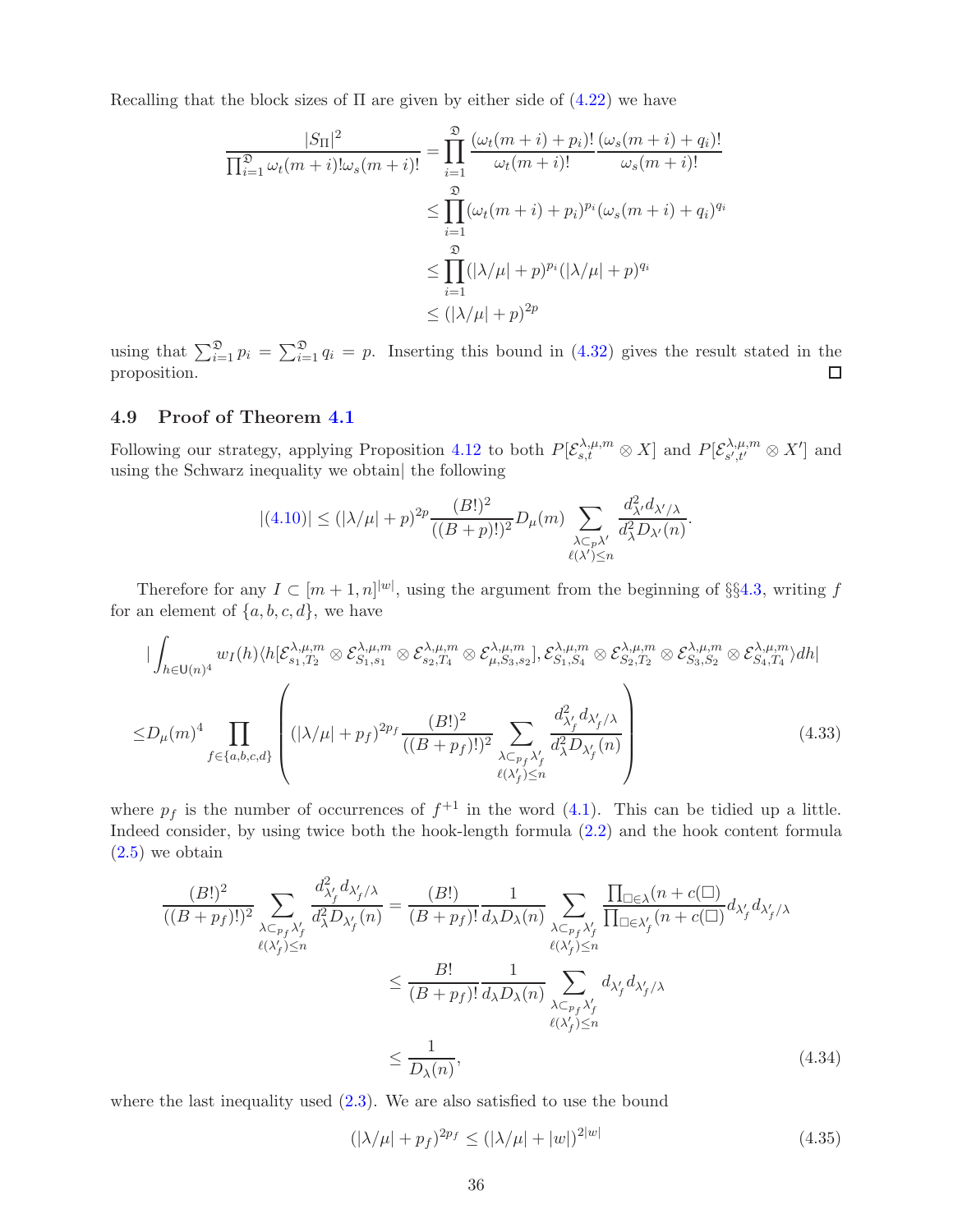for each  $f \in \{a, b, c, d\}$ . Inserting  $(4.34)$  and  $(4.35)$  into  $(4.33)$  gives

$$
\begin{split} &\qquad|\int_{h\in\mathsf{U}(n)^4}w_I(h)\langle h[\mathcal{E}_{s_1,T_2}^{\lambda,\mu,m}\otimes\mathcal{E}_{s_1,s_1}^{\lambda,\mu,m}\otimes\mathcal{E}_{s_2,T_4}^{\lambda,\mu,m}\otimes\mathcal{E}_{s_3,s_2}^{\lambda,\mu,m}],\mathcal{E}_{s_1,S_4}^{\lambda,\mu,m}\otimes\mathcal{E}_{s_2,T_2}^{\lambda,\mu,m}\otimes\mathcal{E}_{s_3,S_2}^{\lambda,\mu,m}\otimes\mathcal{E}_{s_4,T_4}^{\lambda,\mu,m}\rangle dh|\\ \leq&\frac{D_\mu(m)^4}{D_\lambda(n)^4}\left(|\lambda/\mu|+|w| \right)^{8|w|}. \end{split}
$$

(For general g the exponent  $8|w|$  is  $4g|w|$ .)

Next using Proposition [4.5](#page-23-1) we obtain for  $m(I) = n - \mathfrak{D}(I)$ 

$$
\mathcal{I}^*(w_I, \lambda) \leq \sum_{\substack{\mu \subset \mathfrak{D}(I)_{\lambda} \\ \ell(\mu) \leq m(I)}} \frac{1}{D_{\mu}(m(I))^3} \sum_{S_1, S_2, S_3, S_4, T_2, T_4, s_1, s_2 \in \mathcal{SST}_{[m(I)+1, n]}(\lambda/\mu)} \frac{D_{\mu}(m(I))^4}{D_{\lambda}(n)^4} (|\lambda/\mu| + |w|)^{8|w|}
$$
  
= 
$$
\frac{1}{D_{\lambda}(n)^4} \sum_{\substack{\mu \subset \mathfrak{D}(I)_{\lambda} \\ \ell(\mu) \leq m(I)}} D_{\mu}(m) (|\lambda/\mu| + |w|)^{8|w|} |\mathcal{SST}_{[m(I)+1, n]}(\lambda/\mu)|^8.
$$

(For general g  $|\mathcal{SST}_{[m(I)+1,n]}(\lambda/\mu)|^8$  is replaced by  $|\mathcal{SST}_{[m(I)+1,n]}(\lambda/\mu)|^{4g}$ .) Hence from [\(4.3\)](#page-20-1) we obtain Theorem [4.1.](#page-19-2)  $\square$ 

# <span id="page-36-1"></span><span id="page-36-0"></span>5 The total contribution from large dimensional families

### 5.1 Statement of main sectional results

The main task of this section is to estimate the sum

$$
\sum_{(\rho, W) \in \widetilde{\mathsf{SU}(n)} \backslash \Omega(B; n)} (\dim W) \mathcal{I}(w, \rho)
$$

appearing in the left hand side of [\(1.10\)](#page-4-2). Let  $\Lambda(B; n)$  denote the collection of Young diagrams of length at most  $n-1$  such that

$$
\lambda\in\Lambda(B;n)\mapsto(\rho_n^\lambda,W_n^\lambda)\in\widehat{\mathsf{SU}(n)}\backslash\Omega(B;n)
$$

is a one-to-one parametrization. The goal of this section is to prove Theorem [1.7,](#page-4-0) which amounts to establishing a bound for

$$
\Sigma_2(w, B, n) \stackrel{\text{def}}{=} \sum_{\lambda \in \Lambda(B; n)} D_{\lambda}(n) \mathcal{I}(w, \lambda)
$$

and proving its absolute convergence.

Theorem [1.7](#page-4-0) has the following corollary that will be useful later.

<span id="page-36-2"></span>**Corollary 5.1.** Let  $g \geq 2$  and  $B \in \mathbb{N}$  be fixed. We have

$$
\zeta(2g-2;n) = \sum_{(\rho,W)\in\Omega(B;n)} \frac{1}{(\dim W)^{2g-2}} + O_{g,B}\left(\frac{1}{n}\left(n^{-2\log B}\right)\right)
$$

as  $n \to \infty$ .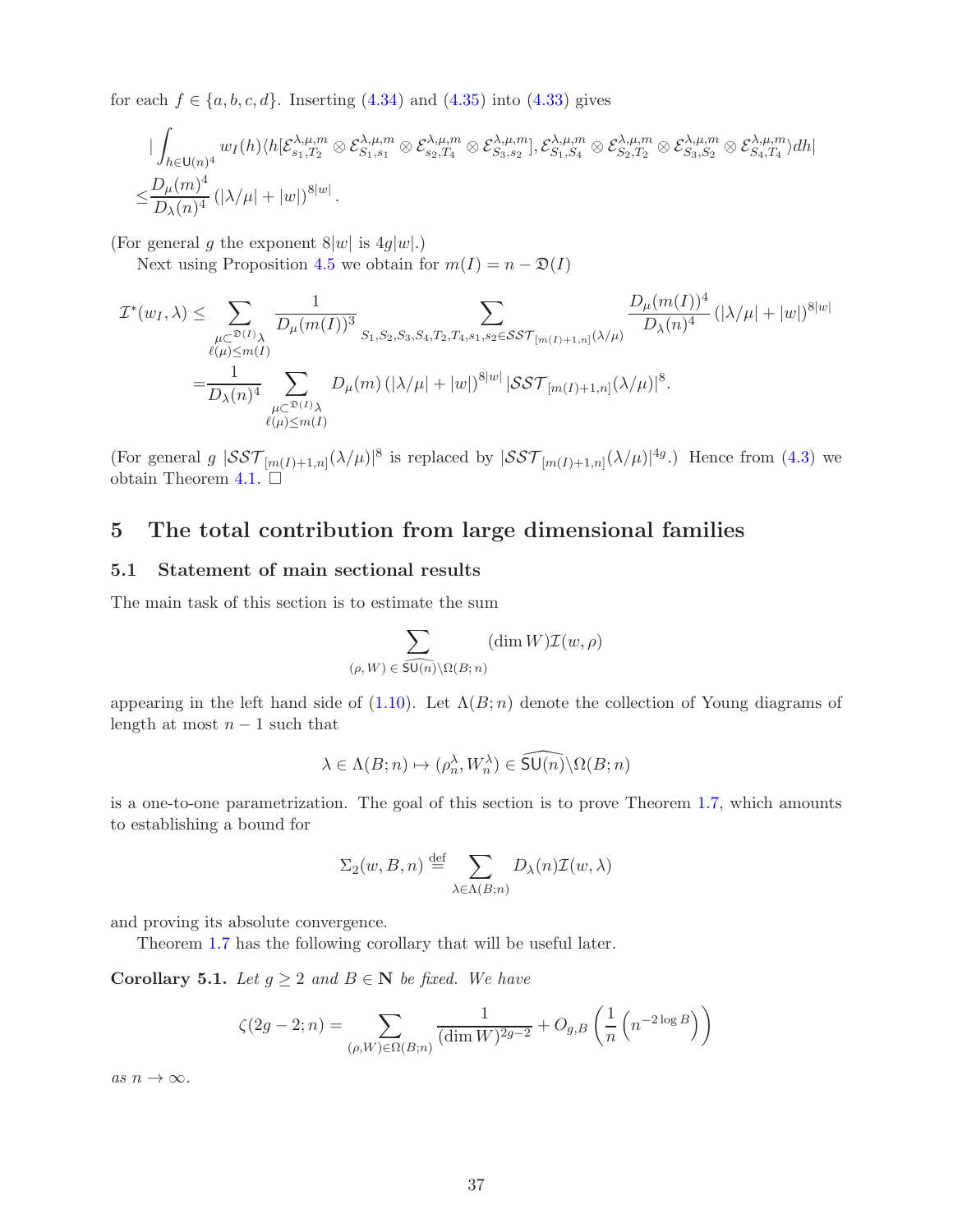<span id="page-37-6"></span>Proof of Corollary [5.1](#page-36-2) given Theorem [1.7.](#page-4-0) Let  $w = id_{\mathbf{F}_{2g}}$ . We use the result, for any  $(\rho, W) \in \widehat{\mathsf{SU}(n)}$ 

<span id="page-37-1"></span>
$$
\int \overline{\text{tr}(\rho((R_g(x))))} d\mu_{\text{SU}(n)^{2g}}^{\text{Haar}}(x) = \frac{1}{(\dim W)^{2g-1}} \tag{5.1}
$$

which is due to Frobenius [\[Fro96\]](#page-43-17) when  $g = 1$ ; see [\[PS14,](#page-44-11) §2] or [\[CMP21,](#page-42-4) eq. (2.2)] for the (easy) extension to general  $g \ge 2$ . Since  $tr(id_{\mathbf{F}_{2g}}(x)) = n$  for all  $x \in \mathsf{SU}(n)^{2g}$  we obtain from  $(5.1)$  that for any  $(\rho, W) \in \widehat{\mathsf{SU}(n)}$ ,  $\mathcal{I}(w, \rho) = \frac{n}{(\dim W)^{2g-1}}$ , hence

$$
\Sigma_2(\mathrm{id}_{\mathbf{F}_{2g}}, B, n) = n \sum_{(\rho, W) \in \widehat{\mathrm{SU}(n)} \backslash \Omega(B; n)} \frac{1}{(\dim W)^{2g - 2}}.
$$
\n(5.2)

<span id="page-37-0"></span>Now the corollary follows directly<sup>[5](#page-37-2)</sup> from Theorem [1.7.](#page-4-0)

### 5.2 Preliminary estimates

Even in the simple case of  $\gamma = id$  [\(5.2\)](#page-37-3) shows that the problem of estimating  $\Sigma_2$  is related to the large-n convergence of the Witten zeta function as in Theorem [1.6.](#page-3-5) The techniques used in [\[GLM12\]](#page-43-5) can be adapted to deal with [\(5.2\)](#page-37-3), and indeed, are also useful in dealing with general  $\gamma$  (or w). The key estimate we take from *(ibid.)* is the following. Given a YD  $\lambda$  with  $\ell(\lambda) < n$ , we define  $x_i(\lambda) \stackrel{\text{def}}{=} \lambda_i - \lambda_{i+1}$ , setting  $\lambda_i = 0$  for  $i > \ell(\lambda)$ . These are the coefficients of the highest weight of  $(\rho_n^{\lambda}, W_n^{\lambda})$  with respect to a system of fundamental weights for  $\mathsf{SU}(n)$ .

<span id="page-37-4"></span>**Lemma 5.2** ([\[GLM12,](#page-43-5) eq. (1), Lemma 8]). For a YD  $\lambda$  with  $\ell(\lambda) < n$ , we have

$$
D_{\lambda}(n) \ge \prod_{i=1}^{n-1} (1 + x_i(\lambda))^{v_i}
$$

where  $v_i$  are positive real numbers satisfying for  $0 \le j \le \frac{n}{2}$ 2

$$
v_j = v_{n-j} \ge j \max(1, \log(n-1) - \log j).
$$

For the reader's convenience, Lemma [5.2](#page-37-4) follows from applying the AM-GM inequality to the Weyl dimension formula. It will turn out, because of Lemma [5.2,](#page-37-4) to be useful to work with the coordinates  $\mathbf{x}(\lambda) \in \mathbf{N}_0^{n-1}$  from now on, instead of  $\lambda$ . On the other hand, Theorem [4.1](#page-19-2) involves quantities  $|\lambda/\mu|$  and  $|\mathcal{SST}_{[m+1,n]}(\lambda/\mu)|$  for  $\mu \subset \mathbb{R}$   $\lambda, m + \mathfrak{D} = n$ . We now estimate these quantities in terms of  $\mathbf{x}(\lambda)$ .

<span id="page-37-5"></span>**Lemma 5.3.** If  $\mathfrak{D} \in \mathbb{N}_0$ ,  $\lambda$  and  $\mu$  are YDs with  $\ell(\lambda) \leq n-1$  and  $\mu \subset \mathbb{R}$   $\lambda$  then

$$
|\lambda/\mu| \leq \mathfrak{D} \sum_{j=1}^{n-1} x_j(\lambda) \leq \mathfrak{D} \prod_{j=1}^{n-1} (1 + x_j(\lambda)).
$$

*Proof.* The condition that  $\mu \subset \mathbb{R}$   $\lambda$  means that there is a chain of YDs  $\mu = \mu^{\mathfrak{D}} \subset \mathbb{R}^{1}$   $\mu^{\mathfrak{D}-1} \subset \mathbb{R}^{1}$ ...  $\mu^1 \subset^1 \mu_0 = \lambda$ . First note that  $|\lambda/\mu^1| \leq \lambda_1$  since to obtain  $\mu^1$  from  $\lambda$ , one can delete at most one box from each column and there are  $\lambda_1$  non-empty columns of  $\lambda$ . One also has  $\mu_1^1 \leq \lambda_1$  and so repeating the argument gives  $|\mu^1/\mu^2| \leq \mu_1 \leq \lambda_1$  and iterating further gives  $|\mu^i/\mu^{i+1}| \leq \lambda_1$  for all  $0 \leq i \leq \mathfrak{D} - 1$ . Hence

$$
|\lambda/\mu| = \sum_{i=0}^{\mathfrak{D}-1} |\mu^i/\mu^{i+1}| \leq \mathfrak{D}\lambda_1 = \mathfrak{D} \sum_{j=1}^{n-1} x_i(\lambda).
$$

<span id="page-37-3"></span> $\Box$ 

 $\Box$ 

<span id="page-37-2"></span> $5$ Admittedly, this is overkill. The full arguments needed to prove Theorem [1.7](#page-4-0) are not required for Corollary  $5.1$ : the entirety of  $\S 4$  $\S 4$  is bypassed by  $(5.2)$ .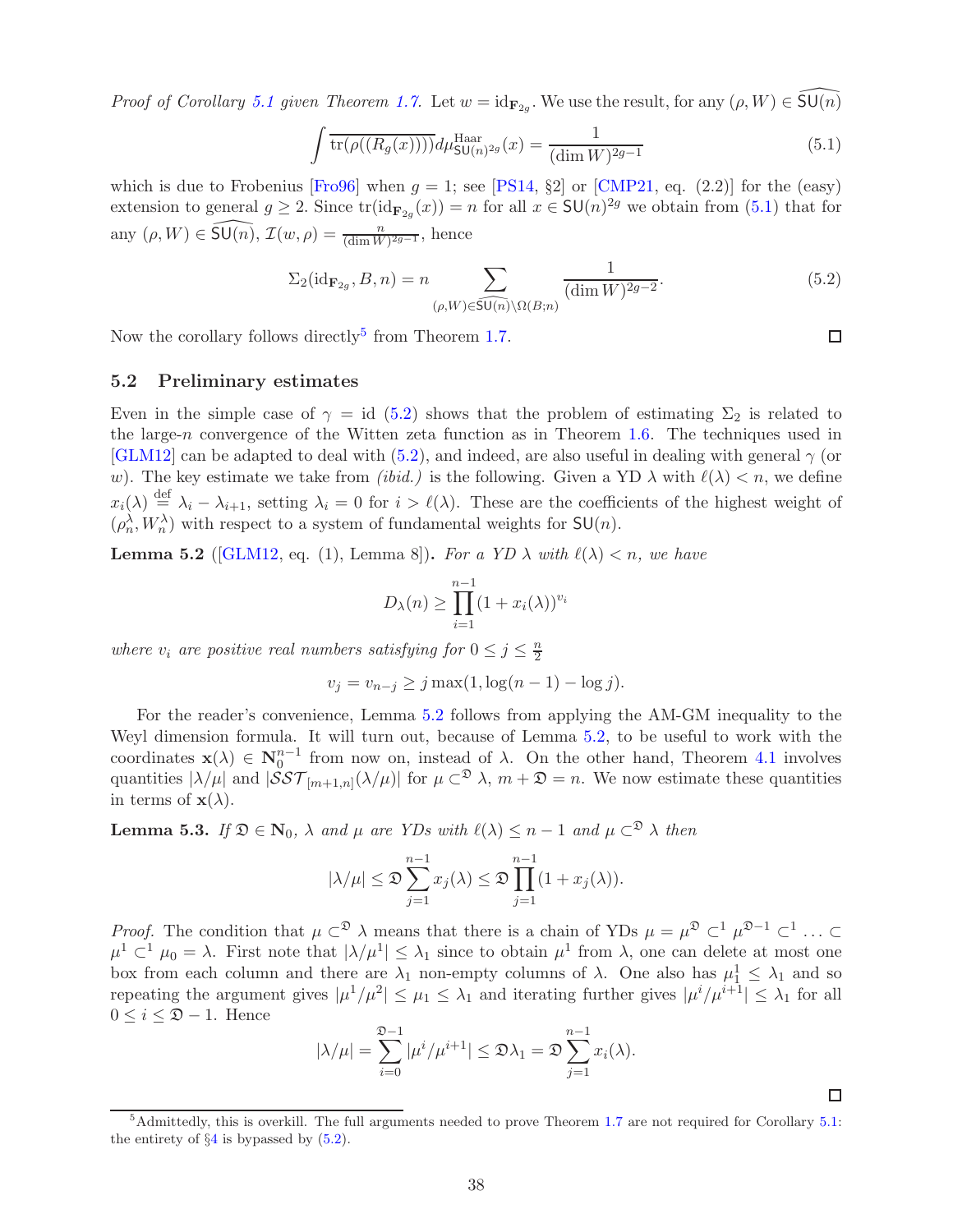<span id="page-38-0"></span>**Lemma 5.4.** If  $\mathfrak{D} \in \mathbb{N}_0$ ,  $n \geq \mathfrak{D}$ ,  $\lambda$  and  $\mu$  are YDs with  $\ell(\lambda) \leq n-1$  and  $\mu \subset \mathfrak{D}$ , and  $m = n - \mathfrak{D}$ , then  $2^{\circ}$ 

$$
|\mathcal{SST}_{[m+1,n]}(\lambda/\mu)| \leq \left(\prod_{i=1}^{n-1} (x_i(\lambda)+1)\right)^{2^{\mathfrak{D}}}
$$

.

 $\Box$ 

*Proof.* Choosing an element of  $SST_{[m+1,n]}(\lambda/\mu)$  is the same as choosing a sequence  $\mu = \mu^{\mathfrak{D}} \subset \mathbb{R}$  $\mu^{2-1} \subset \cdots \subset \mu^{1} \subset \mu_{0} = \lambda$ . We regard all  $\mathbf{x}(\mu^{i}) \in \mathbf{N}_{0}^{n-1}$  by extending by zeros. The number of choices of  $\mu^1$  is  $\prod_{i=1}^{n-1} (x_i(\lambda) + 1)$  since one removes from the  $i^{\text{th}}$  row of  $\lambda$  between 0 and  $x_i(\lambda)$  boxes inclusive. Regardless of how  $\mu^1$  is chosen we have

$$
x_i(\mu^1) = \mu_i^1 - \mu_{i+1}^1 \le \lambda_i - \lambda_{i+2} = x_i(\lambda) + x_{i+1}(\lambda) \le (1 + x_i(\lambda))(1 + x_{i+1}(\lambda))
$$

so

$$
\prod_{i=1}^{n-1} (x_i(\mu) + 1) \le \left( \prod_{i=1}^{n-1} (x_i(\lambda) + 1) \right)^2.
$$

Thus repeating the previous argument gives that the number of choices of  $\mu^2$ , given  $\mu^1$ , is at most  $\left(\prod_{i=1}^{n-1}(x_i(\lambda)+1)\right)^2$ . Iterating further, the number of choices of the chain  $\mu^1, \mu^2, \ldots, \mu^{\mathfrak{D}-1}$  is at most

$$
\prod_{i=1}^{n-1} (x_i(\lambda) + 1) \left( \prod_{i=1}^{n-1} (x_i(\lambda) + 1) \right)^2 \left( \prod_{i=1}^{n-1} (x_i(\lambda) + 1) \right)^4 \cdots \left( \prod_{i=1}^{n-1} (x_i(\lambda) + 1) \right)^{2^{D-2}}
$$

$$
= \left( \prod_{i=1}^{n-1} (x_i(\lambda) + 1) \right)^{\sum_{k=0}^{D-2} 2^k} \le \left( \prod_{i=1}^{n-1} (x_i(\lambda) + 1) \right)^{2^D}.
$$

We can use Lemmas [5.3](#page-37-5) and Lemma [5.4](#page-38-0) to tidy up Theorem [4.1.](#page-19-2)

<span id="page-38-1"></span>**Proposition 5.5.** For  $w \in [\mathbf{F}_{2q}, \mathbf{F}_{2q}]$ , we have

$$
|\mathcal{I}(w,\lambda)| \ll_{w,g} n^{|w|} \frac{\left(\prod_{j=1}^{n-1} (1 + x_j(\lambda))\right)^{C(w,g)}}{D_{\lambda}(n)^{2g-1}}
$$

as  $n \to \infty$ , where

$$
C(w, g) \stackrel{\text{def}}{=} 4g(|w|^2 + 2^{|w|}).
$$

Proof. We begin by using Lemmas [5.3](#page-37-5) and [5.4](#page-38-0) in Theorem [4.1](#page-19-2) to obtain

$$
\begin{aligned} |\mathcal{I}(w,\lambda)|&\leq \sum_{[I]\in S_n\backslash [n]^{|w|}} (n)_{\mathfrak{D}(I)} \frac{1}{D_{\lambda}(n)^{2g}} \sum_{\substack{\mu\subset^{\mathfrak{D}(I)}\lambda\\ \ell(\mu)\leq n-\mathfrak{D}(I)}} D_{\mu}(n-\mathfrak{D}(I)) \left(|\lambda/\mu|+|w| \right)^{4g|w|} |\mathcal{SST}_{[n-\mathfrak{D}(I)+1,n]}(\lambda/\mu)|^{4gw} \\ &\ll_{w,g} \sum_{[I]\in S_n\backslash [n]^{|w|}} n^{\mathfrak{D}(I)} \frac{\left(\prod_{j=1}^{n-1} (1+x_j(\lambda))\right)^{4g|w|\mathfrak{D}(I)+4g\cdot 2^{\mathfrak{D}(I)}}}{D_{\lambda}(n)^{2g}} \sum_{\substack{\mu\subset^{\mathfrak{D}(I)}\lambda\\ \ell(\mu)\leq n-\mathfrak{D}(I)}} D_{\mu}(n-\mathfrak{D}(I)). \end{aligned}
$$

Here the notation  $\ll_w$  is with respect to  $n \to \infty$ . Since given  $\lambda$  with  $\ell(\lambda) \leq n-1$ , for every  $\mu \subset \mathfrak{D}(I)$   $\lambda$  with  $\ell(\mu) \leq n - \mathfrak{D}(I)$ , dim  $\text{Hom}_{\mathsf{U}(n-\mathfrak{D}(I))}(W_n^{\mu})$  $\langle u \rangle_{n-\mathfrak{D}(I)}, W_n^{\lambda}$  > 1 by the branching rules, we have

$$
\sum_{\substack{\mu \subset \mathfrak{D}(I)_{\lambda} \\ \ell(\mu) \leq n - \mathfrak{D}(I)}} D_{\mu}(n - \mathfrak{D}(I)) \leq D_{\lambda}(n),
$$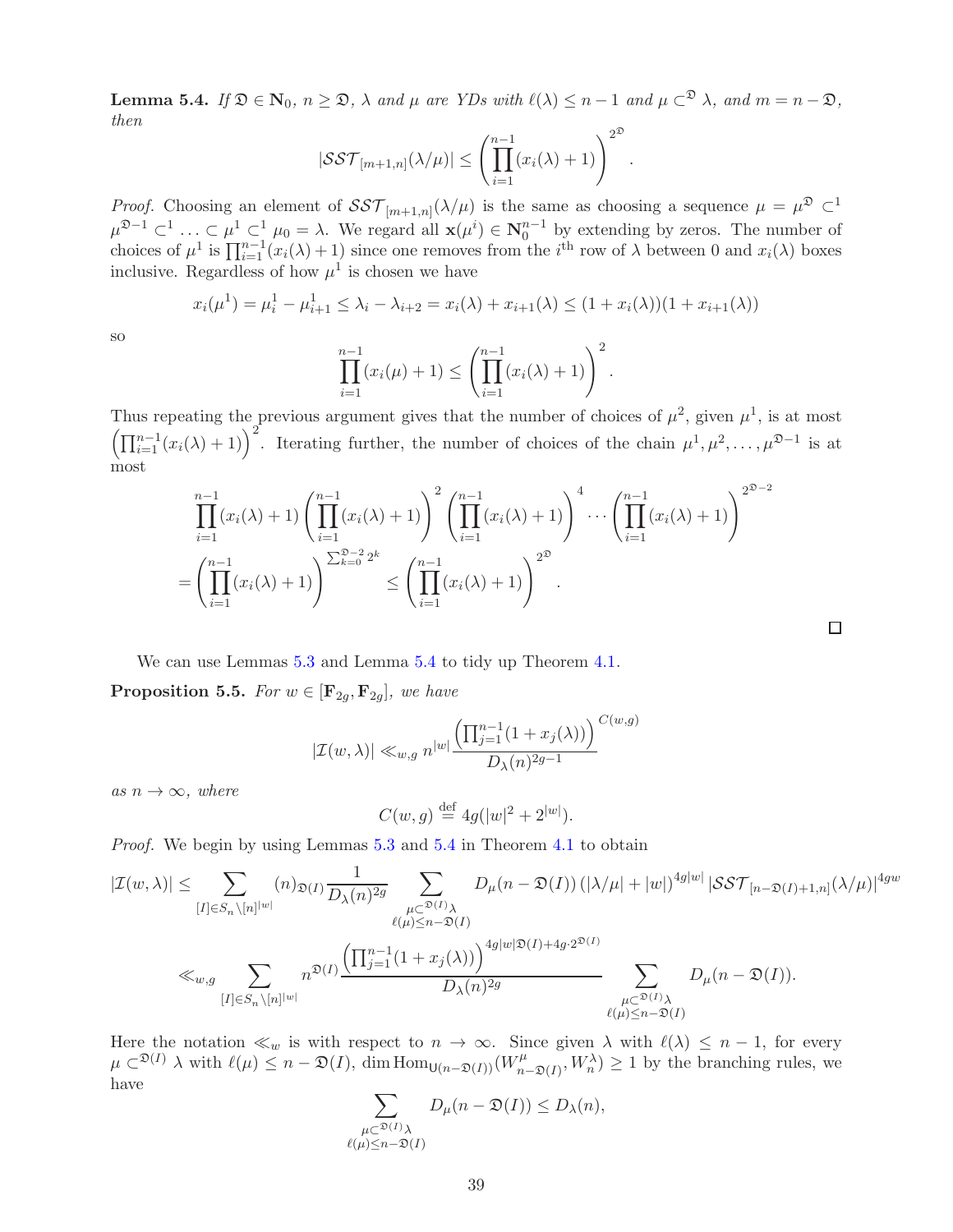hence

$$
|\mathcal{I}(w,\lambda)| \ll_{w,g} \sum_{[I] \in S_n \backslash [n]^{|w|}} n^{\mathfrak{D}(I)} \frac{\left(\prod_{j=1}^{n-1} (1+x_j(\lambda))\right)^{8|w|\mathfrak{D}(I)+8\cdot 2^{\mathfrak{D}(I)}}}{D_{\lambda}(n)^{2g-1}}.
$$

Recalling that  $\mathfrak{D}(I)$  is the number of distinct indices of I, we have  $\mathfrak{D}(I) \leq |w|$ . Moreover,

$$
|S_n \backslash [n]^{|w|} | \le |w|^{|w|}
$$

So we obtain

$$
|\mathcal{I}(w,\lambda)| \ll_{w,g} n^{|w|} \frac{\left(\prod_{j=1}^{n-1} (1+x_j(\lambda))\right)^{4g|w|^2+4g\cdot 2^{|w|}}}{D_{\lambda}(n)^{2g-1}} = n^{|w|} \frac{\left(\prod_{j=1}^{n-1} (1+x_j(\lambda))\right)^{C(w,g)}}{D_{\lambda}(n)^{2g-1}} \tag{5.3}
$$

.

 $\Box$ 

<span id="page-39-0"></span>as required.

### 5.3 Proof of Theorem [1.7](#page-4-0)

We begin by considering the sum  $\Sigma_2(w, B, n) = \sum_{\lambda \in \Lambda(B; n)} D_{\lambda}(n) \mathcal{I}(w, \lambda)$ . Fix  $g \geq 2$ . We use Proposition [5.5](#page-38-1) in this sum to obtain

$$
\Sigma_2(w, B, n) \ll_{w, g} n^{|w|} \sum_{\lambda \in \Lambda(B; n)} \frac{\left(\prod_{j=1}^{n-1} (1 + x_j(\lambda))\right)^{C(w, g)}}{D_{\lambda}(n)^{2g - 2}}
$$

where  $C(w, q) > 0$ . Let  $C = C(w, q)$ . We need a key observation relating the weight coefficients  $\mathbf{x}(\lambda)$  to the set  $\Omega(B; n)$  and hence  $\Lambda(B; n)$ . It is not hard to check that if  $\lambda \in \Lambda(B; n)$  then either

- $x_i(\lambda) > B$  for some  $i \leq B$  or  $i \geq n B$  or
- $x_i(\lambda) > 0$  for some  $B < i < n B$ ,

and given  $\mathbf{x} \in \mathbb{Z}_{\geq 0}^{n-1}$  satisfying these conditions there is at most one corresponding  $\lambda \in \Lambda(B; n)$ . (Obtaining these conditions was the reason for the original choice of  $\Omega(B, n)$ .)

Now by Lemma [5.2](#page-37-4)

$$
\Sigma_2(w, B, n) \ll_{w, g} n^{|w|} \sum_{\lambda \in \Lambda(B; n)} \frac{1}{\prod_{j=1}^{n-1} (1 + x_j(\lambda))^{(2g-2)v_j - C}}
$$
  
 
$$
\leq n^{|w|} \sum_{\lambda \in \Lambda(B; n)} \frac{1}{\prod_{j=1}^{n-1} (1 + x_j(\lambda))^{2v_j - C}}
$$
(5.4)

<span id="page-39-1"></span>
$$
\leq n^{|w|} \sum_{\substack{\mathbf{x} \in \mathbb{N}_0^{n-1}: \\ x_j > 0 \text{ for some } B < j < n-B \text{ or } \\ x_j > B \text{ for some } j \in [B] \cup [n-B,n-1]}} \frac{1}{\prod_{j=1}^{n-1} (1 + x_j(\lambda))^{2v_j - C}}.\tag{5.5}
$$

Here  $v_j$  are the constants from Lemma [5.2](#page-37-4) satisfying for  $0 \le j \le \frac{n}{2}$ 2

$$
v_j = v_{n-j} \ge j \max(1, \log(n-1) - \log j).
$$

Notice that if  $j \in \left[\frac{n-1}{e}, n - \frac{n-1}{e}\right]$  we have  $v_j \geq \frac{n-1}{e}$ . The function  $x \mapsto x \log\left(\frac{n-1}{x}\right)$  has nonnegative derivative on  $[1, \frac{n-1}{e}],$  so the minimum value of  $v_j$  for  $j \in [1, \frac{n-1}{e}] \cup [n-1-\frac{n-1}{e}, n-1]$  is  $v_1 \geq \log(n-1)$ . We have  $\frac{n-1}{e} \geq \log(n-1)$  for  $n \gg 1$  so for  $n \gg 1$  we have

$$
v_j \ge \log(n-1), \quad j \in [n-1].
$$
\n(5.6)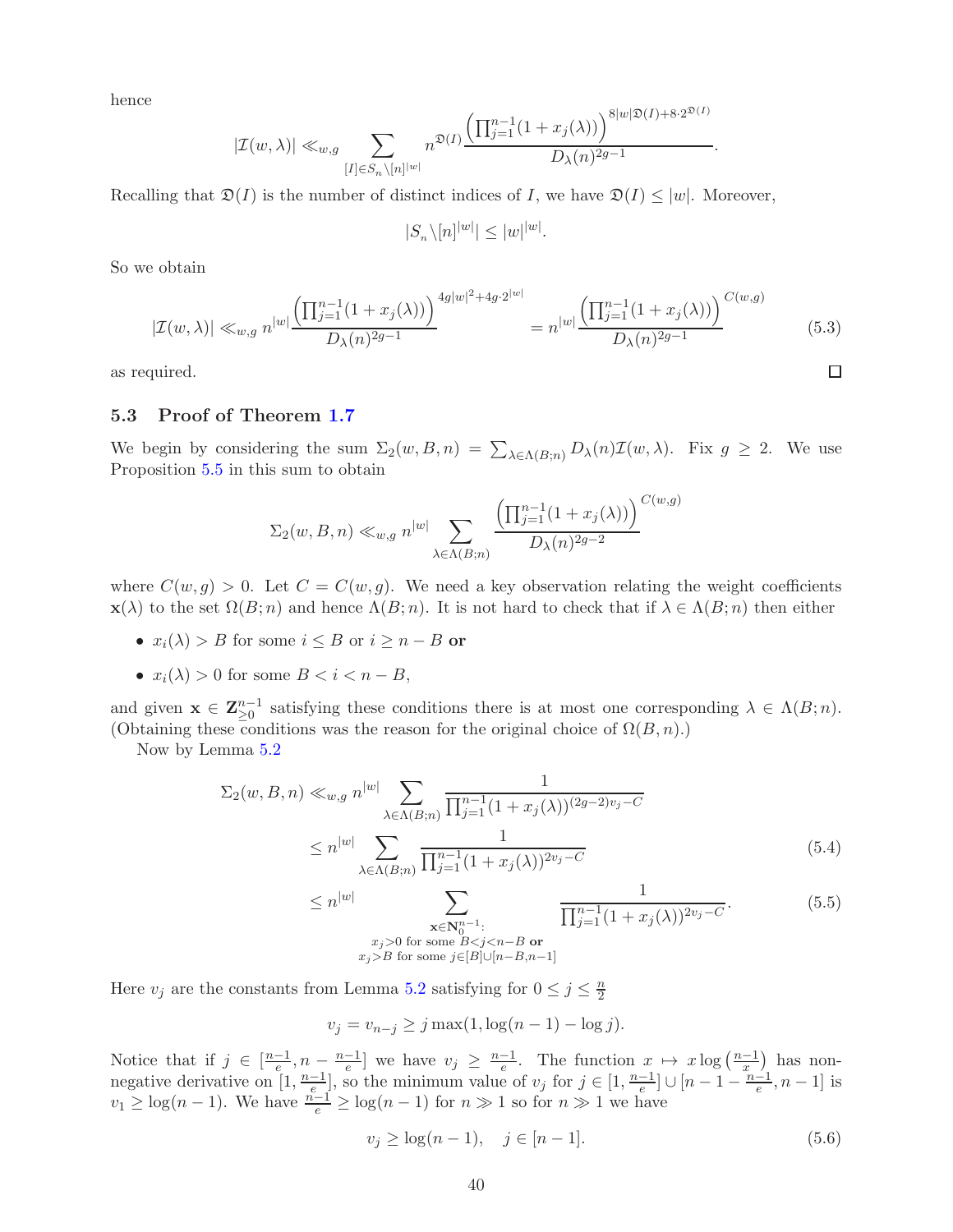<span id="page-40-2"></span>The sum in [\(5.5\)](#page-39-1) can be crudely estimated by disregarding the constraints on **x** to obtain for  $n \gg 1$ 

<span id="page-40-0"></span>
$$
\Sigma_2(w, B, n) \ll_w n^{|w|} \prod_{j=1}^{n-1} \zeta(2v_j - C)
$$
\n(5.7)

where for  $Re(s) > 1$ 

$$
\zeta(s) \stackrel{\text{def}}{=} \sum_{k=1}^{\infty} \frac{1}{n^s}
$$

is an absolutely convergent sum defining Riemann's zeta function. Notice that for  $n \gg_{w,g} 1$ ,  $2v_j - C \geq 2\log(n-1) - C > 1$ , so [\(5.7\)](#page-40-0) shows that  $\Sigma_2(w, B, n)$  is defined by an absolutely convergent sum. This proves the first statement of Theorem [1.7.](#page-4-0)

We now turn to finer estimates for  $\Sigma_2$ . Assume  $n \geq 2B \max(2B, C+1)$  and  $2 \log(n-1)-C > 2$ , so that  $2v_j - C \geq 3$ .

Incorporating the constraints on  $x$  in  $(5.5)$  gives the improved estimate

$$
\frac{\Sigma_{2}(w, B, n)}{n^{|w|}} \ll_{w,g} \sum_{j=1}^{B} \zeta^{(B+1)}(2v_{j} - C) \prod_{i \in [n-1], i \neq j} \zeta(2v_{i} - C)
$$
  
+ 
$$
\sum_{j=B+1}^{n-B-1} \zeta^{(2)}(2v_{j} - C) \prod_{i \in [n-1], i \neq j} \zeta(2v_{i} - C)
$$
  
+ 
$$
\sum_{j=n-B}^{n-1} \zeta^{(B+1)}(2v_{j} - C) \prod_{i \in [n-1], i \neq j} \zeta(2v_{i} - C)
$$
  

$$
\ll \left(\sum_{j=1}^{B} \zeta^{(B+1)}(2v_{j} - C) + \sum_{j=B+1}^{\lfloor \frac{n}{2} \rfloor} \zeta^{(1)}(2v_{j} - C)\right) \prod_{i \in [n-1]} \zeta(2v_{i} - C)
$$

where the last estimate used  $v_j = v_{n-j}$  and  $\zeta(2-C) \geq 1$ , and

$$
\zeta^{(p)}(s) \stackrel{\text{def}}{=} \sum_{k=p}^{\infty} \frac{1}{n^s}.
$$

Moreover, for  $s \geq 3$  the simple bound [\[GLM12,](#page-43-5) pg. 1826]  $\zeta(s) \leq 1 + 2 \cdot 2^{-s}$  and our assumptions on  $n$  imply

$$
\log(\prod_{i \in [n-1]} \zeta(2v_i - C)) \le 2 \sum_{j=1}^{\lfloor \frac{n}{2} \rfloor} \log(1 + 2 \cdot 2^{-2v_j + C})
$$
  

$$
\le 4 \sum_{j=1}^{\lfloor \frac{n}{2} \rfloor} 2^{-2v_j + C}
$$
  

$$
\le 2^{C+2} \left( \sum_{1 \le j \le \lfloor \frac{n}{2} \rfloor} 2^{-2j} \right) \ll_w 1.
$$

Hence

<span id="page-40-1"></span>
$$
\frac{\Sigma_2(w, B, n)}{n^{|w|}} \ll_w \sum_{j=1}^B \zeta^{(B+1)}(2v_j - C) + \sum_{j=B+1}^{\lfloor \frac{n}{2} \rfloor} \zeta^{(2)}(2v_j - C). \tag{5.8}
$$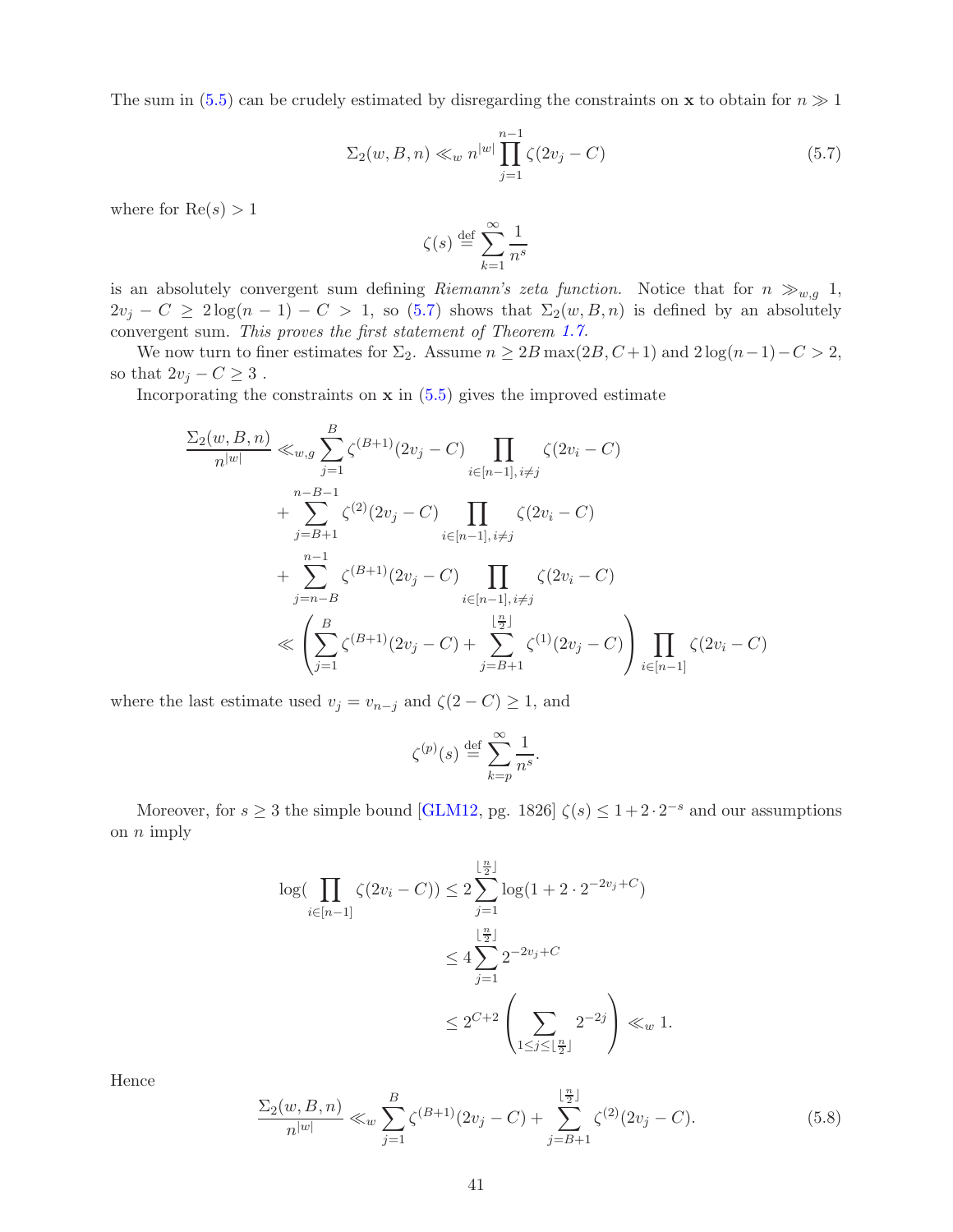<span id="page-41-3"></span>We next need bounds for the  $\zeta^{(p)}$ . By comparison with an integral we have for  $s > 1$  and  $p \ge 2$ 

$$
\zeta^{(p)}(s) \le \frac{(p-1)^{1-s}}{s-1}.
$$

This gives

$$
\sum_{j=1}^{B} \zeta^{(B+1)}(2v_j - C) \le \sum_{j=1}^{B} \frac{B^{1+C-2v_j}}{2v_j - C} \le \frac{1}{2} B^{1+C} \sum_{j=1}^{B} B^{-2v_j}
$$
  

$$
\ll_{B,w} \sum_{j=1}^{B} B^{-2j \log\left(\frac{n-1}{j}\right)} \le \sum_{j=1}^{B} B^{-2j \log\left(\frac{n-1}{B}\right)}
$$
  

$$
\ll_B B^{-2\log\left(\frac{n-1}{B}\right)} = \left(\frac{n-1}{B}\right)^{-2\log B} \ll_B (n-1)^{-2\log B}.
$$
 (5.9)

To deal with the second part of [\(5.8\)](#page-40-1) we use a different bound. One has the bound [\[GLM12,](#page-43-5) proof of Lemma 6]

<span id="page-41-2"></span><span id="page-41-1"></span>
$$
\zeta^{(2)}(s) \le 2 \cdot 2^{-s}
$$

for  $s \geq 3$ . Under our current assumptions on n this gives

$$
\sum_{j=B+1}^{\lfloor \frac{n}{2} \rfloor} \zeta^{(2)}(2v_j - C) \le 2 \sum_{j=B+1}^{\lfloor \frac{n}{2} \rfloor} 2^{C-2v_j} \ll_{w,g} \sum_{j=B+1}^{\lfloor \frac{n}{2} \rfloor} 2^{-2v_j}
$$
  

$$
\le \sum_{j=B+1}^{\lceil \sqrt{n-1} \rceil} 2^{-2j \log(\frac{n-1}{j})} + \sum_{j=\lceil \sqrt{n-1} \rceil+1}^{\lfloor \frac{n}{2} \rfloor} 2^{-2j}
$$
  

$$
\ll \sum_{j=B+1}^{\lceil \sqrt{n-1} \rceil} 2^{-j \log(n-1)} + 2^{-2\sqrt{n-1}} \ll (n-1)^{(B+1)\log 2} + 2^{-2\sqrt{n-1}}. \tag{5.10}
$$

Thus in total by combining  $(5.8)$ ,  $(5.9)$ , and  $(5.10)$  we achieve

$$
\Sigma_2(w, B, n) \ll_{B,w,g} n^{|w|} \left( (n-1)^{-2 \log B} + (n-1)^{(B+1) \log 2} + 2^{-2\sqrt{n-1}} \right)
$$
  

$$
\ll_{B,w,g} n^{|w|-2 \log B}
$$

as  $n \to \infty$ . This proves the second statement of Theorem [1.7](#page-4-0).  $\Box$ 

### <span id="page-41-0"></span>5.4 Proof of Theorem [1.1](#page-2-0)

*Proof of Theorem [1.1.](#page-2-0)* We are given  $M \in \mathbb{N}$  and we choose  $B \in \mathbb{N}$  such that

$$
2\log B \ge M + |w| \ge M.
$$

We first take care of the term  $\zeta(2g-2;n)^{-1}$  appearing in Corollary [1.4.](#page-3-2) Corollary [5.1](#page-36-2) shows that

$$
\zeta(2g-2;n) = \sum_{(\rho,W)\in\Omega(B;n)} \frac{1}{(\dim W)^{2g-2}} + O_{g,B}\left(\frac{1}{n}\left(n^{-2\log B}\right)\right)
$$
  
= 
$$
\sum_{\substack{\mu,\nu\\ \ell(\mu),\ell(\nu)\leq B,\mu_1,\nu_1\leq B^2}} \frac{1}{D_{[\mu,\nu]}(n)^{2g-2}} + O_{g,B}\left(n^{-M-1}\right).
$$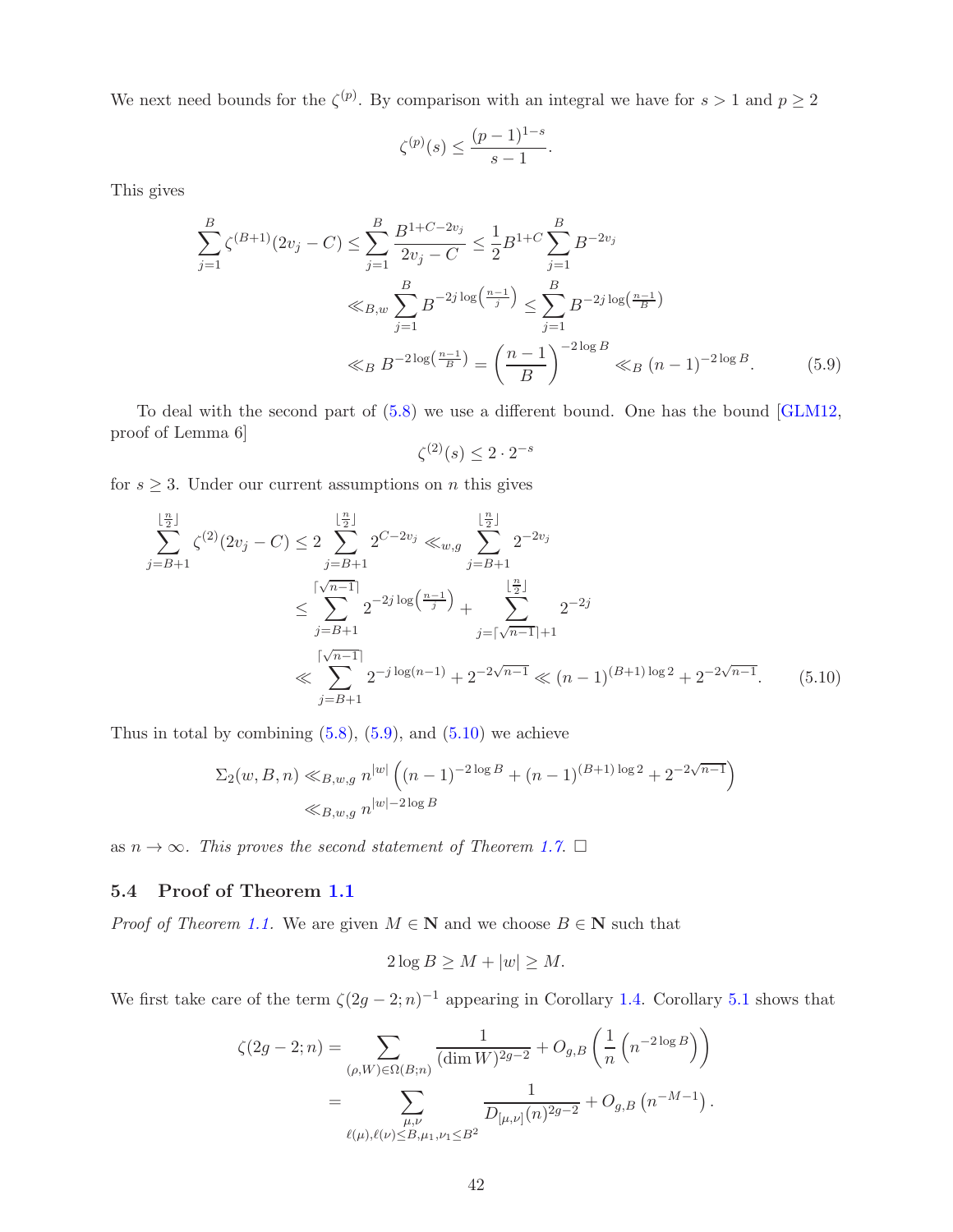Now as the sum is over a fixed finite set, Corollary [2.3](#page-12-2) implies that for  $n > 2B<sup>3</sup>$  we have

<span id="page-42-5"></span>
$$
\sum_{(\mu,\nu)\in\Omega(B)} \frac{1}{D_{[\mu,\nu]}(n)^{2g-2}} = F_{g,B}(n) \tag{5.11}
$$

for  $F_{g,B} \in \mathbf{Q}(t)$  with only possible poles in  $[-2B^3, 2B^3]$  and no zeros there. From Theorem [1.6](#page-3-5)  $\lim_{n\to\infty} F_{q,B}(n) = 1$ ; this can also be seen directly from [\(5.11\)](#page-42-5). Therefore we have

<span id="page-42-6"></span>
$$
\zeta(2g-2;n)^{-1} = \frac{1}{F_{g,B}(n)} \left(1 + O_{g,B}\left(F_{g,B}(n)^{-1}n^{-M-1}\right)\right)^{-1} = \frac{1}{F_{g,B}(n)} + O_g\left(n^{-M-1}\right) \tag{5.12}
$$

as  $n \to \infty$ .

By Theorem [3.2,](#page-18-1) Theorem [1.7,](#page-4-0) and Corollary [1.4](#page-3-2) we have

$$
\mathbb{E}_{g,n}[\text{tr}_{\gamma}] = \frac{1}{\zeta(2g-2;n)} \left( Q_{B,w}(n) + O_{w,g}\left(n^{|w|-2\log B}\right) \right)
$$

$$
\frac{1}{\zeta(2g-2;n)} \left( Q_{B,w}(n) + O_{w,g}\left(n^{-M}\right) \right) \tag{5.13}
$$

as  $n \to \infty$ , where  $Q_{w,B} \in \mathbf{Q}(t)$ . Combining [\(5.12\)](#page-42-6) with [\(5.13\)](#page-42-7) gives as  $n \to \infty$ 

$$
\mathbb{E}_{g,n}[\text{tr}_{\gamma}] = \left(\frac{1}{F_{g,B}(n)} + O_g((n^{-M-1})\right) \left(Q_{w,B}(n) + O_{g,w}(n^{-M})\right)
$$

$$
= \frac{Q_{w,B}(n)}{F_{g,B}(n)} + O_g\left(Q_{w,B}(n)n^{-M-1}\right) + O_{g,w}(n^{-M}). \tag{5.14}
$$

Using  $F_{g,B}(n) \to 1$  as  $n \to \infty$  again, and  $\mathbb{E}_{g,n}[\text{tr}_\gamma] \leq n$ , we obtain  $Q_{w,B}(n) = O_{g,w}(n)$  as  $n \to \infty$ and hence we bootstrap  $(5.14)$  to

<span id="page-42-8"></span><span id="page-42-7"></span>
$$
\mathbb{E}_{g,n}[\text{tr}_{\gamma}] = \frac{Q_{w,B}(n)}{F_{g,B}(n)} + O_{g,w}(n^{-M}).
$$

This completes the proof;  $\frac{Q_{w,B}(n)}{F_{g,B}(n)}$  is  $O(n)$  and can be expanded as a Laurent polynomial as in [\(1.4\)](#page-2-3) up to order  $O(n^{-M})$ . Moreover it is clear that the Laurent polynomials arising from different M must be coherent, i.e., arise from a fixed infinite sequence  $a_{-1}(\gamma), a_0(\gamma), a_1(\gamma) \dots$  of rational numbers. numbers.

### References

- <span id="page-42-0"></span>[AB83] M. F. Atiyah and R. Bott. The Yang-Mills Equations over Riemann Surfaces. Philosophical Transactions of the Royal Society of London. Series A, Mathematical and Physical Sciences, 308(1505):523–615, 1983. [2,](#page-1-2) [16](#page-15-2)
- <span id="page-42-2"></span>[Bro82] K. S. Brown. Cohomology of groups, volume 87 of Graduate Texts in Mathematics. Springer-Verlag, New York-Berlin, 1982. [16](#page-15-2)
- <span id="page-42-1"></span>[BT94] J. Baez and W. Taylor. Strings and two-dimensional QCD for finite N. Nuclear Physics B, 426(1):53–70, September 1994. [7](#page-6-0)
- <span id="page-42-3"></span>[Bus10] P. Buser. Geometry and spectra of compact Riemann surfaces. Modern Birkhäuser Clas-sics. Birkhäuser Boston, Ltd., Boston, MA, 2010. Reprint of the 1992 edition. [17](#page-16-6)
- <span id="page-42-4"></span>[CMP21] B. Collins, M. Magee, and Doron Puder. Automorphism-invariant positive definite functions on free group. Proceedings of the 27th International Conference in Operator Theory( $\langle OT27\rangle$ , to appear, 2021. available at arXiv:1906.01518. [38](#page-37-6)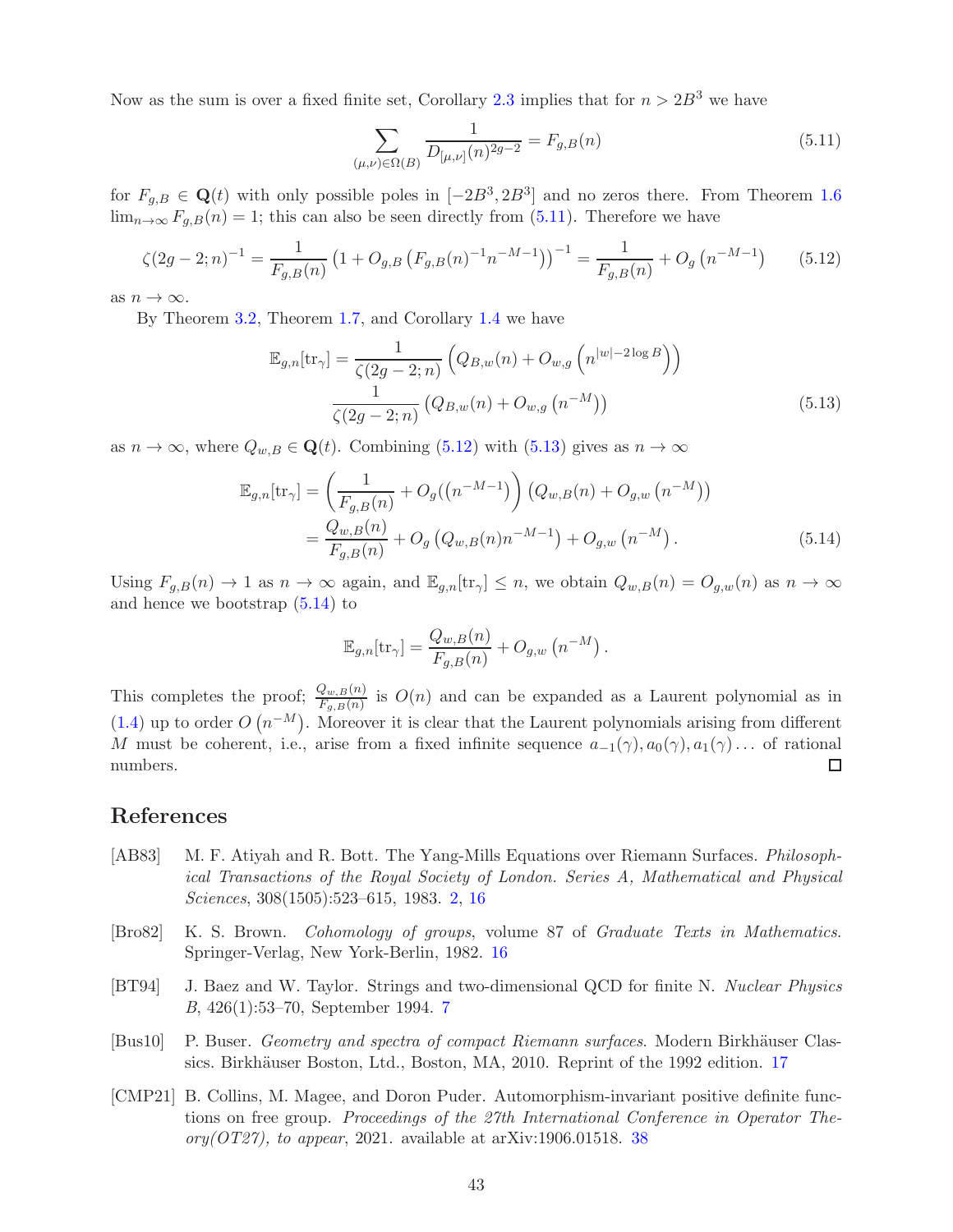- <span id="page-43-15"></span>[Col03] B. Collins. Moments and cumulants of polynomial random variables on unitary groups, the Itzykson-Zuber integral, and free probability. International Mathematics Research Notices, 2003(17):953–982, 2003. [15](#page-14-6)
- <span id="page-43-16"></span> $[C\angle \text{Sol}]$  B. Collins and P. Sniady. Integration with respect to the Haar measure on unitary, orthogonal and symplectic group. Comm. Math. Phys., 264(3):773–795, 2006. [15](#page-14-6)
- <span id="page-43-12"></span>[FH91] W. Fulton and J. Harris. Representation theory, volume 129 of Graduate Texts in Mathematics. Springer-Verlag, New York, 1991. A first course, Readings in Mathematics. [10,](#page-9-3) [11,](#page-10-3) [12,](#page-11-2) [14](#page-13-3)
- <span id="page-43-17"></span>[Fro96] G. Frobenius. Über gruppencharaktere. Sitzungsberichte Akademie der Wissenschaften zu Berlin, pages 985–1021, 1896. [38](#page-37-6)
- <span id="page-43-13"></span>[FRT54] J. S. Frame, G. de B. Robinson, and R. M. Thrall. The hook graphs of the symmetric groups. Canadian J. Math., 6:316–324, 1954. [10](#page-9-3)
- <span id="page-43-5"></span>[GLM12] R. Guralnick, M. Larsen, and C. Manack. Low degree representations of simple Lie groups. Proc. Amer. Math. Soc., 140(5):1823–1834, 2012. [4,](#page-3-7) [5,](#page-4-4) [38,](#page-37-6) [41,](#page-40-2) [42](#page-41-3)
- <span id="page-43-0"></span>[Gol84] W. M. Goldman. The symplectic nature of fundamental groups of surfaces. Advances in Mathematics, 54(2):200 – 225, 1984. [2,](#page-1-2) [15,](#page-14-6) [16](#page-15-2)
- <span id="page-43-11"></span>[GT93] D. J. Gross and W. Taylor. Two-dimensional QCD is a string theory. Nuclear Physics B, 400(1-3):181–208, Jul 1993. [7](#page-6-0)
- <span id="page-43-4"></span>[HS19] J. Häsä and A. Stasinski. Representation growth of compact linear groups. Trans. Amer. Math. Soc., 372(2):925–980, 2019. [4](#page-3-7)
- <span id="page-43-14"></span>[Koi89] K. Koike. On the decomposition of tensor products of the representations of the classical groups: by means of the universal characters.  $Adv. Math., 74(1): 57–86, 1989. 13$  $Adv. Math., 74(1): 57–86, 1989. 13$
- <span id="page-43-3"></span>[LL08] M. Larsen and A. Lubotzky. Representation growth of linear groups. J. Eur. Math. Soc.  $(JEMS), 10(2):351-390, 2008. 4$  $(JEMS), 10(2):351-390, 2008. 4$
- <span id="page-43-7"></span>[LP10] N. Linial and D. Puder. Word maps and spectra of random graph lifts. Random Structures and Algorithms, 37(1):100–135, 2010. [6](#page-5-3)
- <span id="page-43-2"></span>[Mag21] M. Magee. Random Unitary Representations of Surface Groups II: The large n limit, 2021. In preparation. [3](#page-2-4)
- <span id="page-43-1"></span>[Mir07] M. Mirzakhani. Simple geodesics and Weil-Petersson volumes of moduli spaces of bordered Riemann surfaces. Invent. Math., 167(1):179–222, 2007. [3](#page-2-4)
- <span id="page-43-9"></span>[MP19a] M. Magee and D. Puder. Matrix group integrals, surfaces, and mapping class groups I:  $\mathcal{U}(n)$ . Invent. Math., 218(2):341-411, 2019. [6,](#page-5-3) [20](#page-19-5)
- <span id="page-43-10"></span>[MP19b] M. Magee and D. Puder. Matrix group integrals, surfaces, and mapping class groups II:  $O(n)$  and  $Sp(n)$ . arXiv preprint arXiv:1904.1310[6](#page-5-3), 2019. 6
- <span id="page-43-8"></span>[MP19c] M. Magee and D. Puder. Surface words are determined by word measures on groups. arXiv preprint arXiv:1902.04873, 2019. [6](#page-5-3)
- <span id="page-43-6"></span>[MP20] M. Magee and D. Puder. The asymptotic statistics of random covering surfaces, 2020. Preprint, arXiv:2003.05892v1. [6,](#page-5-3) [14,](#page-13-3) [22](#page-21-5)